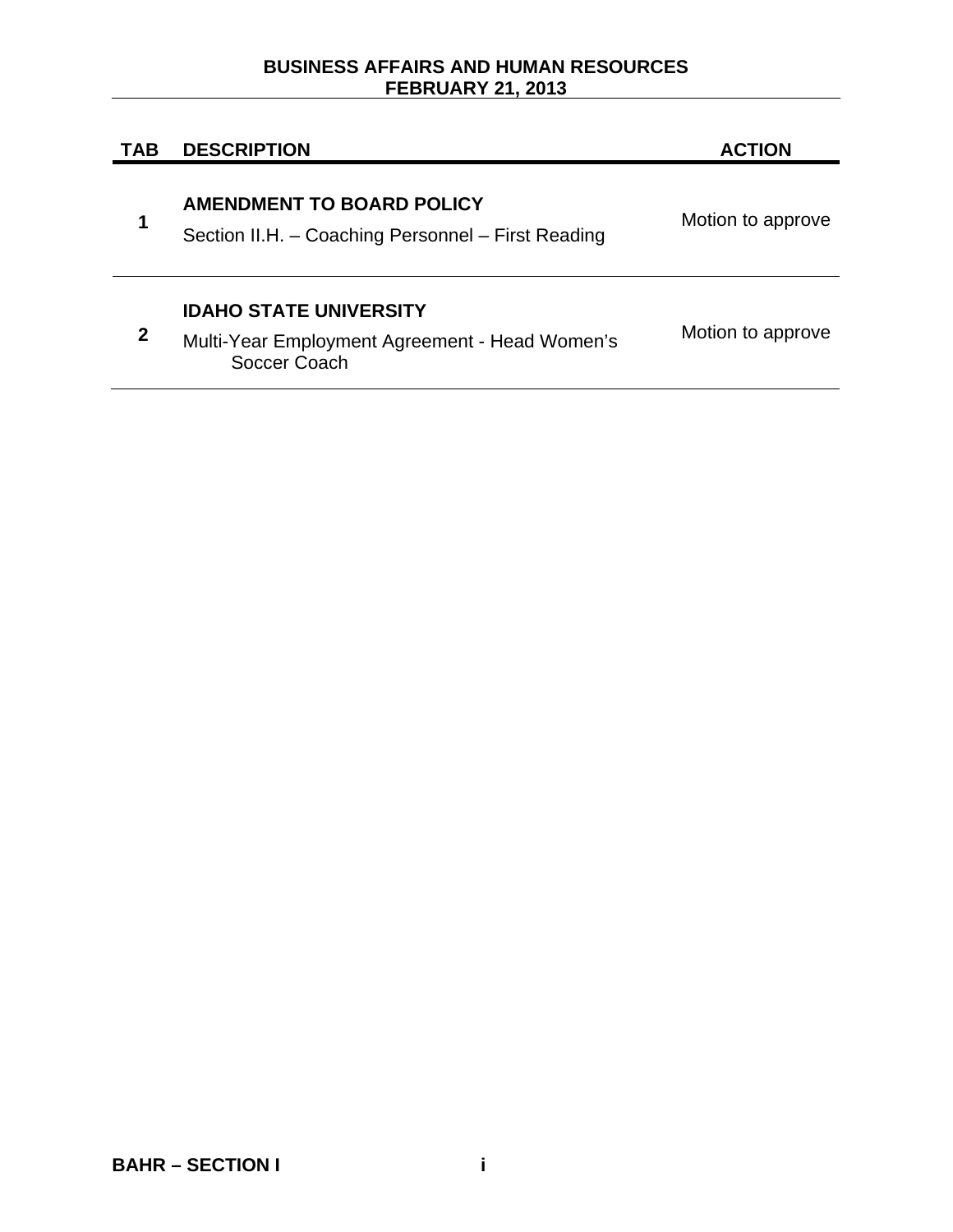# **THIS PAGE INTENTIONALLY LEFT BLANK**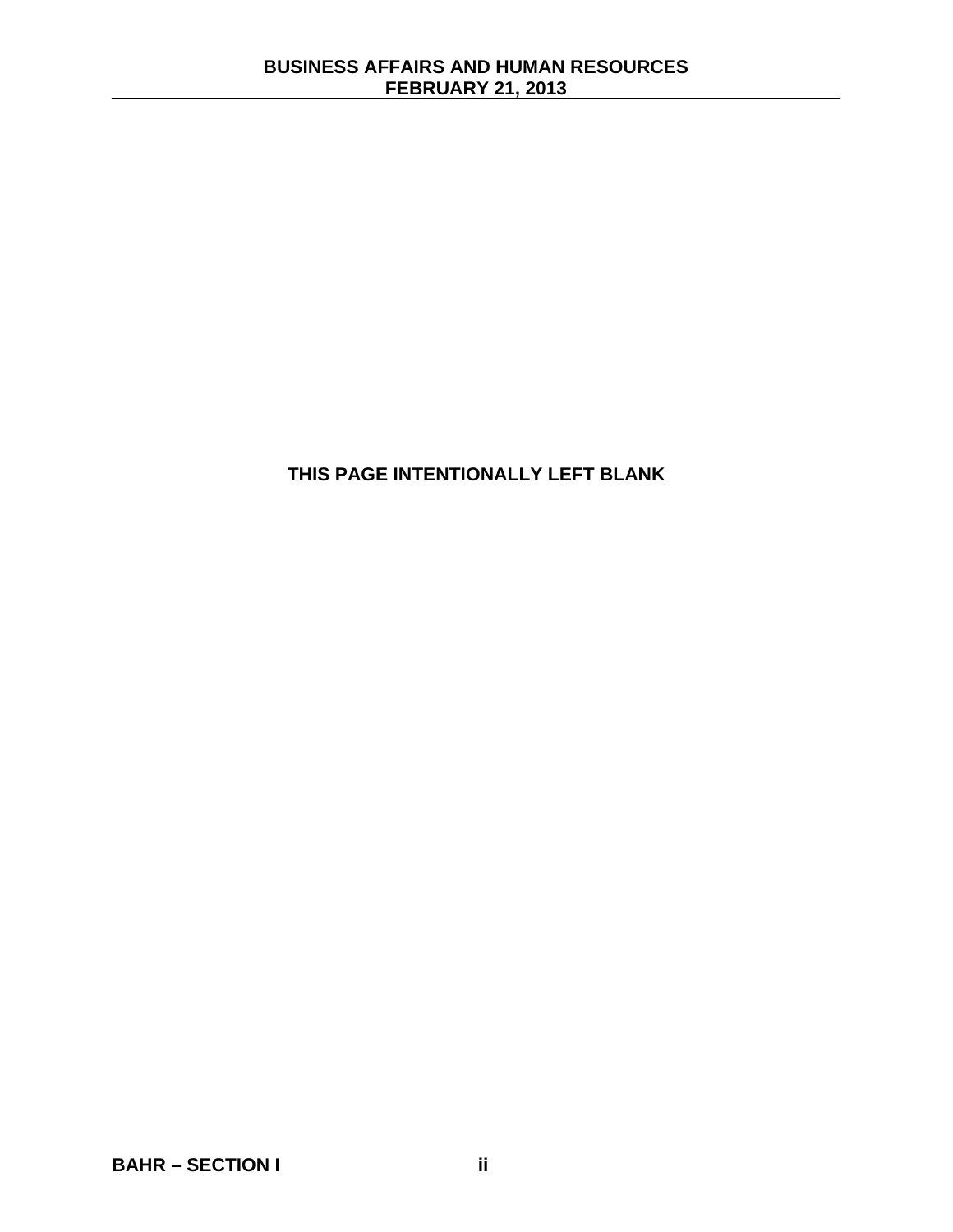#### **SUBJECT**

Idaho State Board of Education Policy II.H. – first reading

#### **REFERENCE**

| October 2012  | Board approved 1 <sup>st</sup> reading limiting multi-year coach |
|---------------|------------------------------------------------------------------|
|               | contracts to not more than three years.                          |
| December 2012 | Board deferred $2^{nd}$ reading to February, 2013 meeting        |
|               | pending further edits                                            |

### **APPLICABLE STATUTE, RULE, OR POLICY**

Idaho State Board of Education Governing Policies & Procedures, Section II.H.

### **BACKGROUND/DISCUSSION**

At the December 2012 Board meeting Board member Lewis expressed concern with current policy allowing consecutive one-year contracts under II.H.2. and suggested a dollar threshold beyond which Board approval should be required. The policy was sent back to committee for revisions.

Board member Westerberg also asked staff to look into revising policy to ensure that coach contracts have material liquidated damages clauses for coaches terminating for convenience. Board counsel worked with institution general counsel to develop a proposed revision to Board Policy II.H.1.

#### **IMPACT**

The proposed policy revision would make the following changes:

- limit multi-year coach contracts to not more than three years, absent extraordinary circumstances
- all multi-year employment contracts require prior Board approval
- contracts must contain a liquidated damages clause provision in favor of the institution, applicable in the event that a coach terminates their contract for convenience, in an amount which is a reasonable approximation of damages which might be sustained if the contract is terminated
- contracts for one year and \$150,000 or less do not need Board approval

#### **ATTACHMENTS**

| Attachment 1 – Policy II.H. – Revised second reading | Page 3 |
|------------------------------------------------------|--------|
| Attachment 2 – Model Coach Contract                  | Page 5 |

#### **STAFF COMMENTS AND RECOMMENDATIONS**

With the addition of the liquidated damages provision and corresponding edits to the model contract (see section 5.3.3), it was determined this policy should go back to a first reading.

Staff recommends approval.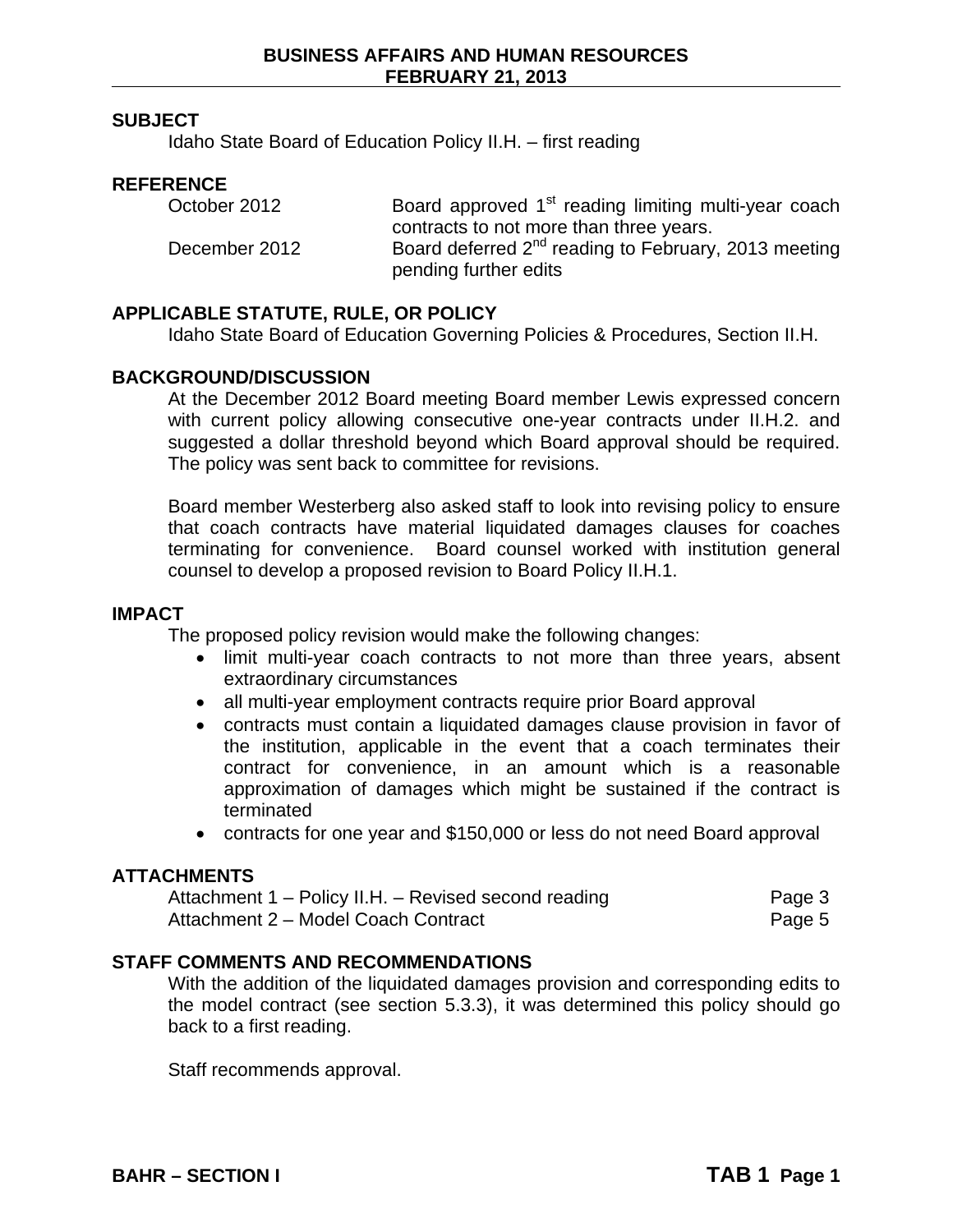#### **BOARD ACTION**

I move to approve the first reading of proposed amendments to Board Policy Section II.H., Policies Regarding Coaching Personnel and Athletic Directors, and the Model Coach Contract, with all revisions as presented

Moved by\_\_\_\_\_\_\_\_\_\_\_\_\_\_\_\_ Seconded by\_\_\_\_\_\_\_\_\_\_\_\_\_\_\_\_ Carried Yes\_\_\_\_\_ No\_\_\_\_\_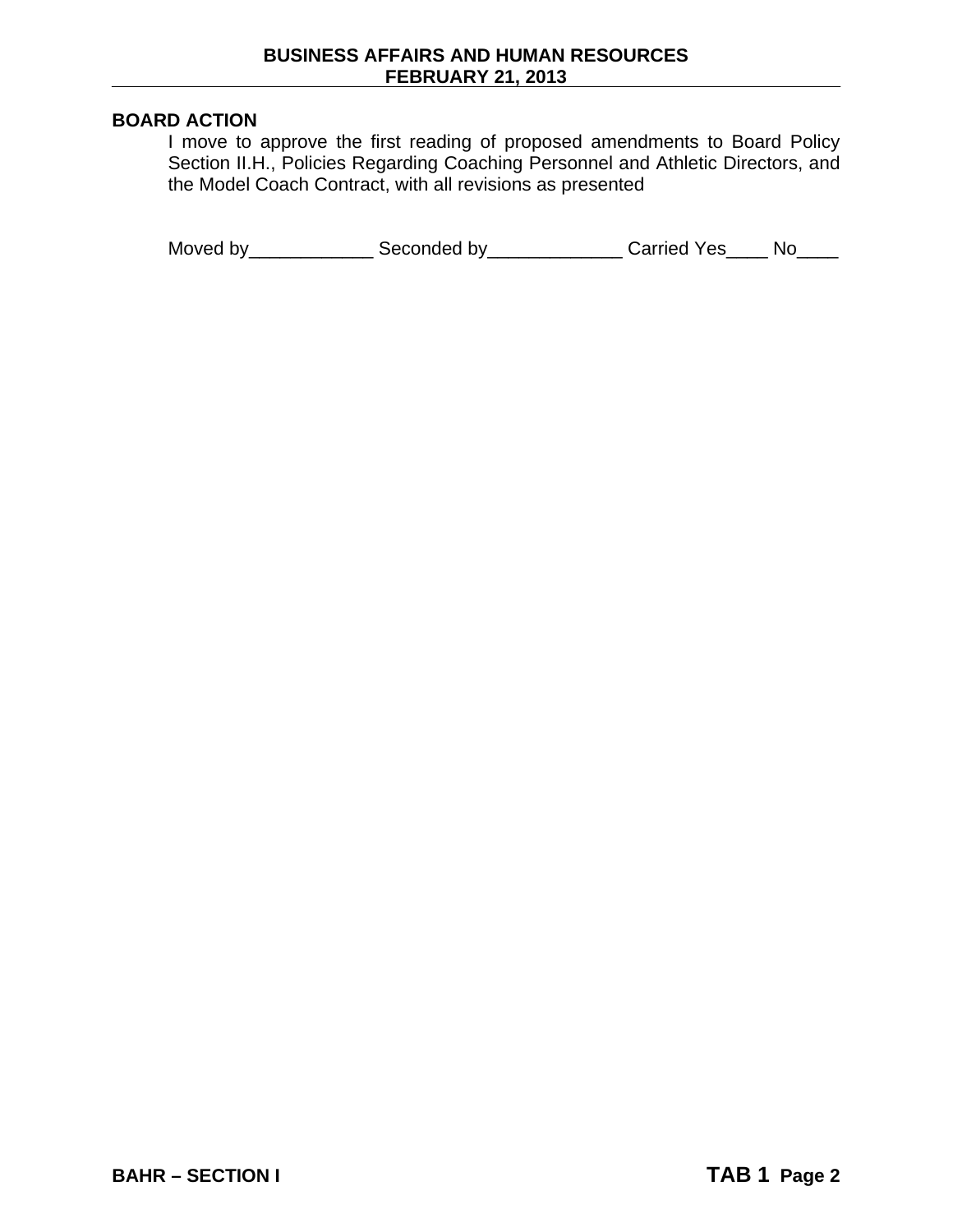#### 1. Agreements Longer Than One Year

The chief executive officer of an institution is authorized to enter into a contract for the services of a head coach or athletic director with that institution for a term of more than one (1) year, but not more than five three (53) years, subject to approval by the Board as to the terms, conditions, and compensation there under, and subject further to the condition that the contract of employment carries terms and conditions of future obligations of the coach or athletic director to the institution for the performance of such contracts. All such contracts must contain a liquidated damages clause provision in favor of the institution, applicable in the event that the coach or athletic director terminates the contract for convenience, in an amount which is a reasonable approximation of damages which might be sustained if the contract is terminated. A contract in excess of three (3) years, or a rolling three (3) year contract, may be considered by the Board upon the documented showing of extraordinary circumstances. All contracts must be submitted for Board approval prior to the contract effective date. Each contract for the services shall follow the general form approved by the Board as a model contract. Such contract shall define the entire employment relationship between the Board and the coach or athletic director and may incorporate by reference applicable Board and institutional policies and rules, and applicable law. The December 9, April 20103 Board revised and approved multiyear model contract is adopted by reference into this policy. The model contract may be found on the Board's website at http://boardofed.idaho.gov/.

2. Agreements For One Year Or Less

The chief executive officer of an institution is authorized to enter into a contract for the services of a head coach or athletic director with that institution for a term of one (1) year or less and an annual salary of \$150,000 or less without Board approval. Each contract shall follow the general form approved by the Board as a model contract. Such contract shall define the entire employment relationship between the Board and the coach or athletic director and may incorporate by reference applicable Board and institutional policies and rules, and applicable law. The December 9, 2010 Board revised and approved model contract is adopted by reference into this policy. The single-year model contract may be found on the Board's website at http://boardofed.idaho.gov/.

3. Academic Incentives

Each contract for a head coach shall include incentives, separate from any other incentives, based upon the academic performance of the student athletes whom the coach supervises. The chief executive officer of the institution shall determine such incentives.

4. Part-time Coaches Excepted

#### **BAHR – SECTION I TAB 1** Page 3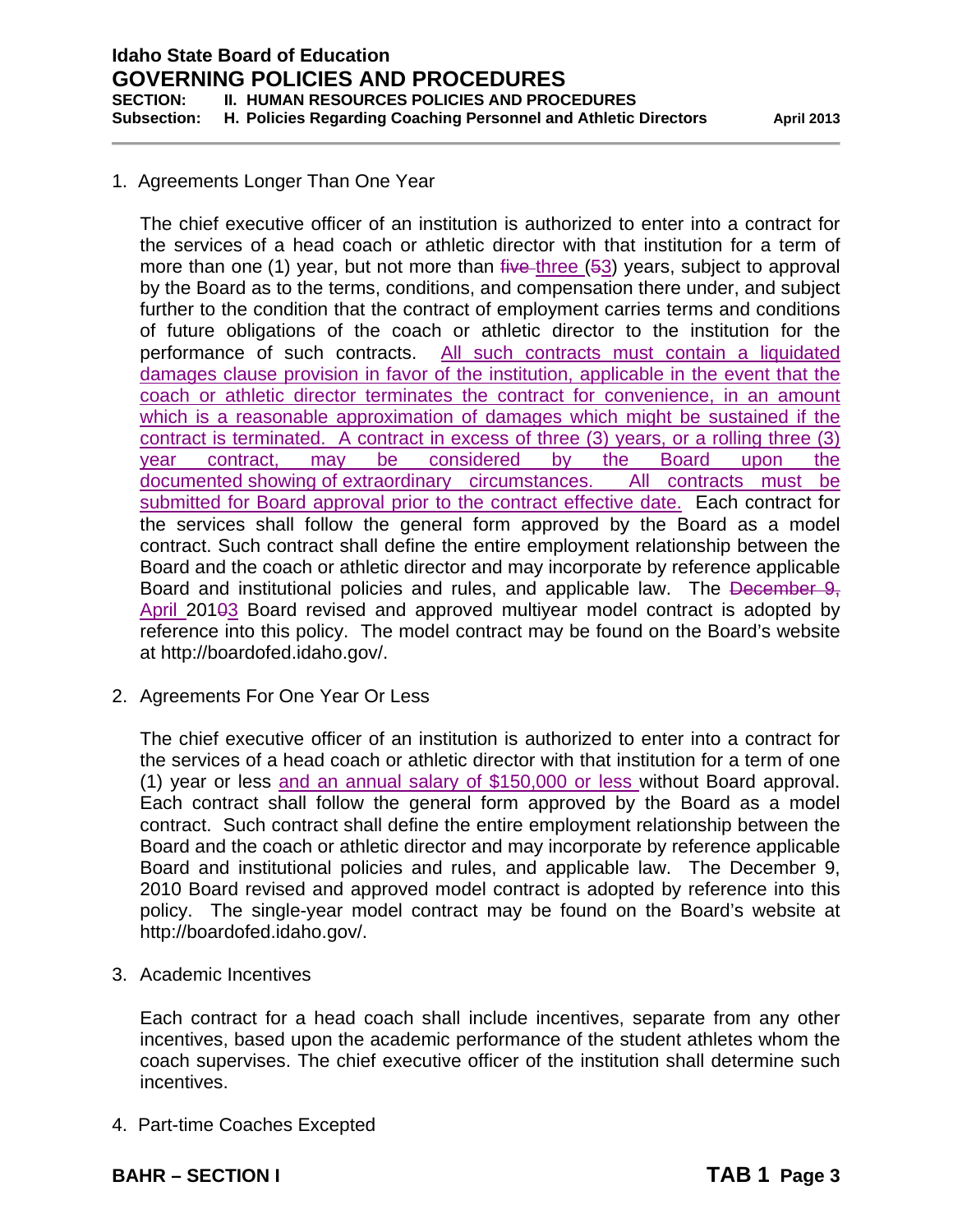### **Idaho State Board of Education GOVERNING POLICIES AND PROCEDURES SECTION: II. HUMAN RESOURCES POLICIES AND PROCEDURES**  Subsection: H. Policies Regarding Coaching Personnel and Athletic Directors **April 2013**

The chief executive officer of an institution is authorized to hire part-time head coaches as provided in the policies of the institution. Applicable Board policies shall be followed.

#### 5. Assistant Coaches

The chief executive officer of the institution is authorized to hire assistant coaches as provided in the policies of the institution. Applicable Board policies shall be followed.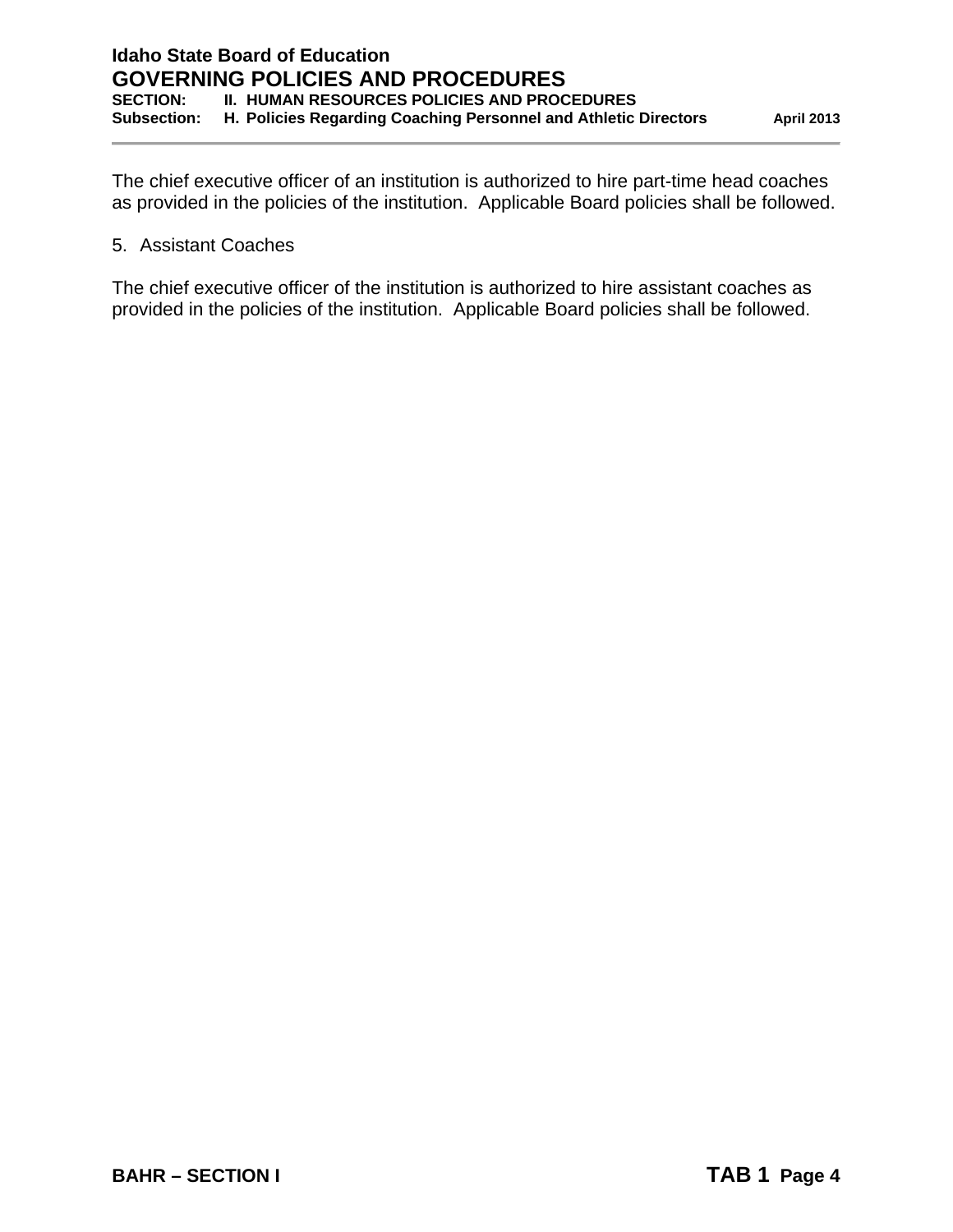## **(MODEL ATHLETICS CONTRACT)**

### **EMPLOYMENT AGREEMENT**

This Employment Agreement (Agreement) is entered into by and between \_\_\_\_\_\_\_\_\_\_\_\_\_\_\_\_\_\_ (University (College)), and \_\_\_\_\_\_\_\_\_\_\_\_\_\_\_\_\_\_ (Coach).

#### ARTICLE 1

1.1. Employment. Subject to the terms and conditions of this Agreement, the University (College) shall employ Coach as the head coach of its intercollegiate  $(Sport)$ team (Team). Coach represents and warrants that Coach is fully qualified to serve, and is available for employment, in this capacity.

1.2. Reporting Relationship. Coach shall report and be responsible directly to the University (College)'s Director of Athletics (Director) or the Director's designee. Coach shall abide by the reasonable instructions of Director or the Director's designee and shall confer with the Director or the Director's designee on all administrative and technical matters. Coach shall also be under the general supervision of the University (College)'s President (President).

1.3. Duties. Coach shall manage and supervise the Team and shall perform such other duties in the University (College)'s athletic program as the Director may assign and as may be described elsewhere in this Agreement. The University (College) shall have the right, at any time, to reassign Coach to duties at the University (College) other than as head coach of the Team, provided that Coach's compensation and benefits shall not be affected by any such reassignment, except that the opportunity to earn supplemental compensation as provided in sections 3.2.1 through (Depending on supplemental pay provisions used) shall cease.

#### ARTICLE 2

2.1. Term. This Agreement is for a fixed-term appointment of  $\frac{1}{\sqrt{2}}$  ( $\frac{1}{\sqrt{2}}$ ) years, commencing on and terminating, without further notice to Coach, on unless sooner terminated in accordance with other provisions of this Agreement.

2.2. Extension or Renewal. This Agreement is renewable solely upon an offer from the University (College) and an acceptance by Coach, both of which must be in writing and signed by the parties. Any renewal is subject to the prior approval of University (College)'s Board of <u>(Regents or Trustees)</u>. This Agreement in no way grants to Coach a claim to tenure in employment, nor shall Coach's service pursuant to this agreement count in any way toward tenure at the University (College).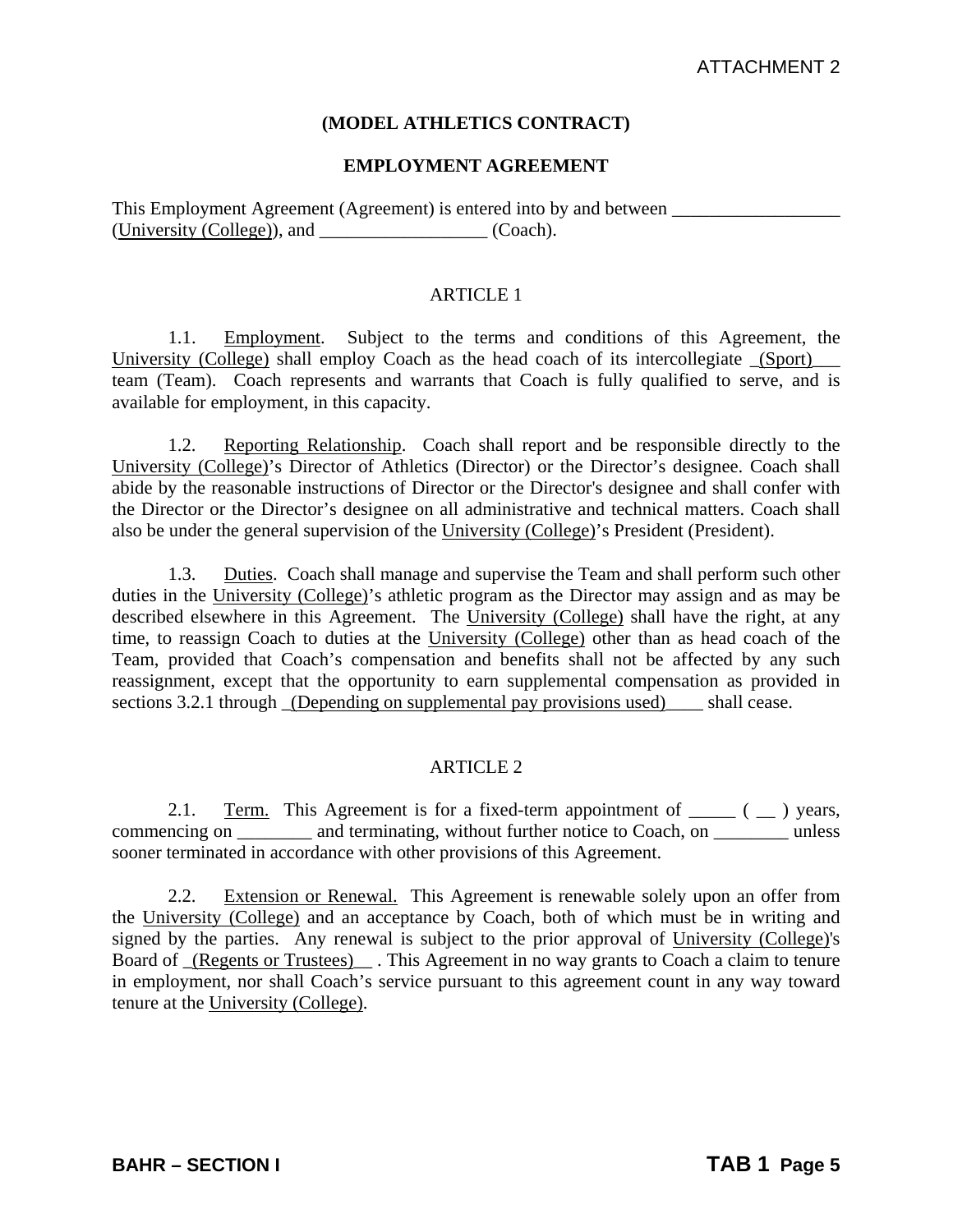## ARTICLE 3

#### 3.1 Regular Compensation.

3.1.1 In consideration of Coach's services and satisfactory performance of this Agreement, the University (College) shall provide to Coach:

- a) An annual salary of \$\_\_\_\_\_\_\_\_\_ per year, payable in biweekly installments in accordance with normal University (College) procedures, and such salary increases as may be determined appropriate by the Director and President and approved by the University (College)'s Board of \_(Regents or Trustees)\_\_\_\_\_;
- b) The opportunity to receive such employee benefits as the University (College) provides generally to non-faculty exempt employees; and
- c) The opportunity to receive such employee benefits as the University (College)'s Department of Athletics (Department) provides generally to its employees of a comparable level. Coach hereby agrees to abide by the terms and conditions, as now existing or hereafter amended, of such employee benefits.
- 3.2 Supplemental Compensation

3.2.1. Each year the Team is the conference champion or co-champion and also becomes eligible for a (bowl game pursuant to NCAA Division I guidelines or post-season tournament or post-season playoffs) , and if Coach continues to be employed as University (College)'s head \_\_\_(Sport) coach as of the ensuing July 1st, the University (College) shall pay to Coach supplemental compensation in an amount equal to (amount or computation) of Coach's Annual Salary during the fiscal year in which the championship and (bowl or other post-season) eligibility are achieved. The University (College) shall determine the appropriate manner in which it shall pay Coach any such supplemental compensation.

3.2.2 Each year the Team is ranked in the top 25 in the (national rankings, such as final ESPN/USA Today coaches poll of Division IA football teams) , and if Coach continues to be employed as University (College)'s head (Sport) coach as of the ensuing July 1st, the University (College) shall pay Coach supplemental compensation in an amount equal to \_(amount or computation) of Coach's Annual Salary in effect on the date of the final poll. The University (College) shall determine the appropriate manner in which it shall pay Coach any such supplemental compensation.

3.2.3 Each year Coach shall be eligible to receive supplemental compensation in an amount up to (amount or computation) based on the academic achievement and behavior of Team members. The determination of whether Coach will receive such supplemental compensation and the timing of the payment(s) shall be at the discretion of the President in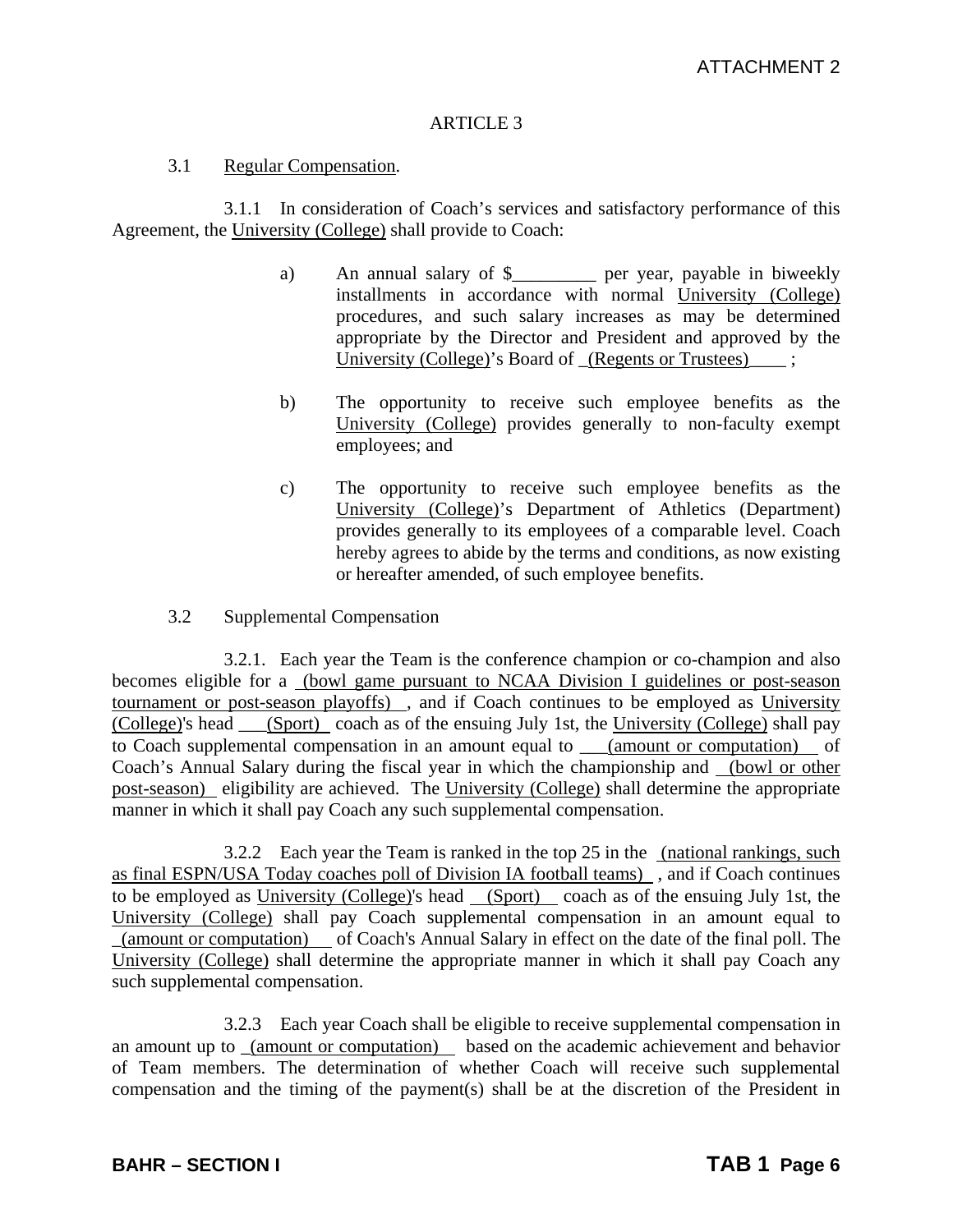consultation with the Director and approved by the University (College)'s Board of \_(Regents or Trustees)\_\_\_\_. The determination shall be based on the following factors: grade point averages; difficulty of major course of study; honors such as scholarships, designation as Academic All-American, and conference academic recognition; progress toward graduation for all athletes, but particularly those who entered the University (College) as academically at-risk students; the conduct of Team members on the University (College) campus, at authorized University (College) activities, in the community, and elsewhere. Any such supplemental compensation paid to Coach shall be accompanied with a detailed justification for the supplemental compensation based on the factors listed above and such justification shall be separately reported to the Board of (Regents or Trustees) as a document available to the public under the Idaho Public Records Act.

3.2.4 Each year Coach shall be eligible to receive supplemental compensation in an amount up to <u>(amount or computation)</u> based on the overall development of the intercollegiate (men's/women's) \_(Sport)\_\_ program; ticket sales; fundraising; outreach by Coach to various constituency groups, including University (College) students, staff, faculty, alumni and boosters; and any other factors the President wishes to consider. The determination of whether Coach will receive such supplemental compensation and the timing of the payment(s) shall be at the discretion of the President in consultation with the Director and approved by the University (College)'s Board of \_(Regents or Trustees)\_

3.2.5 The Coach shall receive the sum of \_(amount or computation)\_ from the University (College) or the University (College)'s designated media outlet(s) or a combination thereof each year during the term of this Agreement in compensation for participation in media programs and public appearances (Programs). Coach's right to receive such a payment shall vest on the date of the Team's last regular season or post-season competition, whichever occurs later. This sum shall be paid (terms or conditions of payment) Agreements requiring the Coach to participate in Programs related to his duties as an employee of University (College) are the property of the University (College). The University (College) shall have the exclusive right to negotiate and contract with all producers of media productions and all parties desiring public appearances by the Coach. Coach agrees to cooperate with the University (College) in order for the Programs to be successful and agrees to provide his services to and perform on the Programs and to cooperate in their production, broadcasting, and telecasting. It is understood that neither Coach nor any assistant coaches shall appear without the prior written approval of the Director on any competing radio or television program (including but not limited to a coach's show, callin show, or interview show) or a regularly scheduled news segment, except that this prohibition shall not apply to routine news media interviews for which no compensation is received. Without the prior written approval of the Director, Coach shall not appear in any commercial endorsements which are broadcast on radio or television that conflict with those broadcast on the University (College)'s designated media outlets.

## 3.2.6 **(SUMMER CAMP—OPERATED BY UNIVERSITY (COLLEGE))**

Coach agrees that the University (College) has the exclusive right to operate youth (Sport) camps on its campus using University (College) facilities. The University (College) shall allow Coach the opportunity to earn supplemental compensation by assisting with the University (College)'s camps in Coach's capacity as a University (College) employee. Coach hereby agrees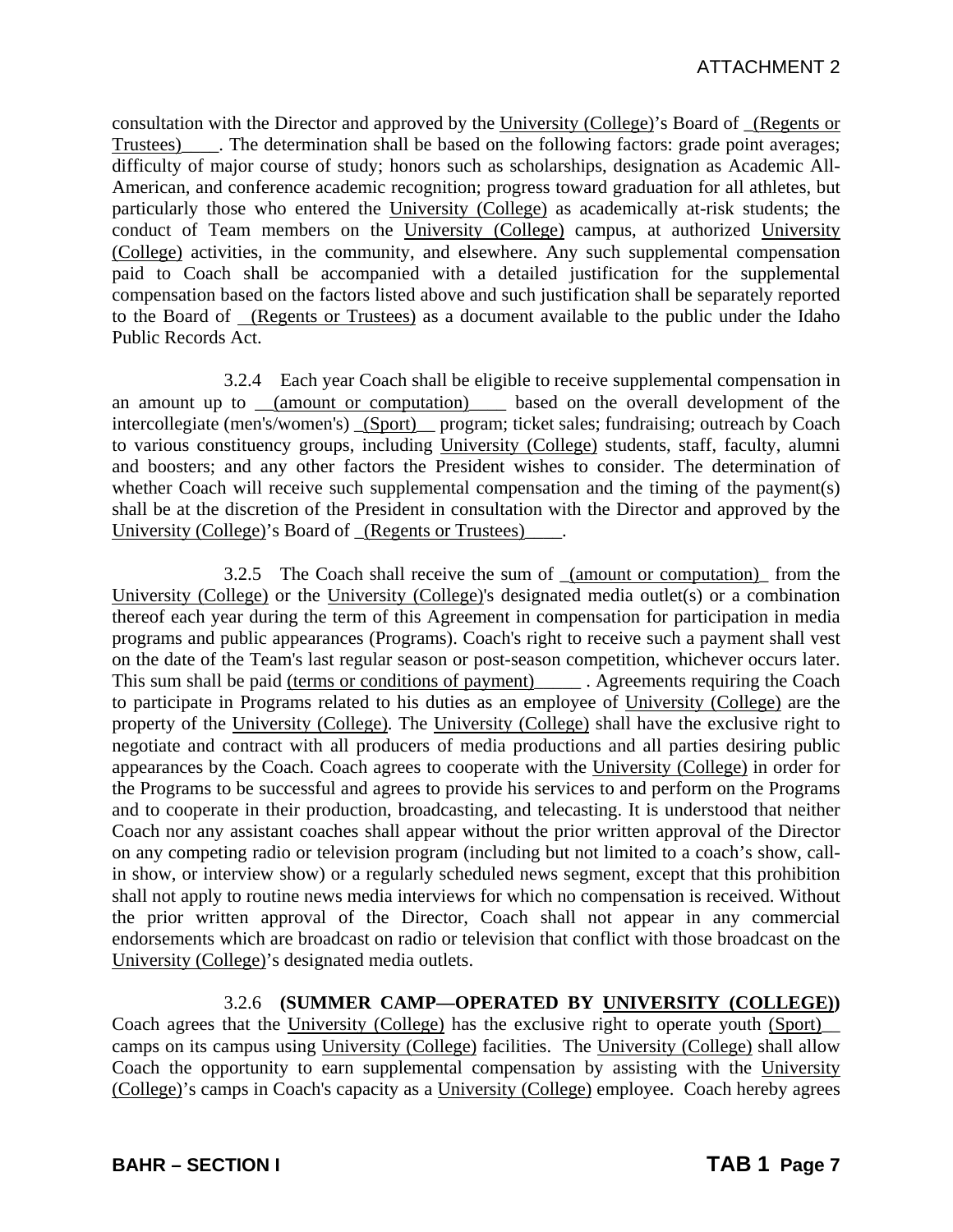to assist in the marketing, supervision, and general administration of the University (College)'s football camps. Coach also agrees that Coach will perform all obligations mutually agreed upon by the parties. In exchange for Coach's participation in the University (College)'s summer football camps, the University (College) shall pay Coach \_(amount)\_\_ per year as supplemental compensation during each year of his employment as head (Sport) coach at the University (College). This amount shall be paid \_\_(terms of payment)\_\_\_\_\_ .

**(SUMMER CAMP—OPERATED BY COACH)** Coach may operate a summer youth (Sport) camp at the University (College) under the following conditions:

- a) The summer youth camp operation reflects positively on the University (College) and the Department;
- b) The summer youth camp is operated by Coach directly or through a private enterprise owned and managed by Coach. The Coach shall not use University (College) personnel, equipment, or facilities without the prior written approval of the Director;
- c) Assistant coaches at the University (College) are given priority when the Coach or the private enterprise selects coaches to participate;
- d) The Coach complies with all NCAA (NAIA), Conference, and University (College) rules and regulations related, directly or indirectly, to the operation of summer youth camps;
- e) The Coach or the private enterprise enters into a contract with University (College) and (campus concessionaire) for all campus goods and services required by the camp.
- f) The Coach or private enterprise pays for use of University (College) facilities including the \_\_\_\_\_\_\_\_\_\_ .
- g) Within thirty days of the last day of the summer youth camp(s), Coach shall submit to the Director a preliminary "Camp Summary Sheet" containing financial and other information related to the operation of the camp. Within ninety days of the last day of the summer youth camp(s), Coach shall submit to Director a final accounting and "Camp Summary Sheet." A copy of the "Camp Summary Sheet" is attached to this Agreement as an exhibit.
- h) The Coach or the private enterprise shall provide proof of liability insurance as follows: (1) liability coverage: spectator and staff--\$1 million; (2) catastrophic coverage: camper and staff--\$1 million maximum coverage with \$100 deductible;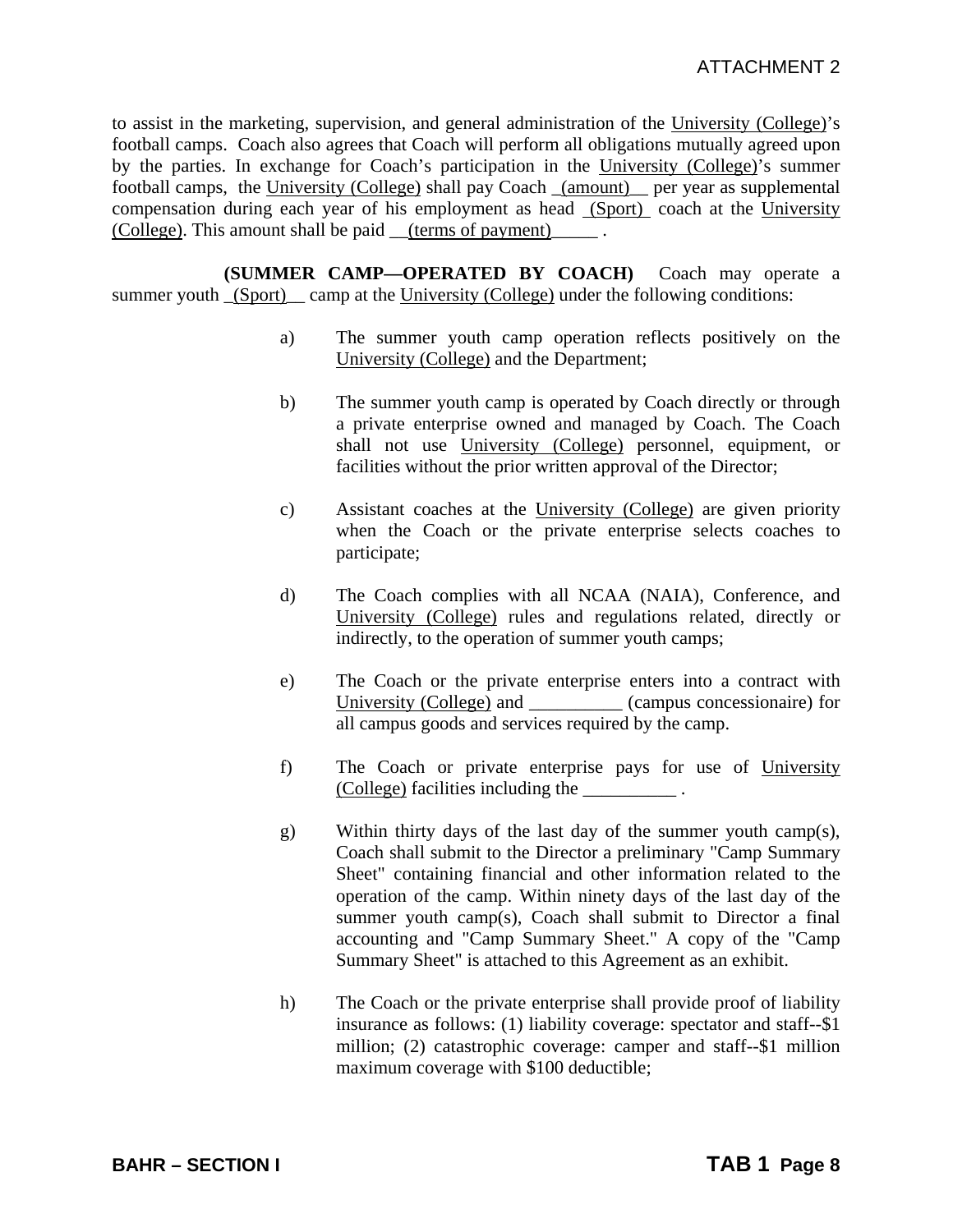- i) To the extent permitted by law, the Coach or the private enterprise shall defend and indemnify the University (College) against any claims, damages, or liabilities arising out of the operation of the summer youth camp(s)
- j) All employees of the summer youth camp(s) shall be employees of the Coach or the private enterprise and not the University (College) while engaged in camp activities. The Coach and all other University (College) employees involved in the operation of the camp(s) shall be on annual leave status or leave without pay during the days the camp is in operation. The Coach or private enterprise shall provide workers' compensation insurance in accordance with Idaho law and comply in all respects with all federal and state wage and hour laws

In the event of termination of this Agreement, suspension, or reassignment, University (College) shall not be under any obligation to permit a summer youth camp to be held by the Coach after the effective date of such termination, suspension, or reassignment, and the University (College) shall be released from all obligations relating thereto.

3.2.7 Coach agrees that the University (College) has the exclusive right to select footwear, apparel and/or equipment for the use of its student-athletes and staff, including Coach, during official practices and games and during times when Coach or the Team is being filmed by motion picture or video camera or posing for photographs in their capacity as representatives of University (College). Coach recognizes that the University (College) is negotiating or has entered into an agreement with (Company Name) to supply the University (College) with athletic footwear, apparel and/or equipment. Coach agrees that, upon the University (College)'s reasonable request, Coach will consult with appropriate parties concerning an (Company Name) product's design or performance, shall act as an instructor at a clinic sponsored in whole or in part by (Company Name) , or give a lecture at an event sponsored in whole or in part by (Company Name) , or make other educationally-related appearances as may be reasonably requested by the University (College). Notwithstanding the foregoing sentence, Coach shall retain the right to decline such appearances as Coach reasonably determines to conflict with or hinder his duties and obligations as head (Sport) coach. In order to avoid entering into an agreement with a competitor of (Company Name) , Coach shall submit all outside consulting agreements to the University (College) for review and approval prior to execution. Coach shall also report such outside income to the University (College) in accordance with NCAA (or NAIA) rules. Coach further agrees that Coach will not endorse any athletic footwear, apparel and/or equipment products, including (Company Name), and will not participate in any messages or promotional appearances which contain a comparative or qualitative description of athletic footwear, apparel or equipment products.

3.3 General Conditions of Compensation. All compensation provided by the University (College) to Coach is subject to deductions and withholdings as required by law or the terms and conditions of any fringe benefit in which Coach participates. However, if any fringe benefit is based in whole or in part upon the compensation provided by the University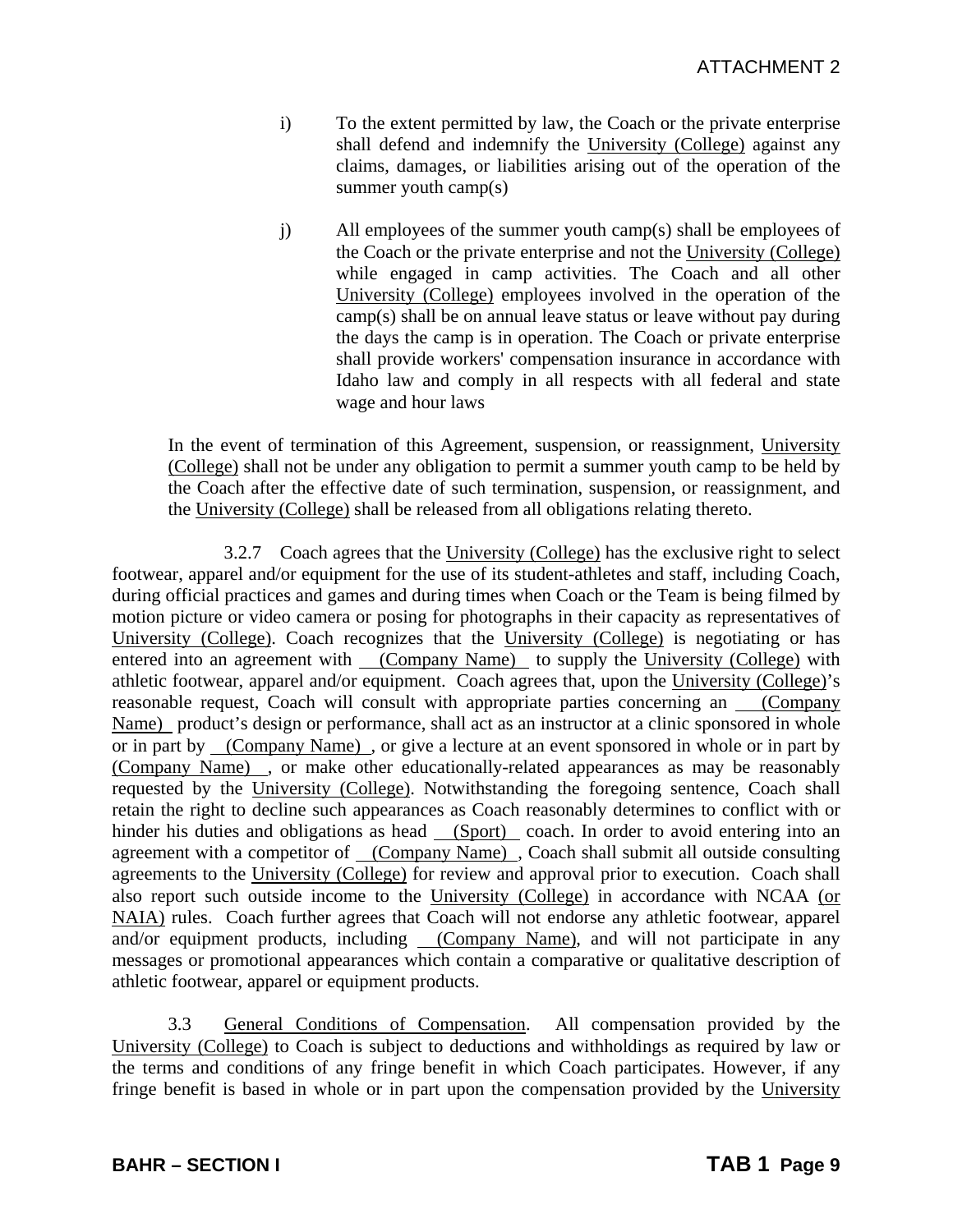(College) to Coach, such fringe benefit shall be based only on the compensation provided pursuant to section 3.1.1, except to the extent required by the terms and conditions of a specific fringe benefit program.

### ARTICLE 4

4.1. Coach's Specific Duties and Responsibilities. In consideration of the compensation specified in this Agreement, Coach, in addition to the obligations set forth elsewhere in this Agreement, shall:

4.1.1. Devote Coach's full time and best efforts to the performance of Coach's duties under this Agreement;

4.1.2. Develop and implement programs and procedures with respect to the evaluation, recruitment, training, and coaching of Team members which enable them to compete successfully and reasonably protect their health, safety, and well-being;

4.1.3. Observe and uphold all academic standards, requirements, and policies of the University (College) and encourage Team members to perform to their highest academic potential and to graduate in a timely manner; and

4.1.4. Know, recognize, and comply with all applicable laws and the policies, rules and regulations of the University (College), the University (College)'s governing board, the conference, and the NCAA (or NAIA); supervise and take appropriate steps to ensure that Coach's assistant coaches, any other employees for whom Coach is administratively responsible, and the members of the Team know, recognize, and comply with all such laws, policies, rules and regulations; and immediately report to the Director and to the Department's Director of Compliance if Coach has reasonable cause to believe that any person or entity, including without limitation representatives of the University (College)'s athletic interests, has violated or is likely to violate any such laws, policies, rules or regulations. Coach shall cooperate fully with the University (College) and Department at all times. The names or titles of employees whom Coach supervises are attached as Exhibit C. The applicable laws, policies, rules, and regulations include: (a) State Board of Education and Board of Regents of the University of Idaho Governing Policies and Procedures and Rule Manual; (b) University (College)'s Handbook; (c) University (College)'s Administrative Procedures Manual; (d) the policies of the Department; (e) NCAA (or NAIA) rules and regulations; and (f) the rules and regulations of the (Sport) conference of which the University (College) is a member.

4.2 Outside Activities. Coach shall not undertake any business, professional or personal activities, or pursuits that would prevent Coach from devoting Coach's full time and best efforts to the performance of Coach's duties under this Agreement, that would otherwise detract from those duties in any manner, or that, in the opinion of the University (College), would reflect adversely upon the University (College) or its athletic program. Subject to the terms and conditions of this Agreement, Coach may, with the prior written approval of the Director, who may consult with the President, enter into separate arrangements for outside activities and endorsements which are consistent with Coach's obligations under this Agreement.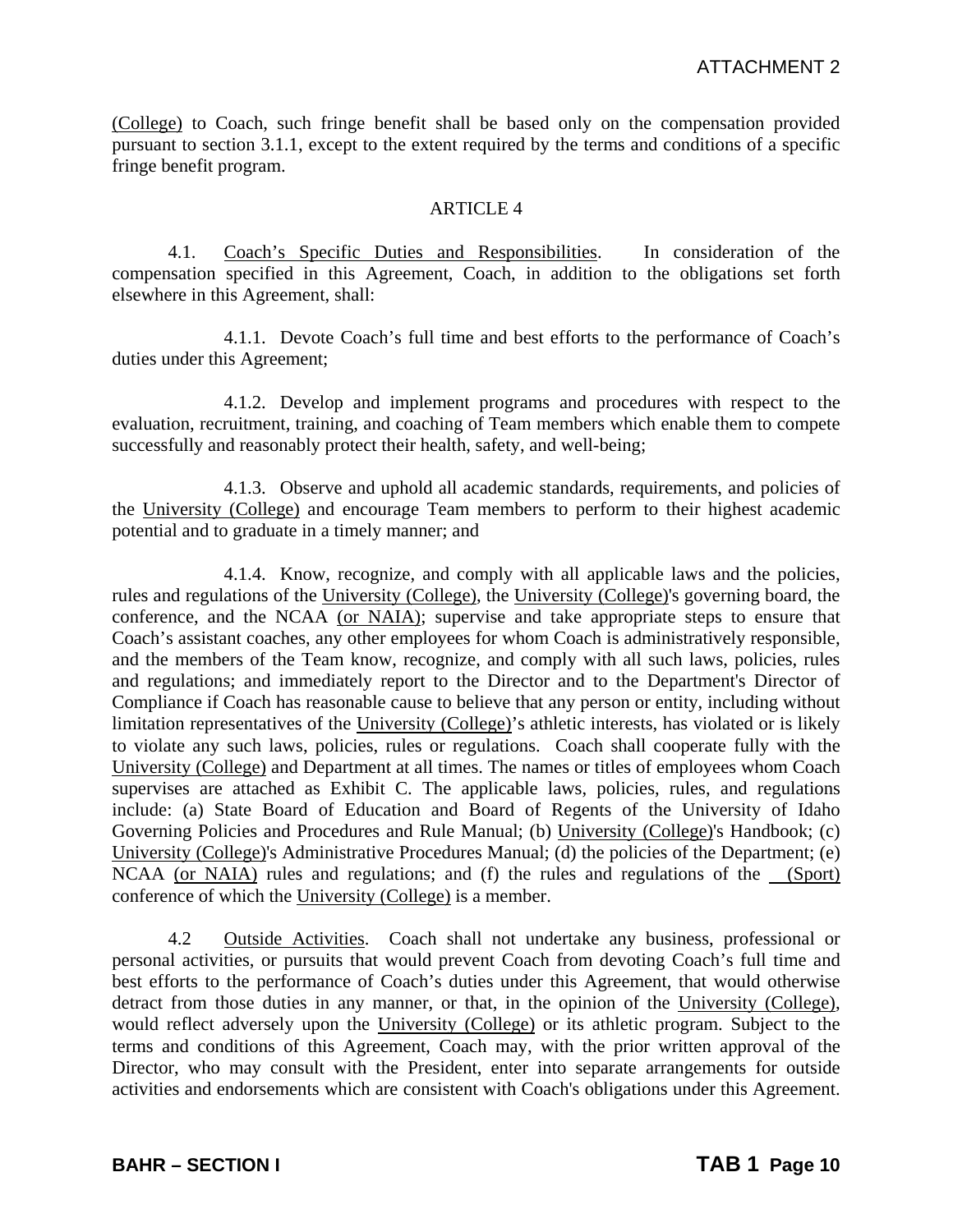Coach may not use the University (College)'s name, logos, or trademarks in connection with any such arrangements without the prior written approval of the Director and the President.

4.3 NCAA (or NAIA) Rules. In accordance with NCAA (or NAIA) rules, Coach shall obtain prior written approval from the University (College)'s President for all athletically related income and benefits from sources outside the University (College) and shall report the source and amount of all such income and benefits to the University (College)'s President whenever reasonably requested, but in no event less than annually before the close of business on June 30th of each year or the last regular University (College) work day preceding June 30th. The report shall be in a format reasonably satisfactory to University (College). In no event shall Coach accept or receive directly or indirectly any monies, benefits, or gratuities whatsoever from any person, association, corporation, University (College) booster club, University (College) alumni association, University (College) foundation, or other benefactor, if the acceptance or receipt of the monies, benefits, or gratuities would violate applicable law or the policies, rules, and regulations of the University (College), the University (College)'s governing board, the conference, or the NCAA (or NAIA).

4.4 Hiring Authority. Coach shall have the responsibility and the sole authority to recommend to the Director the hiring and termination of assistant coaches for the Team, but the decision to hire or terminate an assistant coach shall be made by the Director and shall, when necessary or appropriate, be subject to the approval of President and the University (College)'s Board of (Trustees or Regents) .

4.5 Scheduling. Coach shall consult with, and may make recommendations to, the Director or the Director's designee with respect to the scheduling of Team competitions, but the final decision shall be made by the Director or the Director's designee.

4.7 Other Coaching Opportunities. Coach shall not, under any circumstances, interview for, negotiate for, or accept employment as a coach at any other institution of higher education or with any professional sports team, requiring performance of duties prior to the expiration of this Agreement, without the prior approval of the Director. Such approval shall not unreasonably be withheld.

#### ARTICLE 5

5.1 Termination of Coach for Cause. The University (College) may, in its discretion, suspend Coach from some or all of Coach's duties, temporarily or permanently, and with or without pay; reassign Coach to other duties; or terminate this Agreement at any time for good or adequate cause, as those terms are defined in applicable rules and regulations.

5.1.1 In addition to the definitions contained in applicable rules and regulations, University (College) and Coach hereby specifically agree that the following shall constitute good or adequate cause for suspension, reassignment, or termination of this Agreement: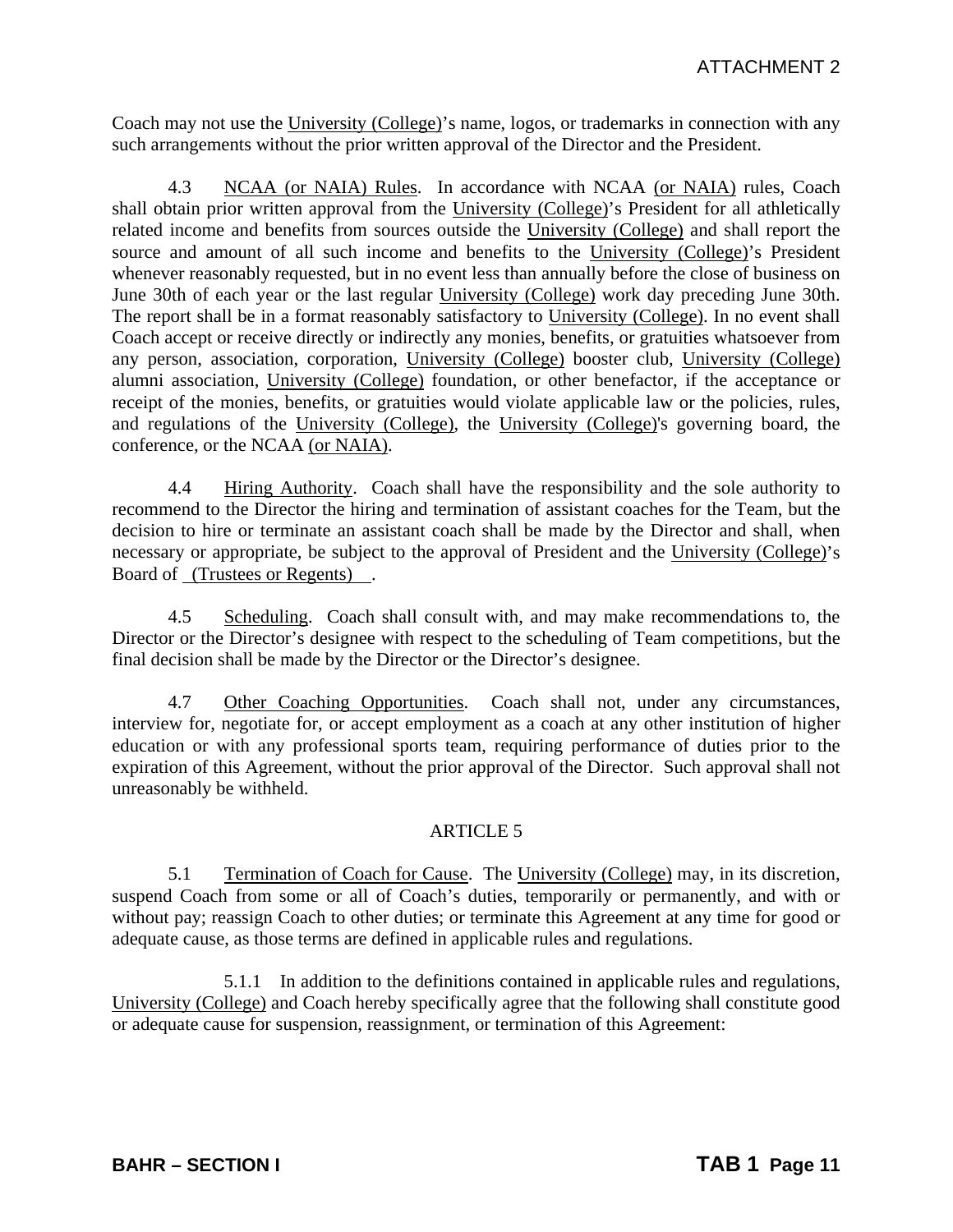- a) A deliberate or major violation of Coach's duties under this agreement or the refusal or unwillingness of Coach to perform such duties in good faith and to the best of Coach's abilities;
- b) The failure of Coach to remedy any violation of any of the terms of this agreement within 30 days after written notice from the University (College);
- c) A deliberate or major violation by Coach of any applicable law or the policies, rules or regulations of the University (College), the University (College)'s governing board, the conference or the NCAA (NAIA), including but not limited to any such violation which may have occurred during the employment of Coach at another NCAA or NAIA member institution;
- d) Ten (10) working days' absence of Coach from duty without the University (College)'s consent;
- e) Any conduct of Coach that constitutes moral turpitude or that would, in the University (College)'s judgment, reflect adversely on the University (College) or its athletic programs;
- f) The failure of Coach to represent the University (College) and its athletic programs positively in public and private forums;
- g) The failure of Coach to fully and promptly cooperate with the NCAA (NAIA) or the University (College) in any investigation of possible violations of any applicable law or the policies, rules or regulations of the University (College), the University (College)'s governing board, the conference, or the NCAA (NAIA);
- h) The failure of Coach to report a known violation of any applicable law or the policies, rules or regulations of the University (College), the University (College)'s governing board, the conference, or the NCAA (NAIA), by one of Coach's assistant coaches, any other employees for whom Coach is administratively responsible, or a member of the Team; or
- i) A violation of any applicable law or the policies, rules or regulations of the University (College), the University (College)'s governing board, the conference, or the NCAA (NAIA), by one of Coach's assistant coaches, any other employees for whom Coach is administratively responsible, or a member of the Team if Coach knew or should have known of the violation and could have prevented it by ordinary supervision.

5.1.2 Suspension, reassignment, or termination for good or adequate cause shall be effectuated by the University (College) as follows: before the effective date of the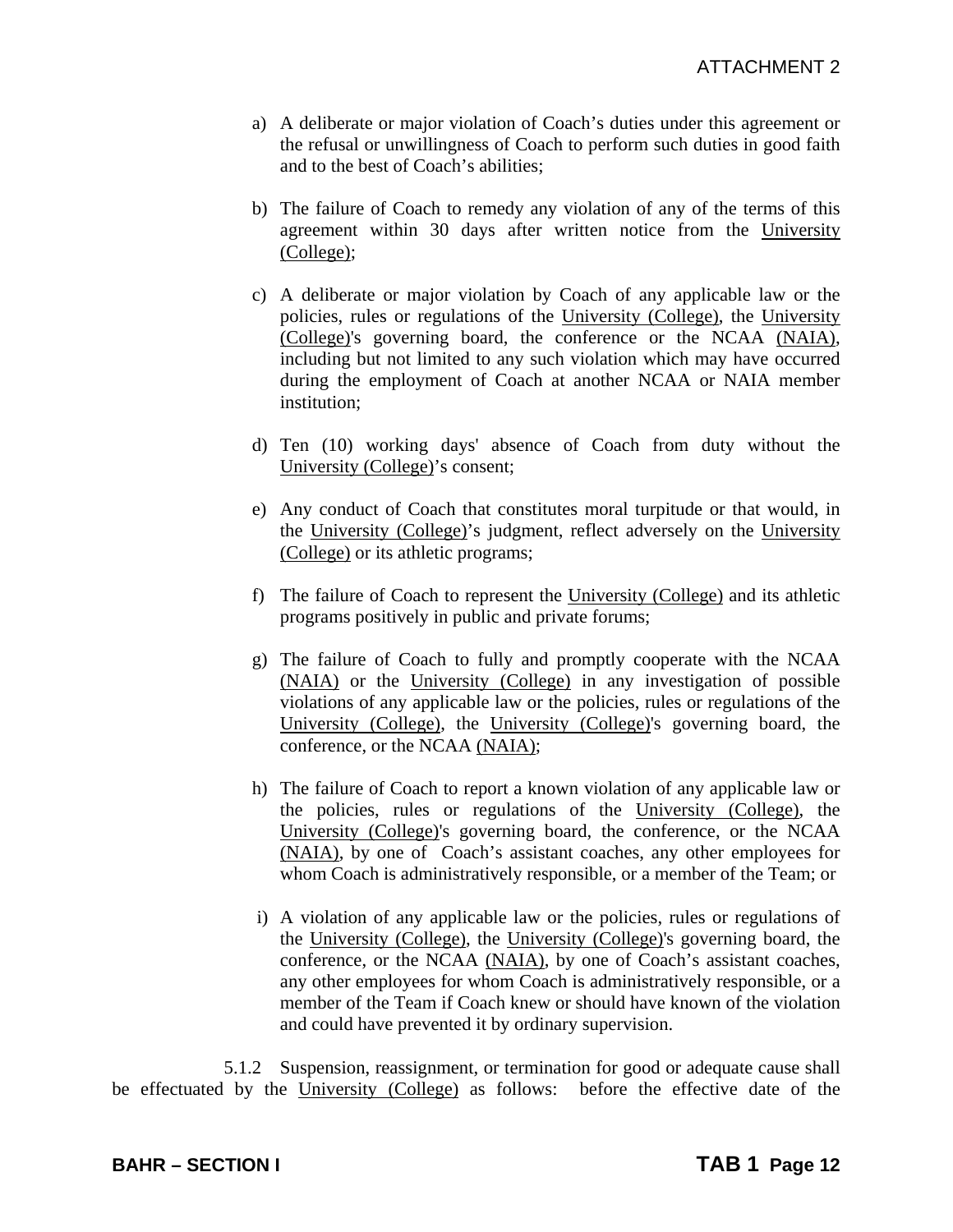suspension, reassignment, or termination, the Director or his designee shall provide Coach with notice, which notice shall be accomplished in the manner provided for in this Agreement and shall include the reason(s) for the contemplated action. Coach shall then have an opportunity to respond. After Coach responds or fails to respond, University (College) shall notify Coach whether, and if so when, the action will be effective.

5.1.3 In the event of any termination for good or adequate cause, the University (College)'s obligation to provide compensation and benefits to Coach, whether direct, indirect, supplemental or collateral, shall cease as of the date of such termination, and the University (College) shall not be liable for the loss of any collateral business opportunities or other benefits, perquisites, or income resulting from outside activities or from any other sources.

5.1.4 If found in violation of NCAA (NAIA) regulations, Coach shall, in addition to the provisions of Section 5.1, be subject to disciplinary or corrective action as set forth in the provisions of the NCAA (NAIA) enforcement procedures. This section applies to violations occurring at the University (College) or at previous institutions at which the Coach was employed.

### 5.2 Termination of Coach for Convenience of University (College).

5.2.1 At any time after commencement of this Agreement, University (College), for its own convenience, may terminate this Agreement by giving ten (10) days prior written notice to Coach.

5.2.2 In the event that University (College) terminates this Agreement for its own convenience, University (College) shall be obligated to pay Coach, as liquidated damages and not a penalty, the salary set forth in section 3.1.1(a), excluding all deductions required by law, on the regular paydays of University (College) until the term of this Agreement ends; provided, however, in the event Coach obtains other employment of any kind or nature after such termination, then the amount of compensation the University pays will be adjusted and reduced by the amount of compensation paid Coach as a result of such other employment, such adjusted compensation to be calculated for each University pay-period by reducing the gross salary set forth in section 3.1.1(a) (before deductions required by law) by the gross compensation paid to Coach under the other employment, then subtracting from this adjusted gross compensation deduction according to law. In addition, Coach will be entitled to continue his health insurance plan and group life insurance as if he remained a University (College) employee until the term of this Agreement ends or until Coach obtains employment or any other employment providing Coach with a reasonably comparable health plan and group life insurance, whichever occurs first. Coach shall be entitled to no other compensation or fringe benefits, except as otherwise provided herein or required by law. Coach specifically agrees to inform University within ten business days of obtaining other employment, and to advise University of all relevant terms of such employment, including without limitation the nature and location of employment, salary, other compensation, health insurance benefits, life insurance benefits, and other fringe benefits. Failure to so inform and advise University shall constitute a material breach of this Agreement and University's obligation to pay compensation under this provision shall end. Coach agrees not to accept employment for compensation at less than the fair value of Coach's services, as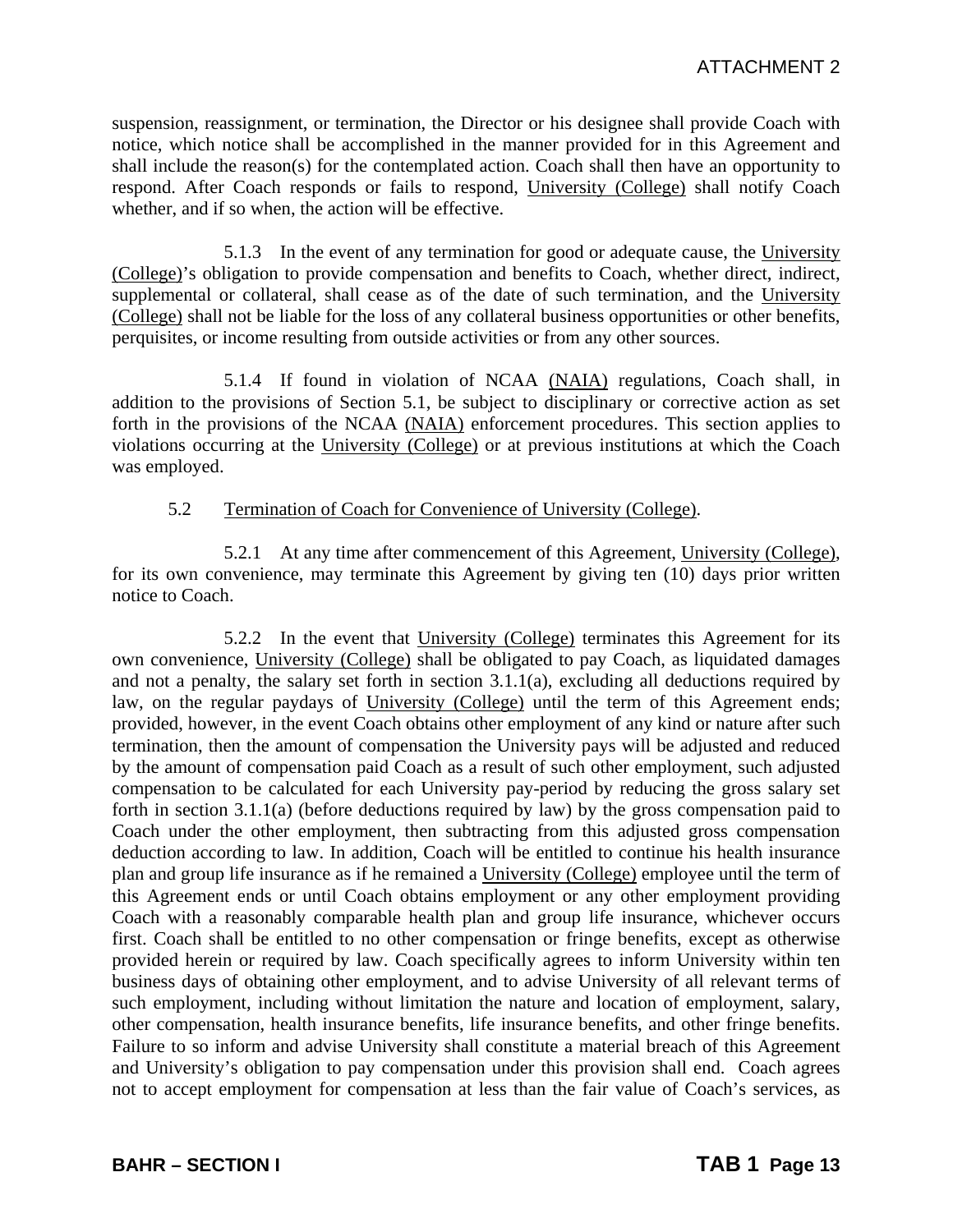determined by all circumstances existing at the time of employment. Coach further agrees to repay to University all compensation paid to him by University after the date he obtains other employment, to which he is not entitled under this provision.

5.2.3 The parties have both been represented by legal counsel in the contract negotiations and have bargained for and agreed to the foregoing liquidated damages provision, giving consideration to the fact that the Coach may lose certain benefits, supplemental compensation, or outside compensation relating to his employment with University (College), which damages are extremely difficult to determine with certainty. The parties further agree that the payment of such liquidated damages by University (College) and the acceptance thereof by Coach shall constitute adequate and reasonable compensation to Coach for the damages and injury suffered by Coach because of such termination by University (College). The liquidated damages are not, and shall not be construed to be, a penalty.

## 5.3 Termination by Coach for Convenience.

 5.3.1 The Coach recognizes that his promise to work for University (College) for the entire term of this Agreement is of the essence of this Agreement. The Coach also recognizes that the University (College) is making a highly valuable investment in his employment by entering into this Agreement and that its investment would be lost were he to resign or otherwise terminate his employment with the University (College) before the end of the contract term.

 5.3.2 The Coach, for his own convenience, may terminate this Agreement during its term by giving prior written notice to the University (College). Termination shall be effective ten (10) days after notice is given to the University (College).

 5.3.3 If the Coach terminates this Agreement for convenience at any time, all obligations of the University (College) shall cease as of the effective date of the termination. If the Coach terminates this Agreement for his convenience he shall pay to the University (College), as liquidated damages and not a penalty, for the breach of this Agreement the following sum:  $\overline{(a)}$  if the Agreement is terminated on or before  $\overline{a}$ , the sum of \$30,000.00; (b) if the Agreement is terminated between \_\_\_\_\_\_\_\_ and \_\_\_\_\_\_\_\_\_ inclusive, the sum of  $$20,000.00$ ; (c) if the Agreement is terminated between and **EXECUTE:** inclusive, the sum of \$10,000.00 COMPO The liquidated damages shall be due and payable within twenty (20) days of the effective date of the termination, and any unpaid amount shall bear simple interest at a rate eight (8) percent per annum until paid.

 5.3.4 The parties have both been represented by legal counsel in the contract negotiations and have bargained for and agreed to the foregoing liquidated damages provision, giving consideration to the fact that the University (College) will incur administrative and recruiting costs in obtaining a replacement for Coach, in addition to potentially increased compensation costs if Coach terminates this Agreement for convenience, which damages are extremely difficult to determine with certainty. The parties further agree that the payment of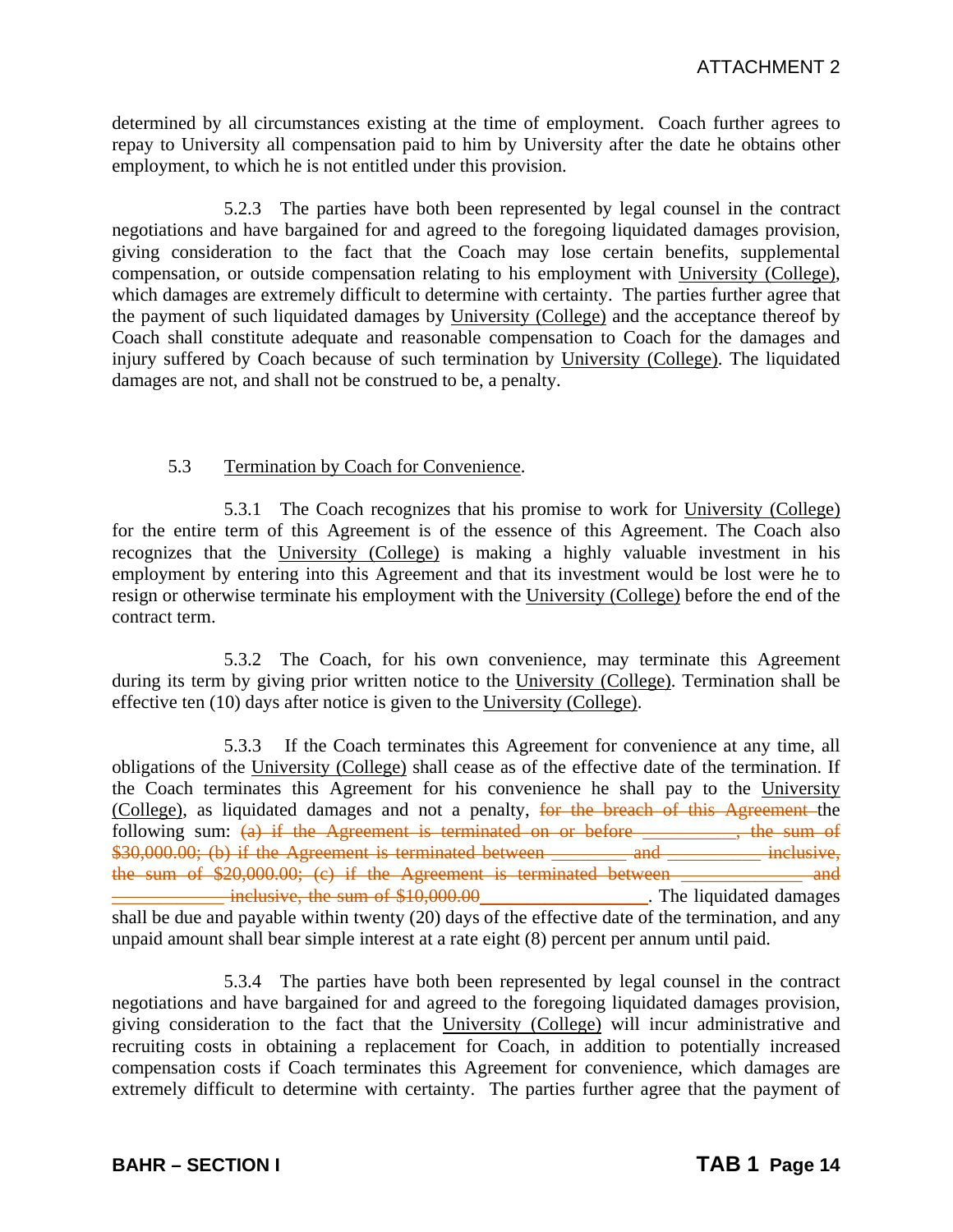such liquidated damages by Coach and the acceptance thereof by University (College) shall constitute adequate and reasonable compensation to University (College) for the damages and injury suffered by it because of such termination by Coach. The liquidated damages are not, and shall not be construed to be, a penalty. This section 5.3.4 shall not apply if Coach terminates this Agreement because of a material breach by the University (College).

 5.3.5 Except as provide elsewhere in this Agreement, if Coach terminates this Agreement for convenience, he shall forfeit to the extent permitted by law his right to receive all supplemental compensation and other payments.

## 5.4 Termination due to Disability or Death of Coach.

5.4.1 Notwithstanding any other provision of this Agreement, this Agreement shall terminate automatically if Coach becomes totally or permanently disabled as defined by the University (College)'s disability insurance carrier, becomes unable to perform the essential functions of the position of head coach, or dies.

5.4.2 If this Agreement is terminated because of Coach's death, Coach's salary and all other benefits shall terminate as of the last day worked, except that the Coach's personal representative or other designated beneficiary shall be paid all compensation due or unpaid and death benefits, if any, as may be contained in any fringe benefit plan now in force or hereafter adopted by the University (College) and due to the Coach's estate or beneficiaries thereunder.

5.4.3 If this Agreement is terminated because the Coach becomes totally or permanently disabled as defined by the University (College)'s disability insurance carrier, or becomes unable to perform the essential functions of the position of head coach, all salary and other benefits shall terminate, except that the Coach shall be entitled to receive any compensation due or unpaid and any disability-related benefits to which he is entitled by virtue of employment with the University (College).

5.5 Interference by Coach. In the event of termination, suspension, or reassignment, Coach agrees that Coach will not interfere with the University (College)'s student-athletes or otherwise obstruct the University (College)'s ability to transact business or operate its intercollegiate athletics program.

5.7 No Liability. The University (College) shall not be liable to Coach for the loss of any collateral business opportunities or any other benefits, perquisites or income from any sources that may ensue as a result of any termination of this Agreement by either party or due to death or disability or the suspension or reassignment of Coach, regardless of the circumstances.

5.8 Waiver of Rights. Because the Coach is receiving a multi-year contract and the opportunity to receive supplemental compensation and because such contracts and opportunities are not customarily afforded to University (College) employees, if the University (College) suspends or reassigns Coach, or terminates this Agreement for good or adequate cause or for convenience, Coach shall have all the rights provided for in this Agreement but hereby releases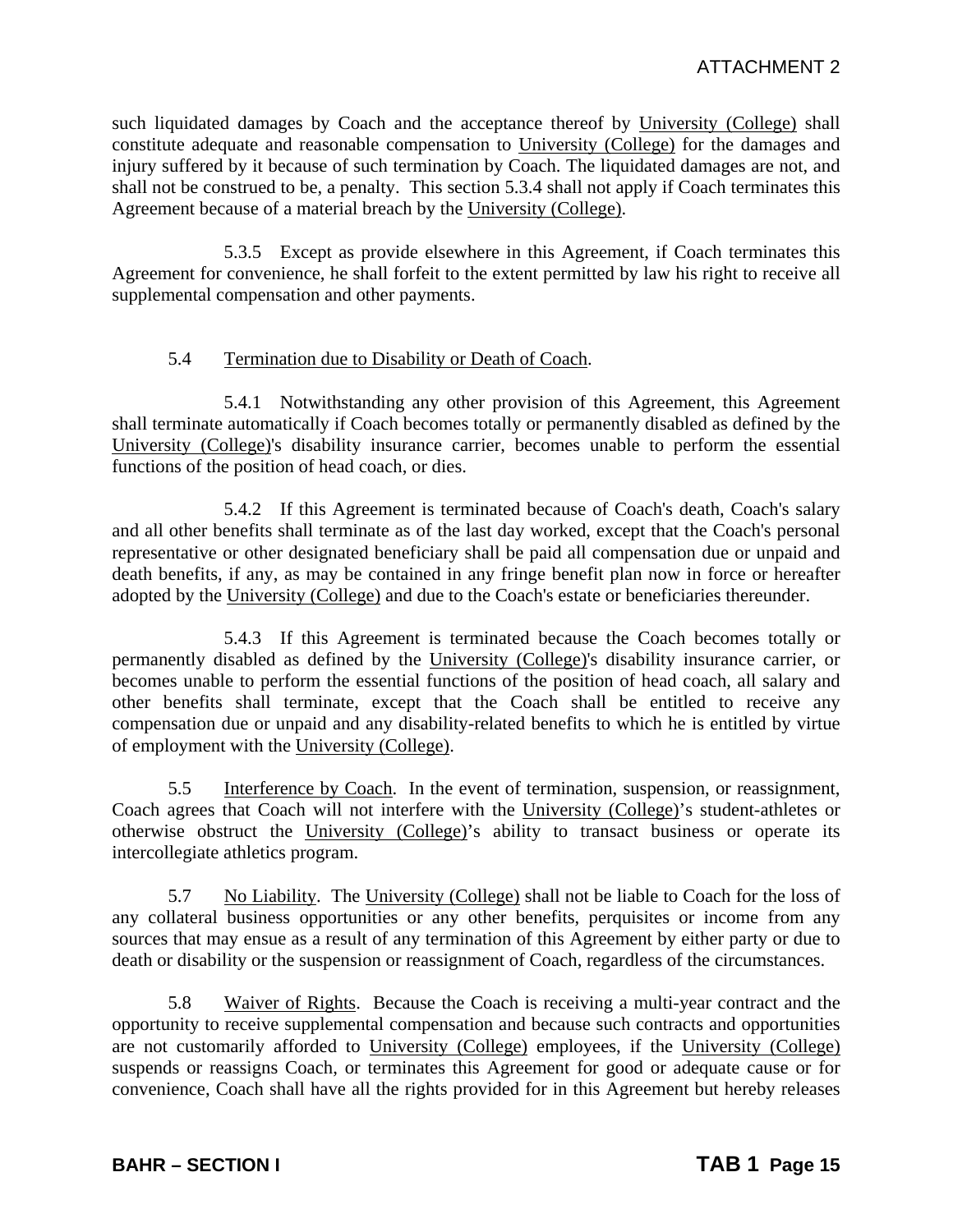the University (College) from compliance with the notice, appeal, and similar employmentrelated rights provide for in the State Board of Education and Board or Regents of the University of Idaho Rule Manual (IDAPA 08) and Governing Policies and Procedures Manual, and the University (College) Faculty-Staff Handbook.

#### ARTICLE 6

6.1 Board Approval. This Agreement shall not be effective until and unless approved of the University (College)'s Board of <u>(Regents or Trustees)</u> and executed by both parties as set forth below. In addition, the payment of any compensation pursuant to this agreement shall be subject to the approval of the University (College)'s Board of \_(Regents or Trustees)\_\_\_, the President, and the Director; the sufficiency of legislative appropriations; the receipt of sufficient funds in the account from which such compensation is paid; and the Board of (Regents or Trustees)\_ and University (College)'s rules regarding financial exigency.

6.2 University (College) Property. All personal property (excluding vehicle(s) provided through the \_\_\_\_\_\_\_\_\_\_ program), material, and articles of information, including, without limitation, keys, credit cards, personnel records, recruiting records, team information, films, statistics or any other personal property, material, or data, furnished to Coach by the University (College) or developed by Coach on behalf of the University (College) or at the University (College)'s direction or for the University (College)'s use or otherwise in connection with Coach's employment hereunder are and shall remain the sole property of the University (College). Within twenty-four (24) hours of the expiration of the term of this agreement or its earlier termination as provided herein, Coach shall immediately cause any such personal property, materials, and articles of information in Coach's possession or control to be delivered to the Director.

6.3 Assignment. Neither party may assign its rights or delegate its obligations under this Agreement without the prior written consent of the other party.

6.4 Waiver. No waiver of any default in the performance of this Agreement shall be effective unless in writing and signed by the waiving party. The waiver of a particular breach in the performance of this Agreement shall not constitute a waiver of any other or subsequent breach. The resort to a particular remedy upon a breach shall not constitute a waiver of any other available remedies.

6.5 Severability. If any provision of this Agreement is determined to be invalid or unenforceable, the remainder of the Agreement shall not be affected and shall remain in effect.

6.6 Governing Law. This Agreement shall be subject to and construed in accordance with the laws of the state of Idaho as an agreement to be performed in Idaho. Any action based in whole or in part on this Agreement shall be brought in the courts of the state of Idaho.

6.7 Oral Promises. Oral promises of an increase in annual salary or of any supplemental or other compensation shall not be binding upon the University (College).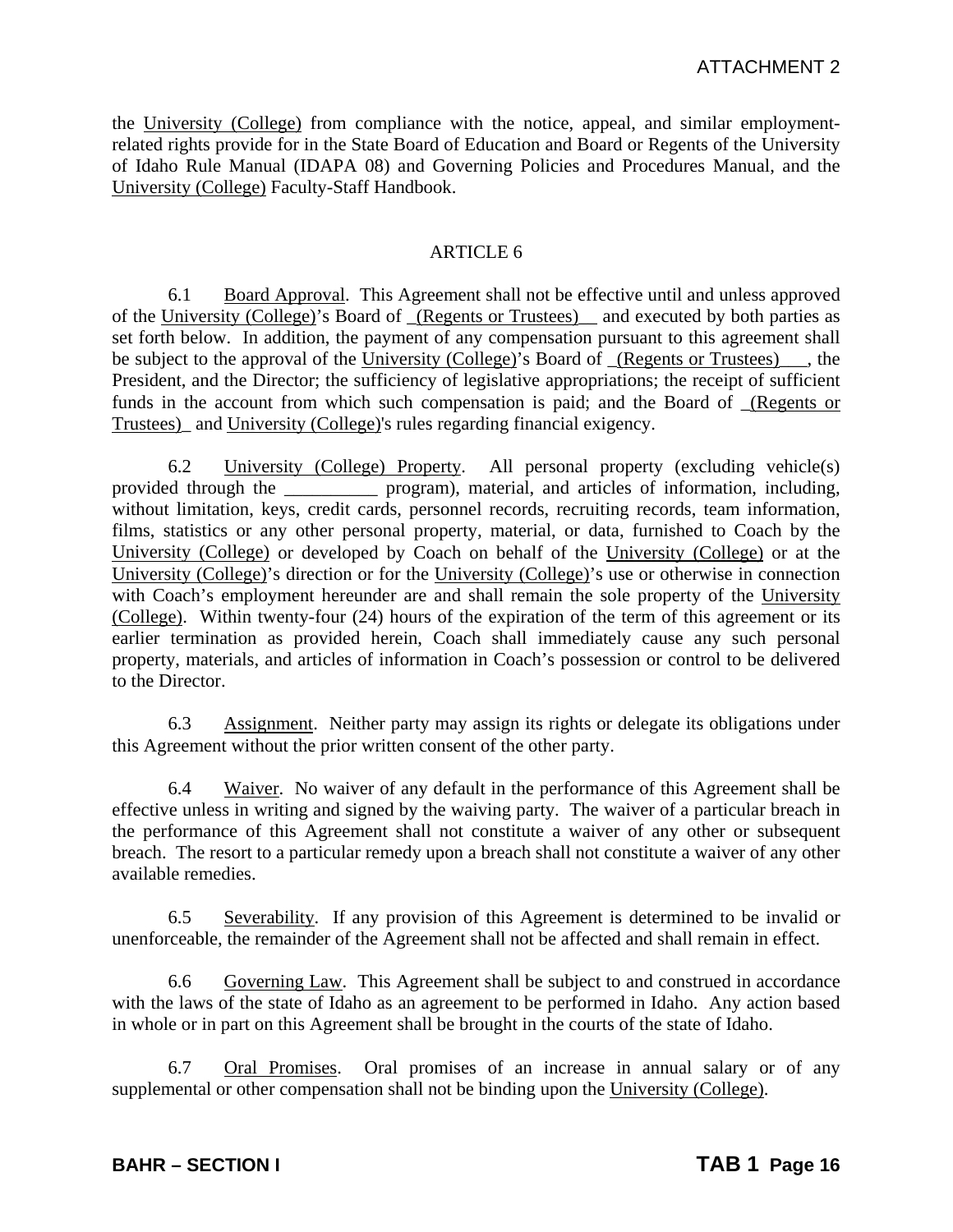6.8 Force Majeure. Any prevention, delay or stoppage due to strikes, lockouts, labor disputes, acts of God, inability to obtain labor or materials or reasonable substitutes therefor, governmental restrictions, governmental regulations, governmental controls, enemy or hostile governmental action, civil commotion, fire or other casualty, and other causes beyond the reasonable control of the party obligated to perform (including financial inability), shall excuse the performance by such party for a period equal to any such prevention, delay or stoppage.

6.9 Confidentiality. The Coach hereby consents and agrees that this document may be released and made available to the public after it is signed by the Coach. The Coach further agrees that all documents and reports he is required to produce under this Agreement may be released and made available to the public at the University (College)'s sole discretion.

6.10 Notices. Any notice under this Agreement shall be in writing and be delivered in person or by public or private courier service (including U.S. Postal Service Express Mail) or certified mail with return receipt requested or by facsimile. All notices shall be addressed to the parties at the following addresses or at such other addresses as the parties may from time to time direct in writing:

| the University (College): | Director of Athletics |
|---------------------------|-----------------------|
|                           |                       |
|                           |                       |

 $\frac{1}{2}$  , and the set of the set of the set of the set of the set of the set of the set of the set of the set of the set of the set of the set of the set of the set of the set of the set of the set of the set of the set  $\mathcal{L}_\text{max}$  and  $\mathcal{L}_\text{max}$  and  $\mathcal{L}_\text{max}$  and  $\mathcal{L}_\text{max}$ 

with a copy to: President

the Coach: \_\_\_\_\_\_\_\_\_\_\_\_\_\_\_\_

 Last known address on file with University (College)'s Human Resource Services

Any notice shall be deemed to have been given on the earlier of: (a) actual delivery or refusal to accept delivery, (b) the date of mailing by certified mail, or (c) the day facsimile delivery is verified. Actual notice, however and from whomever received, shall always be effective.

6.11 Headings. The headings contained in this Agreement are for reference purposes only and shall not in any way affect the meaning or interpretation hereof.

 6.12 Binding Effect. This Agreement is for the benefit only of the parties hereto and shall inure to the benefit of and bind the parties and their respective heirs, legal representatives, successors and assigns.

 6.13 Non-Use of Names and Trademarks. The Coach shall not, without the University (College)'s prior written consent in each case, use any name, trade name, trademark, or other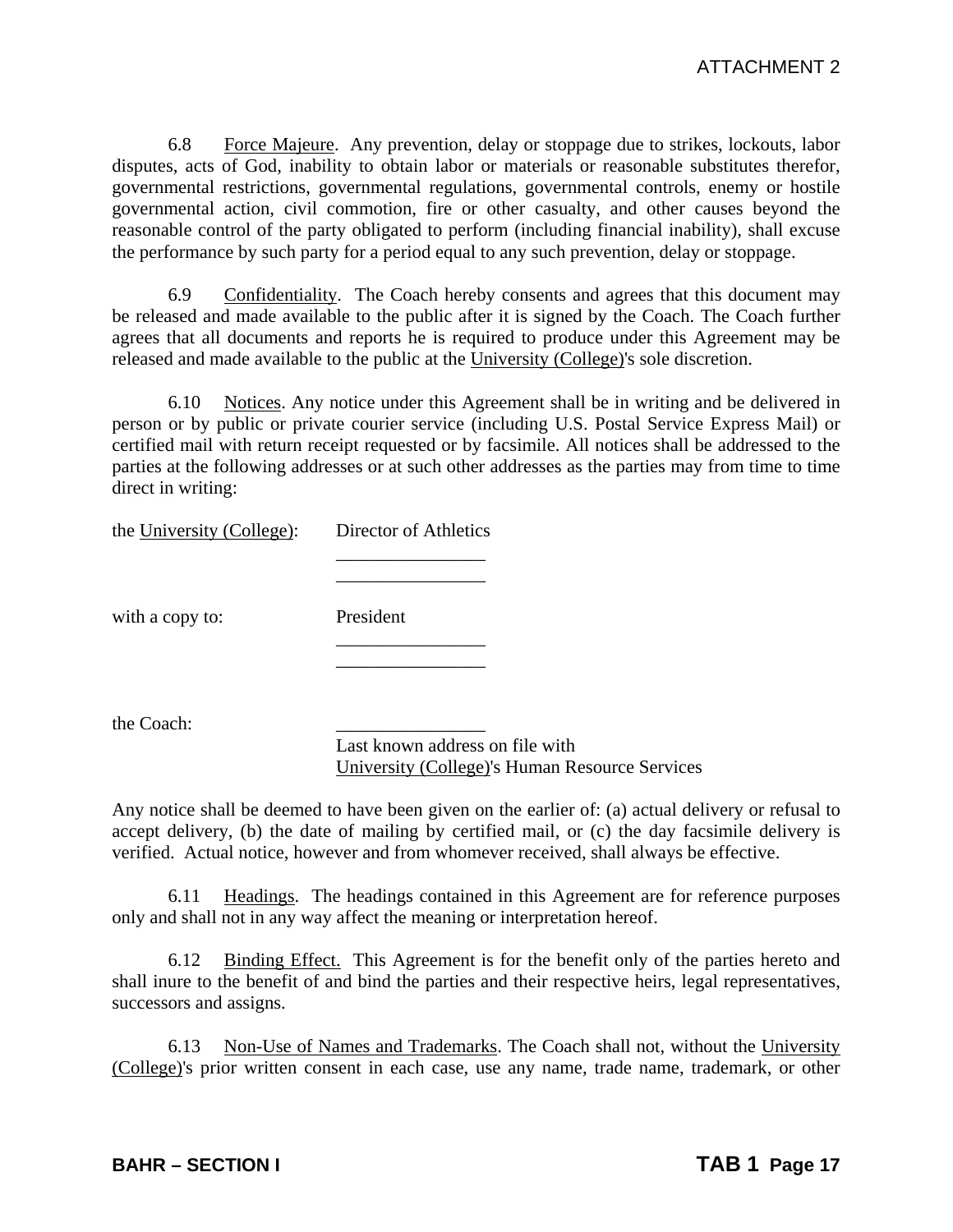designation of the University (College) (including contraction, abbreviation or simulation), except in the course and scope of his official University (College) duties.

 6.14 No Third Party Beneficiaries. There are no intended or unintended third party beneficiaries to this Agreement.

6.15 Entire Agreement; Amendments. This Agreement constitutes the entire agreement of the parties and supersedes all prior agreements and understandings with respect to the same subject matter. No amendment or modification of this Agreement shall be effective unless in writing, signed by both parties, and approved by University (College)'s Board of \_(Regents or Trustees)\_.

6.16 Opportunity to Consult with Attorney. The Coach acknowledges that he has had the opportunity to consult and review this Agreement with an attorney. Accordingly, in all cases, the language of this Agreement shall be construed simply, according to its fair meaning, and not strictly for or against any party.

### UNIVERSITY (COLLEGE) COACH

, President Date Date

 $\overline{a}$ 

Approved by the Board of <u>(Regents or Trustees)</u> on the day of \_\_\_\_\_\_\_\_\_\_\_ , 2010.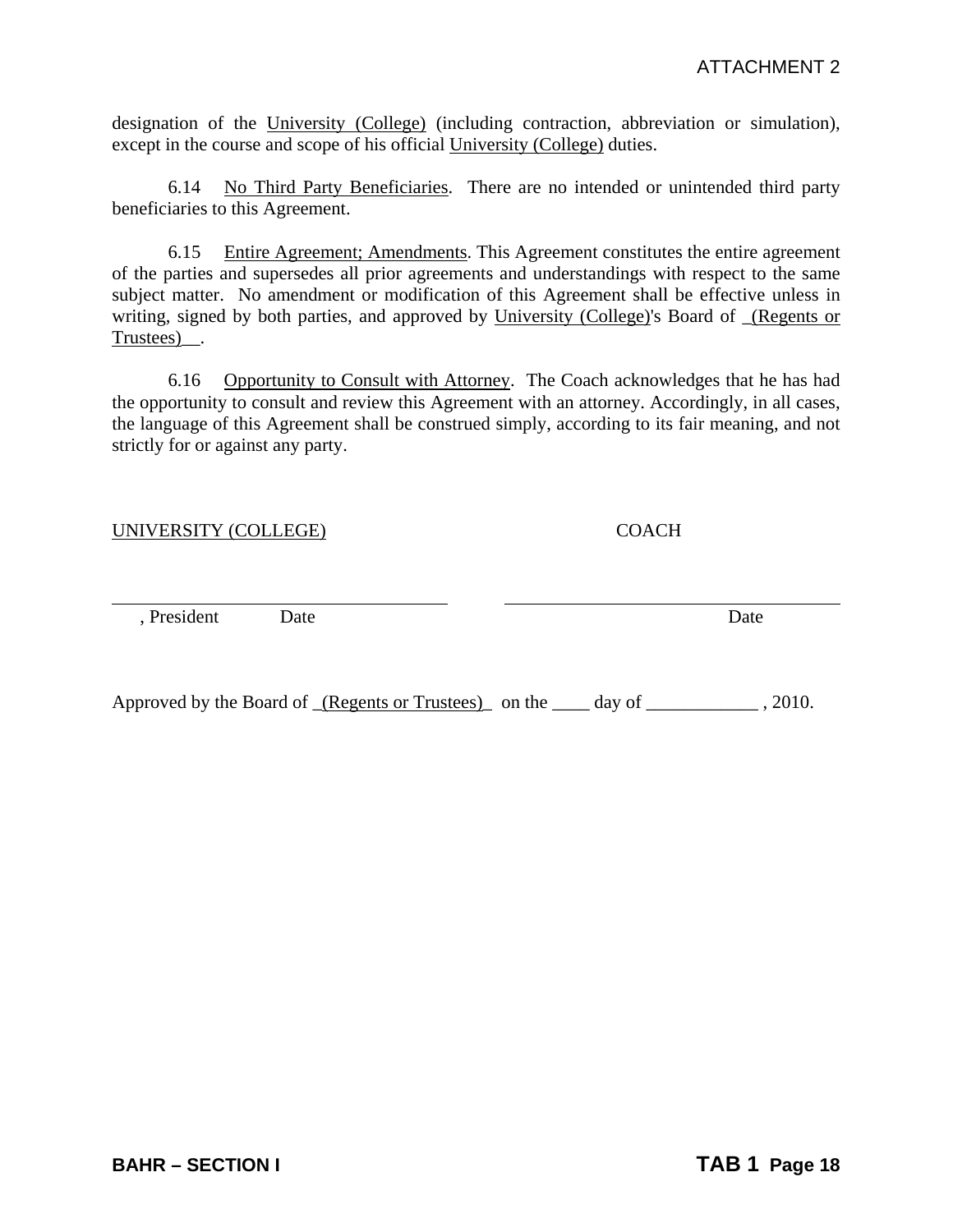### **IDAHO STATE UNIVERSITY**

#### **SUBJECT**

 Multi-year employment agreement for Allison Gibson, Head Women's Soccer Coach

#### **APPLICABLE STATUTE, RULE OR POLICY**

Idaho State Board of Education Governing Policies & Procedures, Section II.H.1.

#### **DISCUSSION**

 Idaho State University is requesting approval for a three-year employment agreement for Allison Gibson, Head Women's Soccer Coach (see Attachment 1). The employment agreement contains the duties, responsibilities and conditions of employment. A model contract matrix of the employment agreement that identifies departures from the model contract form and justifies these changes is included as Attachment 3. The position is funded by state appropriated funds.

 This contract will provide a stable coaching environment for the women's soccer program, which has been successful under Coach Gibson, as well as stability and consistency for the Athletic Department as a whole.

#### **IMPACT**

The annual base salary from appropriated funds is \$60,278.40 with incentives as follows:

Athletic Incentive Pay may be earned as follows:

| <b>Conference Champion</b><br>$-$ or $-$                       |                                                                                                            |                                                                | \$2,318.40                                                        |
|----------------------------------------------------------------|------------------------------------------------------------------------------------------------------------|----------------------------------------------------------------|-------------------------------------------------------------------|
|                                                                | Conference Co-Champion                                                                                     |                                                                | \$2,318.40                                                        |
| <b>Big Sky Conference Tournament</b><br>$-$ or $-$             | \$2,318.40                                                                                                 |                                                                |                                                                   |
|                                                                | <b>NCAA Tournament berth</b>                                                                               |                                                                | \$2,318.40                                                        |
| Round 1<br>Round 2<br>Round 3<br>Round 4<br>Round 5<br>Round 6 | <b>NCAA Women's Soccer Tournament</b><br>64 Teams<br>32 Teams<br>16 Teams<br>8 Teams<br>4 Teams<br>2 Teams | 1st win<br>2nd win<br>3rd win<br>4th win<br>5th win<br>6th win | \$3,000<br>\$6,000<br>\$9,000<br>\$12,000<br>\$15,000<br>\$18,000 |
|                                                                |                                                                                                            | <b>National Championship Winner Bonus Total:</b>               | \$63,000                                                          |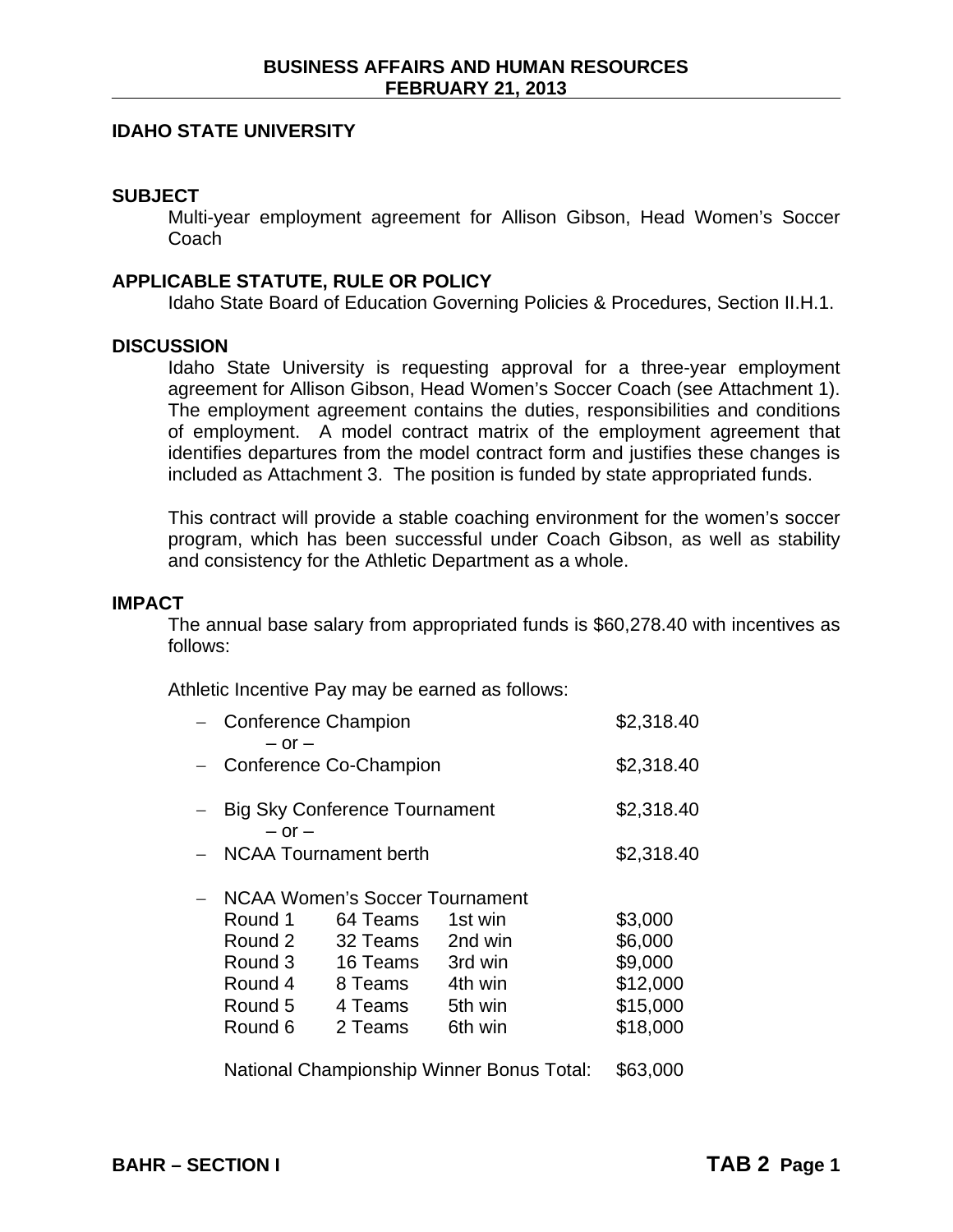- Conference Coach of the Year \$2,318.40

Academic Incentive Pay may be earned if the team's one-year Academic Progress Rate (APR) is as follows:

National Ranking  $50\% - 59.9\% = $500$  $60\% - 69.9\% = $750$  $70\% - 79.9\% =$  \$1.250  $80\%$  or above = \$1,750

Total potential annual compensation (base salary and incentives) is \$131,983.60.

The coach may participate in University operated youth soccer camps. The University will pay any net revenues as supplemental compensation.

## **ATTACHMENTS**

| Attachment 1 | <b>Employment Agreement</b>          | Page 3  |
|--------------|--------------------------------------|---------|
| Attachment 2 | Employment Agreement – Red-Line      | Page 15 |
| Attachment 3 | <b>Model Contract Matrix Changes</b> | Page 31 |

## **STAFF AND COMMENTS AND RECOMMENDATIONS**

This is a three year contract commencing February 21, 2013. The employment agreement follows the Board-approved model contract.

The contract also contains liquidated damages in favor of the University. Liquidated damages for the Coach terminating the contract early for her own convenience are \$25,000 for the first 11 months, then \$20,000 for the next 12 months, \$10,000 for the final 12 months.

The maximum academic incentive does not rise to a level equivalent to any of the supplemental compensation incentives for performance. The Board will need to determine whether it deems the academic incentives to be sufficient.

#### **BOARD ACTION**

I move to approve the request by Idaho State University to enter into an employment contract with Allison Gibson, as Women's Soccer Coach (1.0 FTE), for a term commencing February 21, 2013 and expiring on February 21, 2016 with an annual base salary of \$60,278.40 and such contingent base salary increases, and incentive/supplemental compensation provisions as set forth in the materials presented to the Board, in substantial conformance with the terms of the contract set forth in Attachment 1 in the Board materials.

| Moved by | Seconded by | <b>Carried Yes</b> | <b>NO</b> |
|----------|-------------|--------------------|-----------|
|          |             |                    |           |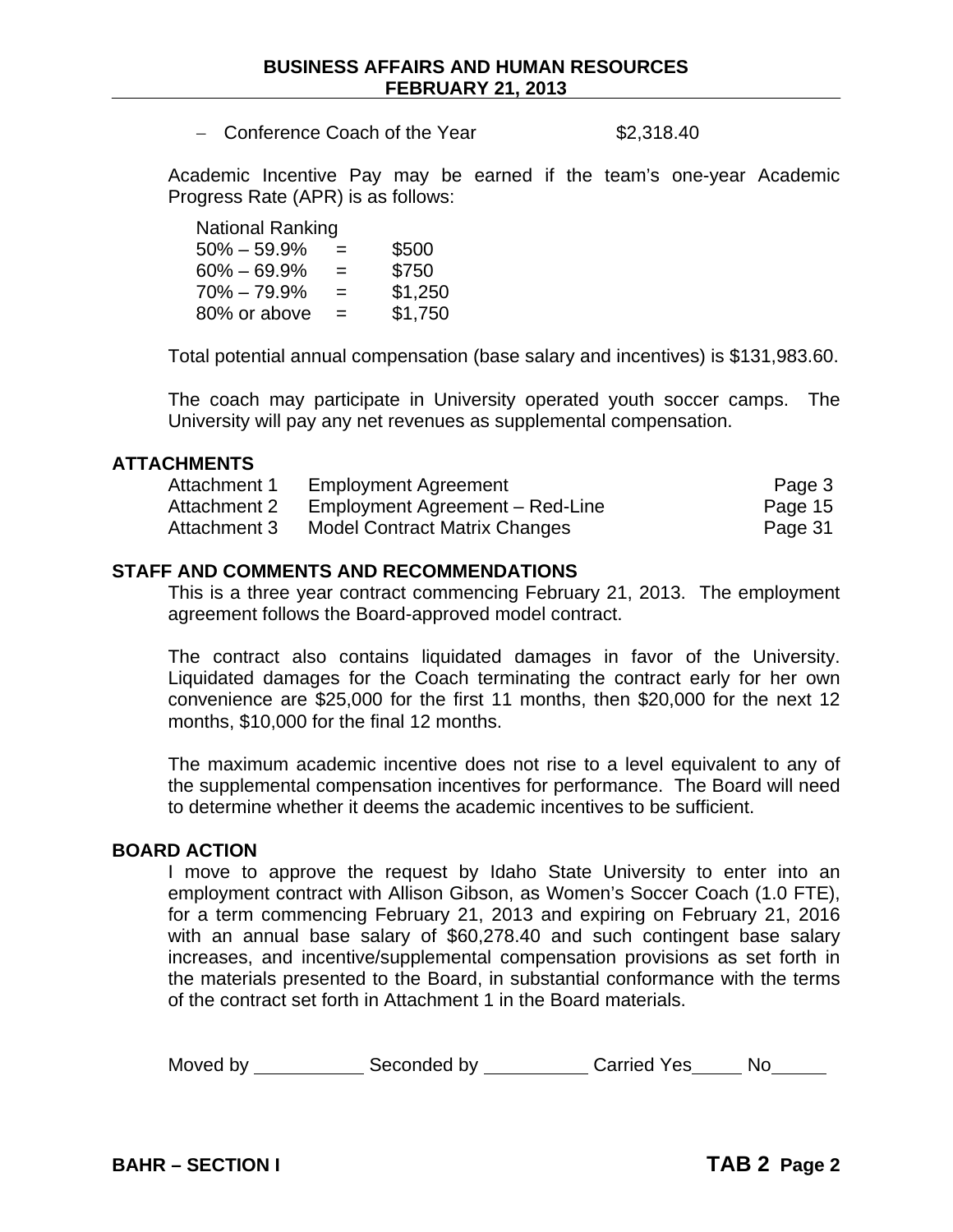#### **EMPLOYMENT AGREEMENT**

This Employment Agreement (Agreement) is entered into by and between Idaho State University (University) and Allison Gibson (Coach).

#### ARTICLE 1

1.1. Employment. Subject to the terms and conditions of this Agreement, the University shall employ Coach as the head coach of its intercollegiate women's soccer team (Team). Coach represents and warrants that Coach is fully qualified to serve, and is available for employment, in this capacity.

1.2. Reporting Relationship. Coach shall report and be responsible directly to the University's Director of Athletics (Director) or the Director's designee. Coach shall abide by the reasonable instructions of Director or the Director's designee and shall confer with the Director or the Director's designee on all administrative and technical matters. Coach shall also be under the general supervision of the University's President (President).

1.3. Duties. Coach shall manage and supervise the Team and shall perform such other duties in the University's athletic program as the Director may assign and as may be described elsewhere in this Agreement. The University shall have the right, at any time, to reassign Coach to duties at the University other than as head coach of the Team, provided that Coach's compensation and benefits shall not be affected by any such reassignment, except that the opportunity to earn supplemental compensation as provided in sections 3.2.1 through 3.2.6 shall cease.

#### ARTICLE 2

2.1. Term. This Agreement is for a fixed-term appointment of three ( 3 ) years, commencing on February 21, 2013 and terminating, without further notice to Coach, on February 21, 2016 unless sooner terminated in accordance with other provisions of this Agreement.

2.2. Extension or Renewal. This Agreement is renewable solely upon an offer from the University and an acceptance by Coach, both of which must be in writing and signed by the parties. Any renewal is subject to the prior approval of University's Board of Trustees. This Agreement in no way grants to Coach a claim to tenure in employment, nor shall Coach's service pursuant to this agreement count in any way toward tenure at the University.

## ARTICLE 3

#### 3.1 Regular Compensation.

3.1.1 In consideration of Coach's services and satisfactory performance of this Agreement, the University shall provide to Coach: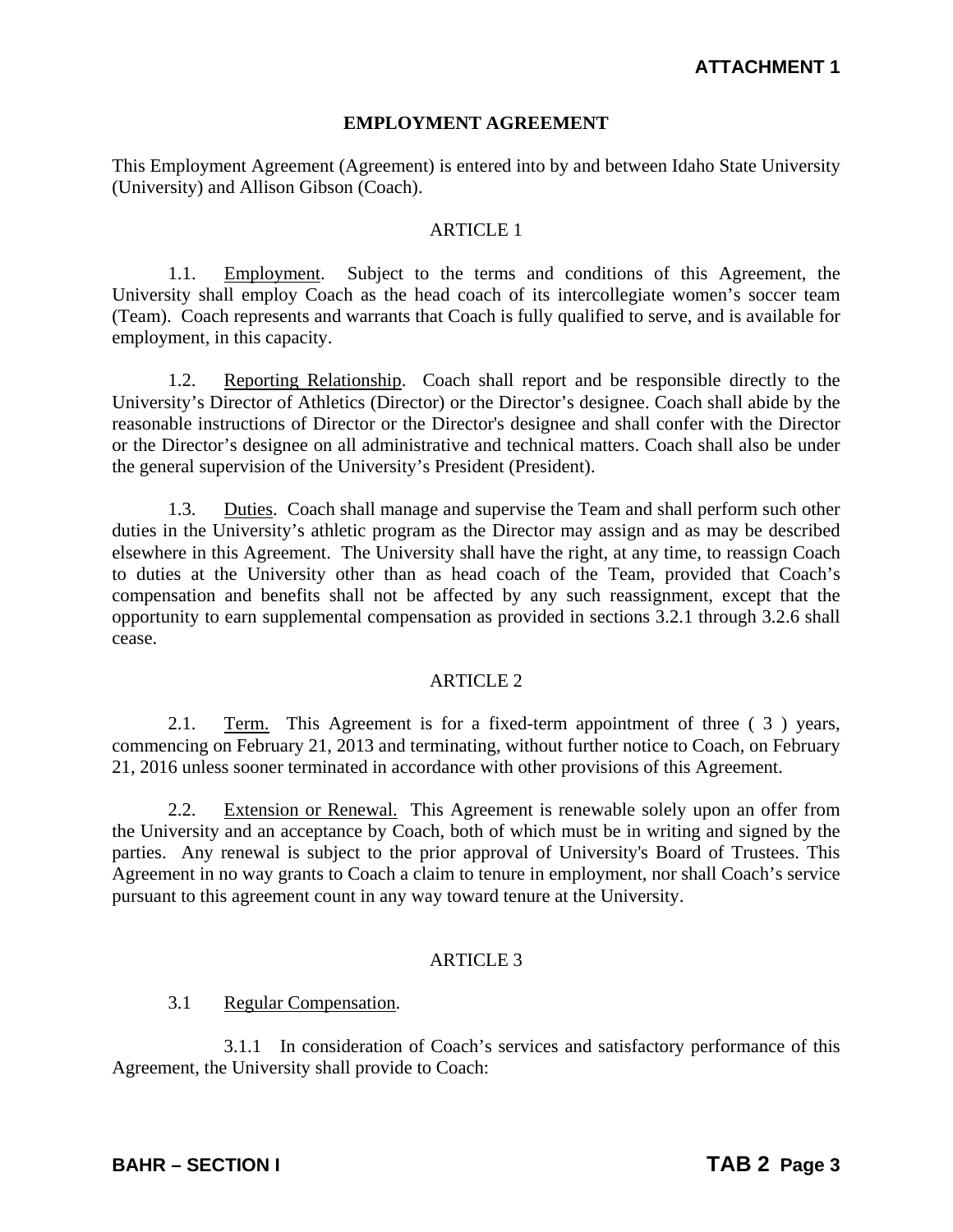- a) An annual salary of \$60,278.40 per year, payable in biweekly installments in accordance with normal University procedures, and such salary increases as may be determined appropriate by the Director and President and approved by the University's Board of Trustees);
- b) The opportunity to receive such employee benefits as the University provides generally to non-faculty exempt employees; and
- c) The opportunity to receive such employee benefits as the University's Department of Athletics (Department) provides generally to its employees of a comparable level. Coach hereby agrees to abide by the terms and conditions, as now existing or hereafter amended, of such employee benefits.

#### 3.2 Supplemental Compensation

3.2.1. Each year the Team is the conference champion or co-champion, and if Coach continues to be employed as University's head Women's Soccer coach as of the ensuing January 5th, the University shall pay to Coach supplemental compensation in an amount equal to two week's pay (2/52 x Annual Salary) of Coach's Annual Salary during the fiscal year in which the championship is achieved. The University shall determine the appropriate manner in which it shall pay Coach any such supplemental compensation.

3.2.2. Each year the Team either wins the Big Sky Conference tournament or obtains an NCAA Women's Soccer Tournament berth, and if Coach continues to be employed as University's head Women's Soccer coach as of the ensuing January 5th, the University shall pay to Coach supplemental compensation in an amount equal to two week's pay (2/52 x Annual Salary) of Coach's Annual Salary during the fiscal year in which the post-season participation are achieved. The University shall determine the appropriate manner in which it shall pay Coach any such supplemental compensation.

3.2.3. Each year Coach shall be eligible to receive supplemental compensation in an amount up to \$1,750 based on the academic achievement and behavior of Team members. The determination of whether Coach will receive such supplemental compensation and the timing of the payment(s) shall be at the discretion of the President in consultation with the Director and approved by the University's Board of Trustees. The determination shall be based on the following factors: the conduct of Team members on the University campus, at authorized University activities, in the community, and elsewhere and the Team's one-year APR national ranking based on attainment of the following levels:

| Team APR Ranking | Incentive Pay |
|------------------|---------------|
| 50%-59%          | 500.00        |
| 60%-69%          | 750.00        |
| 70%-79%          | \$1,250.00    |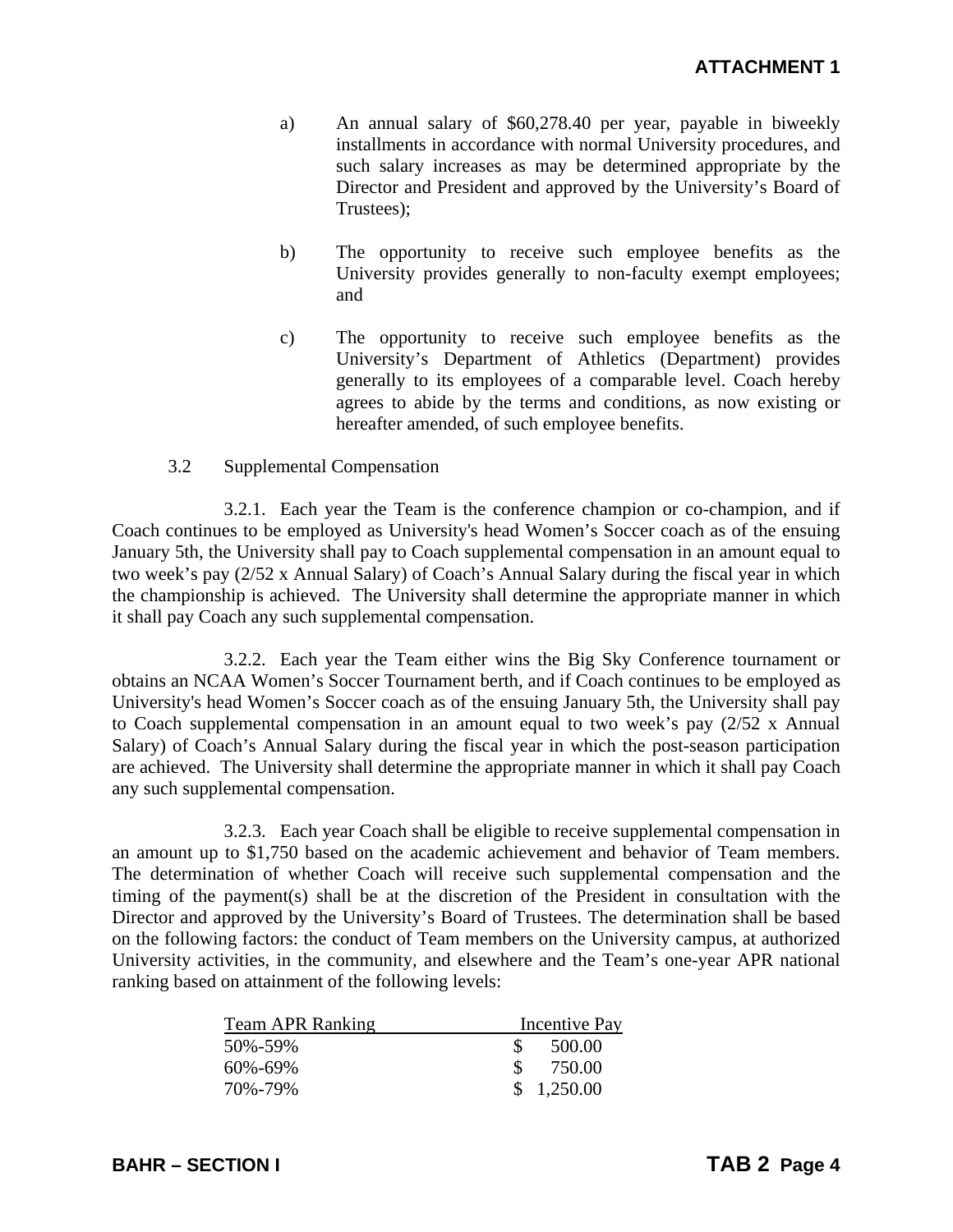80% or above \$ 1,750.00

Any such supplemental compensation paid to Coach shall be accompanied with a detailed justification for the supplemental compensation based on the factors listed above and such justification shall be separately reported to the Board of Trustees as a document available to the public under the Idaho Public Records Act.

3.2.4 Each year the Team advances in the NCAA Women's Soccer Tournament, and if Coach continues to be employed as University's head Women's Soccer coach as of the ensuing January 1st, the University shall pay Coach supplemental compensation in an amount equal to the terms below. The University shall determine the appropriate manner in which it shall pay Coach any such supplemental compensation.

| Round 1 | 64 Teams | $1st$ win    | \$3,000.00  |
|---------|----------|--------------|-------------|
| Round 2 | 32 Teams | $2nd$ win    | \$6,000.00  |
| Round 3 | 16 Teams | $3rd$ win    | \$9,000.00  |
| Round 4 | 8 Teams  | $4^{th}$ win | \$12,000.00 |
| Round 5 | 4 Teams  | $5^{th}$ win | \$15,000.00 |
| Round 6 | 2 Teams  | $6^{th}$ win | \$18,000.00 |

Possible national championship winner computation bonus total: \$63,000.00

3.2.5 Each year the Coach is named as the Conference Coach of the Year, and if Coach continues to be employed as University's head Women's Soccer coach as of the ensuing January 5th, the University shall pay to Coach supplemental compensation in an amount equal to two week's pay (2/52 x Annual Salary) of Coach's Annual Salary during the fiscal year in which the championship is achieved. The University shall determine the appropriate manner in which it shall pay Coach any such supplemental compensation.

 3.2.6 **(SUMMER CAMP—OPERATED BY UNIVERSITY)** Coach agrees that the University has the exclusive right to operate youth Women's Soccer camps on its campus using University facilities. The University shall allow Coach the opportunity to earn supplemental compensation by assisting with the University's camps in Coach's capacity as a University employee. Coach hereby agrees to assist in the marketing, supervision, and general administration of the University's women's soccer camps. Coach also agrees that Coach will perform all obligations mutually agreed upon by the parties. In exchange for Coach's participation in the University's summer women's soccer camps, the University shall pay Coach any net revenues resulting from the camp per year as supplemental compensation during each year of her employment as head Women's Soccer coach at the University, or, at Coach's option, direct those net revenues as an enhancement to the Women's Soccer program budget at the University. This amount shall be paid within 30 days after all camp bills have been paid.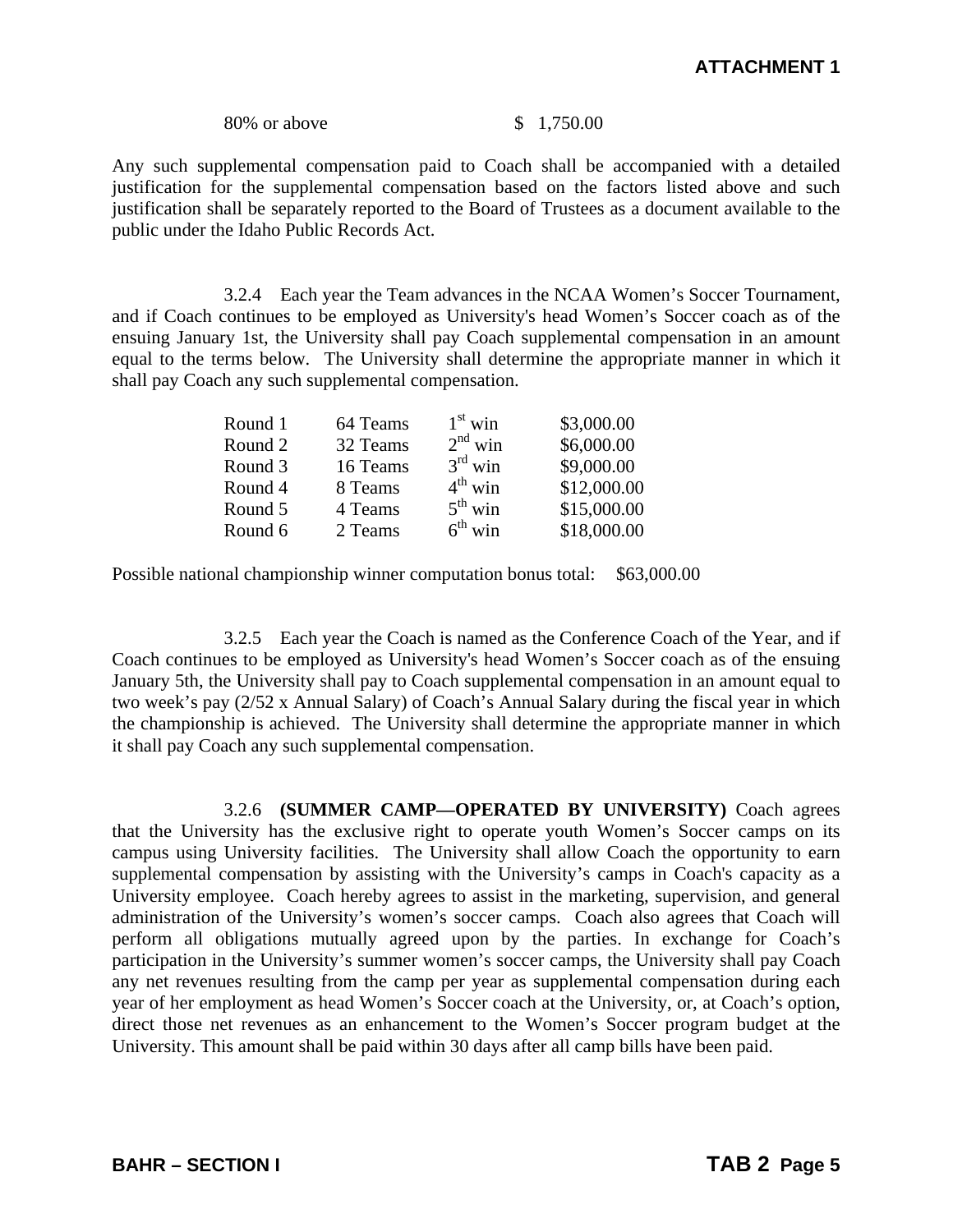3.2.7 Coach agrees that the University has the exclusive right to select footwear, apparel and/or equipment for the use of its student-athletes and staff, including Coach, during official practices and games and during times when Coach or the Team is being filmed by motion picture or video camera or posing for photographs in their capacity as representatives of University. Coach recognizes that the University is negotiating or has entered into an agreement with Nike to supply the University with athletic footwear, apparel and/or equipment. Coach agrees that, upon the University's reasonable request, Coach will consult with appropriate parties concerning a Nike product's design or performance, shall act as an instructor at a clinic sponsored in whole or in part by Nike, or give a lecture at an event sponsored in whole or in part by Nike, or make other educationally-related appearances as may be reasonably requested by the University. Notwithstanding the foregoing sentence, Coach shall retain the right to decline such appearances as Coach reasonably determines to conflict with or hinder her duties and obligations as head Women's Soccer coach. In order to avoid entering into an agreement with a competitor of Nike, Coach shall submit all outside consulting agreements to the University for review and approval prior to execution. Coach shall also report such outside income to the University in accordance with NCAA rules. Coach further agrees that Coach will not endorse any athletic footwear, apparel and/or equipment products, including Nike, and will not participate in any messages or promotional appearances which contain a comparative or qualitative description of athletic footwear, apparel or equipment products.

3.3 General Conditions of Compensation. All compensation provided by the University to Coach is subject to deductions and withholdings as required by law or the terms and conditions of any fringe benefit in which Coach participates. However, if any fringe benefit is based in whole or in part upon the compensation provided by the University to Coach, such fringe benefit shall be based only on the compensation provided pursuant to section 3.1.1, except to the extent required by the terms and conditions of a specific fringe benefit program.

## ARTICLE 4

4.1. Coach's Specific Duties and Responsibilities. In consideration of the compensation specified in this Agreement, Coach, in addition to the obligations set forth elsewhere in this Agreement, shall:

4.1.1. Devote Coach's full time and best efforts to the performance of Coach's duties under this Agreement;

4.1.2. Develop and implement programs and procedures with respect to the evaluation, recruitment, training, and coaching of Team members which enable them to compete successfully and reasonably protect their health, safety, and well-being;

4.1.3. Observe and uphold all academic standards, requirements, and policies of the University and encourage Team members to perform to their highest academic potential and to graduate in a timely manner; and

4.1.4. Know, recognize, and comply with all applicable laws and the policies, rules and regulations of the University, the University's governing board, the conference, and the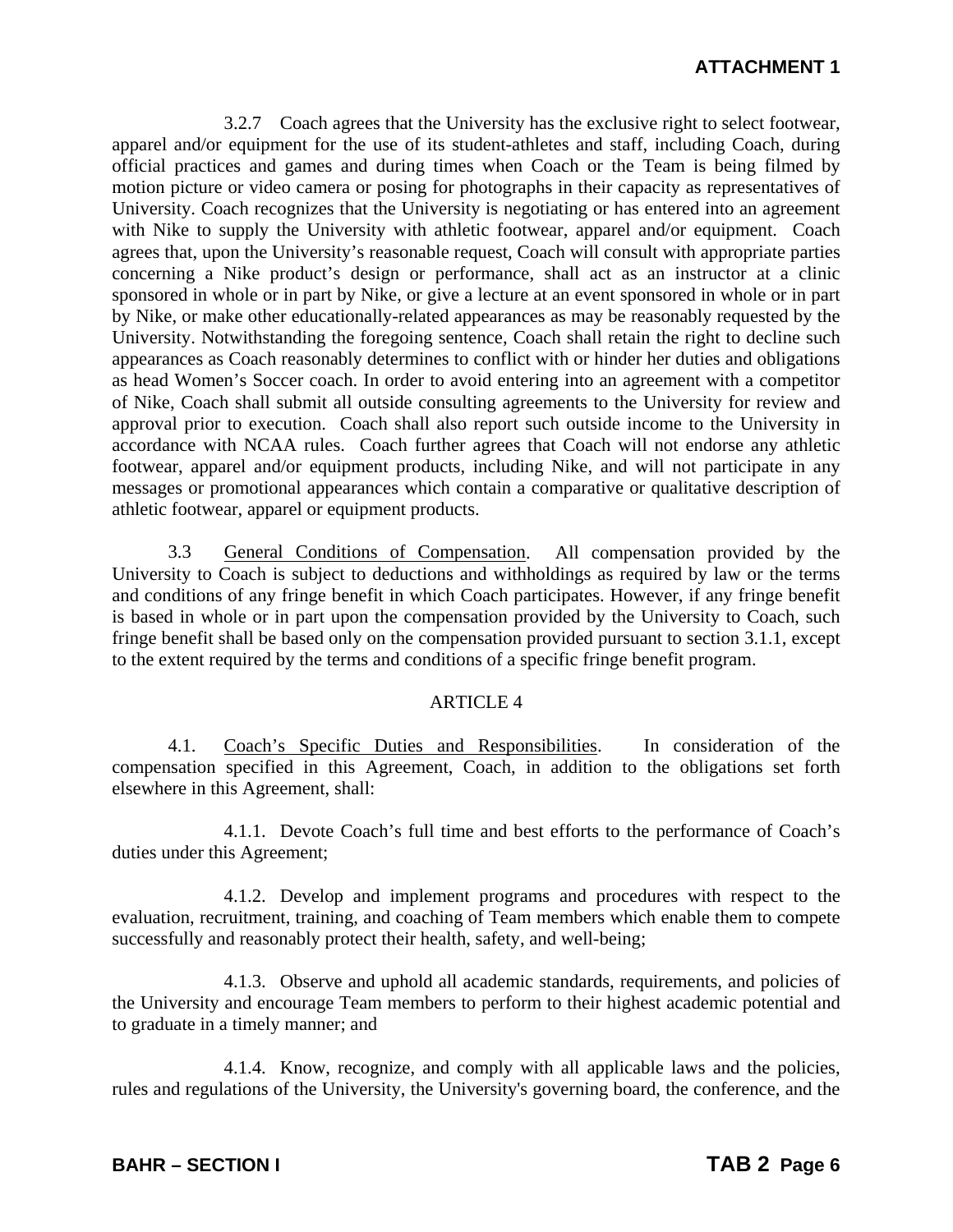NCAA; supervise and take appropriate steps to ensure that Coach's assistant coaches, any other employees for whom Coach is administratively responsible, and the members of the Team know, recognize, and comply with all such laws, policies, rules and regulations; and immediately report to the Director and to the Department's Director of Compliance if Coach has reasonable cause to believe that any person or entity, including without limitation representatives of the University's athletic interests, has violated or is likely to violate any such laws, policies, rules or regulations. Coach shall cooperate fully with the University and Department at all times. The names or titles of employees whom Coach supervises are attached as Exhibit C. The applicable laws, policies, rules, and regulations include: (a) State Board of Education and Board of Trustees of the Idaho State University Governing Policies and Procedures and Rule Manual; (b) University's Handbook; (c) the ISU Policies and Procedures Manual; (d) the policies of the Department; (e) NCAA rules and regulations; and (f) the rules and regulations of the Big Sky Conference of which the University is a member.

4.2 Outside Activities. Coach shall not undertake any business, professional or personal activities, or pursuits that would prevent Coach from devoting Coach's full time and best efforts to the performance of Coach's duties under this Agreement, that would otherwise detract from those duties in any manner, or that, in the opinion of the University, would reflect adversely upon the University or its athletic program. Subject to the terms and conditions of this Agreement, Coach may, with the prior written approval of the Director, who may consult with the President, enter into separate arrangements for outside activities and endorsements which are consistent with Coach's obligations under this Agreement. Coach may not use the University's name, logos, or trademarks in connection with any such arrangements without the prior written approval of the Director and the President.

4.3 NCAA Rules. In accordance with NCAA rules, Coach shall obtain prior written approval from the University's President for all athletically related income and benefits from sources outside the University and shall report the source and amount of all such income and benefits to the University's President whenever reasonably requested, but in no event less than annually before the close of business on June 30th of each year or the last regular University work day preceding June 30th. The report shall be in a format reasonably satisfactory to University. In no event shall Coach accept or receive directly or indirectly any monies, benefits, or gratuities whatsoever from any person, association, corporation, University booster club, University alumni association, University foundation, or other benefactor, if the acceptance or receipt of the monies, benefits, or gratuities would violate applicable law or the policies, rules, and regulations of the University, the University's governing board, the conference, or the NCAA.

4.4 Hiring Authority. Coach shall have the responsibility and the sole authority to recommend to the Director the hiring and termination of assistant coaches for the Team, but the decision to hire or terminate an assistant coach shall be made by the Director and shall, when necessary or appropriate, be subject to the approval of President and the University's Board of Trustees.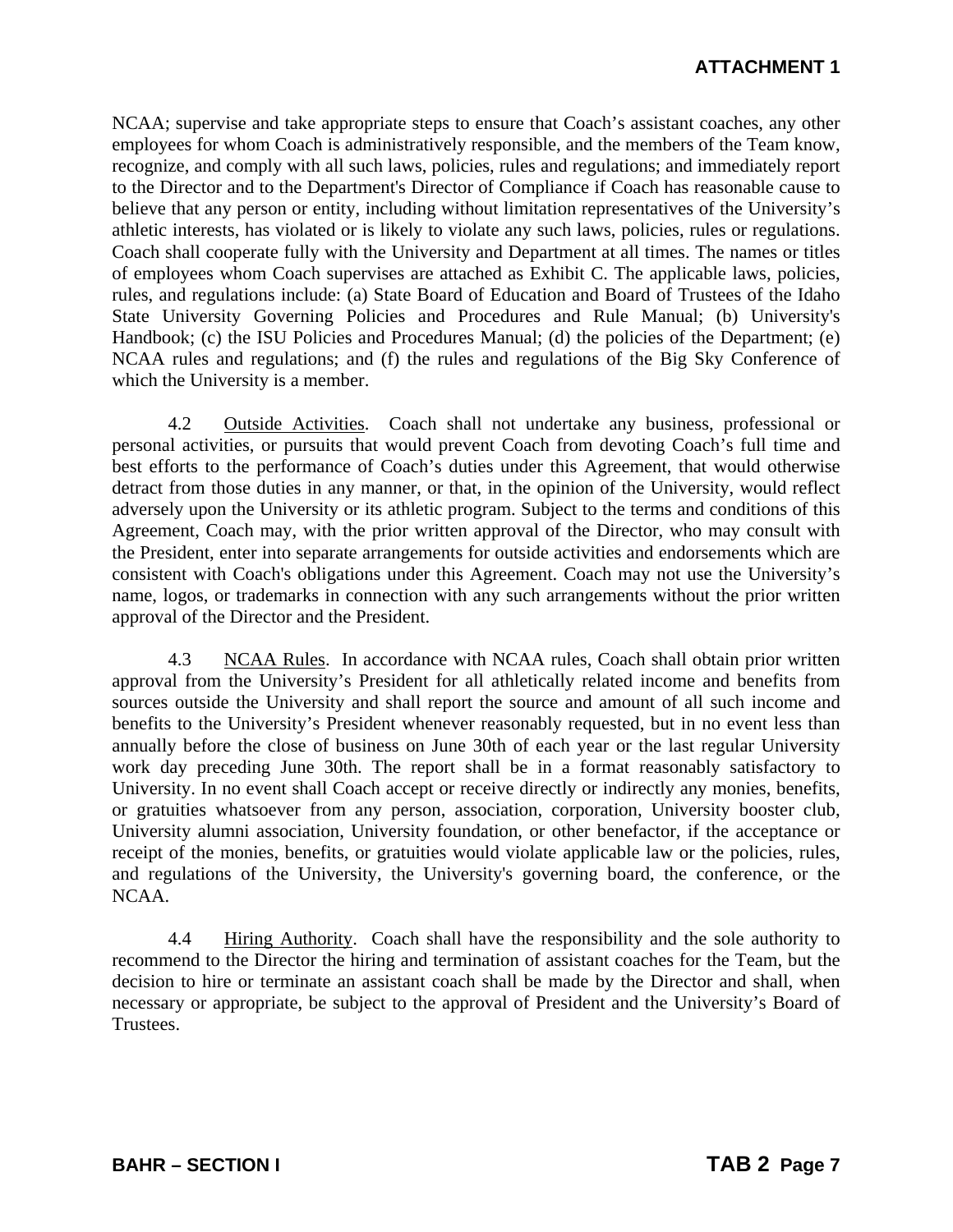4.5 Scheduling. Coach shall consult with, and may make recommendations to, the Director or the Director's designee with respect to the scheduling of Team competitions, but the final decision shall be made by the Director or the Director's designee.

4.6 Other Coaching Opportunities. Coach shall not, under any circumstances, interview for, negotiate for, or accept employment as a coach at any other institution of higher education or with any professional sports team, requiring performance of duties prior to the expiration of this Agreement, without the prior approval of the Director. Such approval shall not unreasonably be withheld.

## ARTICLE 5

5.1 Termination of Coach for Cause. The University may, in its discretion, suspend Coach from some or all of Coach's duties, temporarily or permanently, and with or without pay; reassign Coach to other duties; or terminate this Agreement at any time for good or adequate cause, as those terms are defined in applicable rules and regulations.

5.1.1 In addition to the definitions contained in applicable rules and regulations, University and Coach hereby specifically agree that the following shall constitute good or adequate cause for suspension, reassignment, or termination of this Agreement:

- a) A deliberate or major violation of Coach's duties under this agreement or the refusal or unwillingness of Coach to perform such duties in good faith and to the best of Coach's abilities;
- b) The failure of Coach to remedy any violation of any of the terms of this agreement within 30 days after written notice from the University;
- c) A deliberate or major violation by Coach of any applicable law or the policies, rules or regulations of the University, the University's governing board, the conference or the NCAA, including but not limited to any such violation which may have occurred during the employment of Coach at another NCAA or member institution;
- d) Ten (10) working days' absence of Coach from duty without the University's consent;
- e) Any conduct of Coach that constitutes moral turpitude or that would, in the University's judgment, reflect adversely on the University or its athletic programs;
- f) The failure of Coach to represent the University and its athletic programs positively in public and private forums;
- g) The failure of Coach to fully and promptly cooperate with the NCAA or the University in any investigation of possible violations of any applicable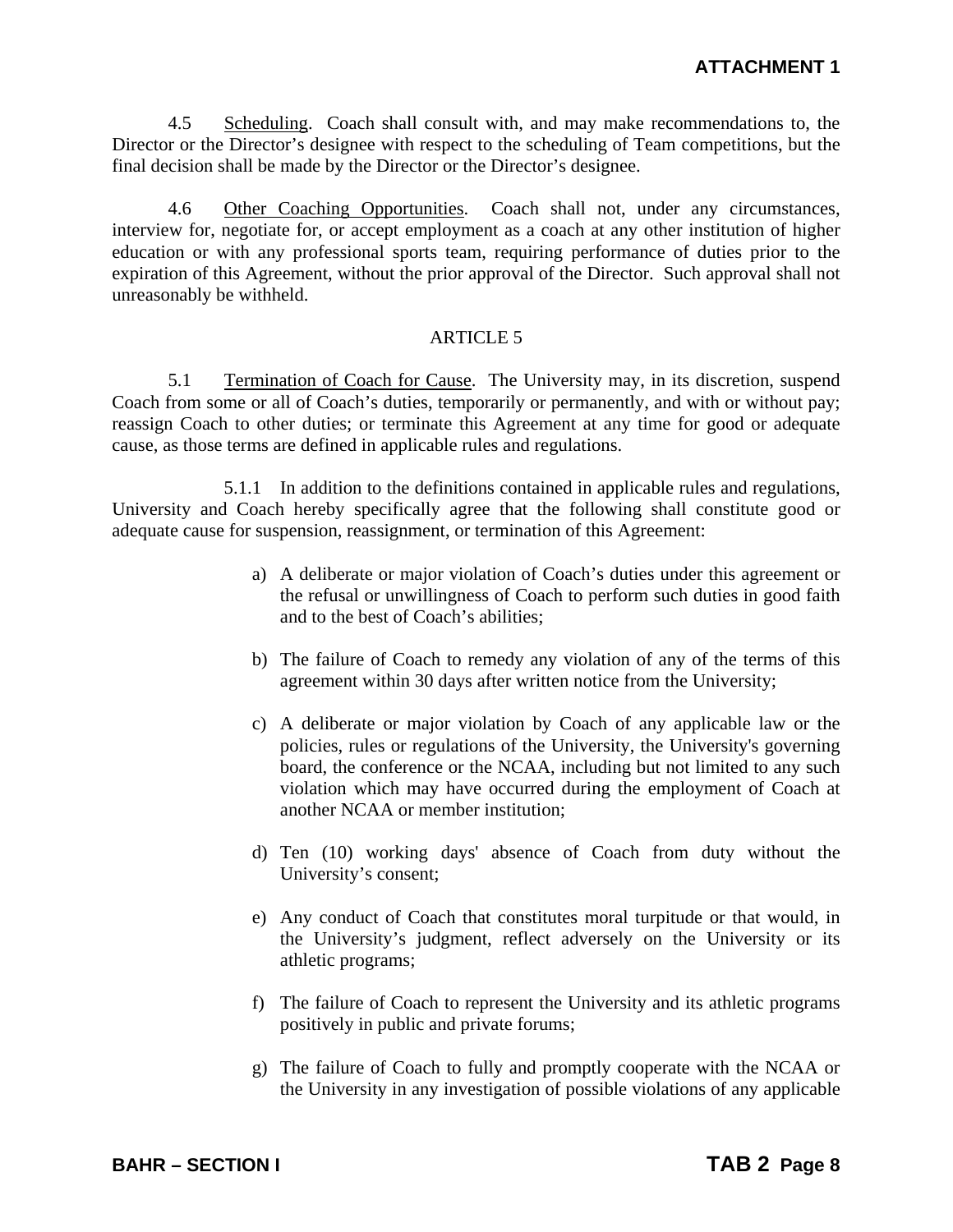law or the policies, rules or regulations of the University, the University's governing board, the conference, or the NCAA;

- h) The failure of Coach to report a known violation of any applicable law or the policies, rules or regulations of the University, the University's governing board, the conference, or the NCAA, by one of Coach's assistant coaches, any other employees for whom Coach is administratively responsible, or a member of the Team; or
- i) A violation of any applicable law or the policies, rules or regulations of the University, the University's governing board, the conference, or the NCAA, by one of Coach's assistant coaches, any other employees for whom Coach is administratively responsible, or a member of the Team if Coach knew or should have known of the violation and could have prevented it by ordinary supervision.

5.1.2 Suspension, reassignment, or termination for good or adequate cause shall be effectuated by the University as follows: before the effective date of the suspension, reassignment, or termination, the Director or his designee shall provide Coach with notice, which notice shall be accomplished in the manner provided for in this Agreement and shall include the reason(s) for the contemplated action. Coach shall then have an opportunity to respond. After Coach responds or fails to respond, University shall notify Coach whether, and if so when, the action will be effective.

5.1.3 In the event of any termination for good or adequate cause, the University's obligation to provide compensation and benefits to Coach, whether direct, indirect, supplemental or collateral, shall cease as of the date of such termination, and the University shall not be liable for the loss of any collateral business opportunities or other benefits, perquisites, or income resulting from outside activities or from any other sources.

5.1.4 If found in violation of NCAA regulations, Coach shall, in addition to the provisions of Section 5.1, be subject to disciplinary or corrective action as set forth in the provisions of the NCAA enforcement procedures. This section applies to violations occurring at the University or at previous institutions at which the Coach was employed.

5.2 Termination of Coach for Convenience of University.

5.2.1 At any time after commencement of this Agreement, University, for its own convenience, may terminate this Agreement by giving ten (10) days prior written notice to Coach.

5.2.2 In the event that University terminates this Agreement for its own convenience, University shall be obligated to pay Coach, as liquidated damages and not a penalty, the salary set forth in section 3.1.1(a), excluding all deductions required by law, on the regular paydays of University until the term of this Agreement ends; provided, however, in the event Coach obtains other employment of any kind or nature after such termination, then the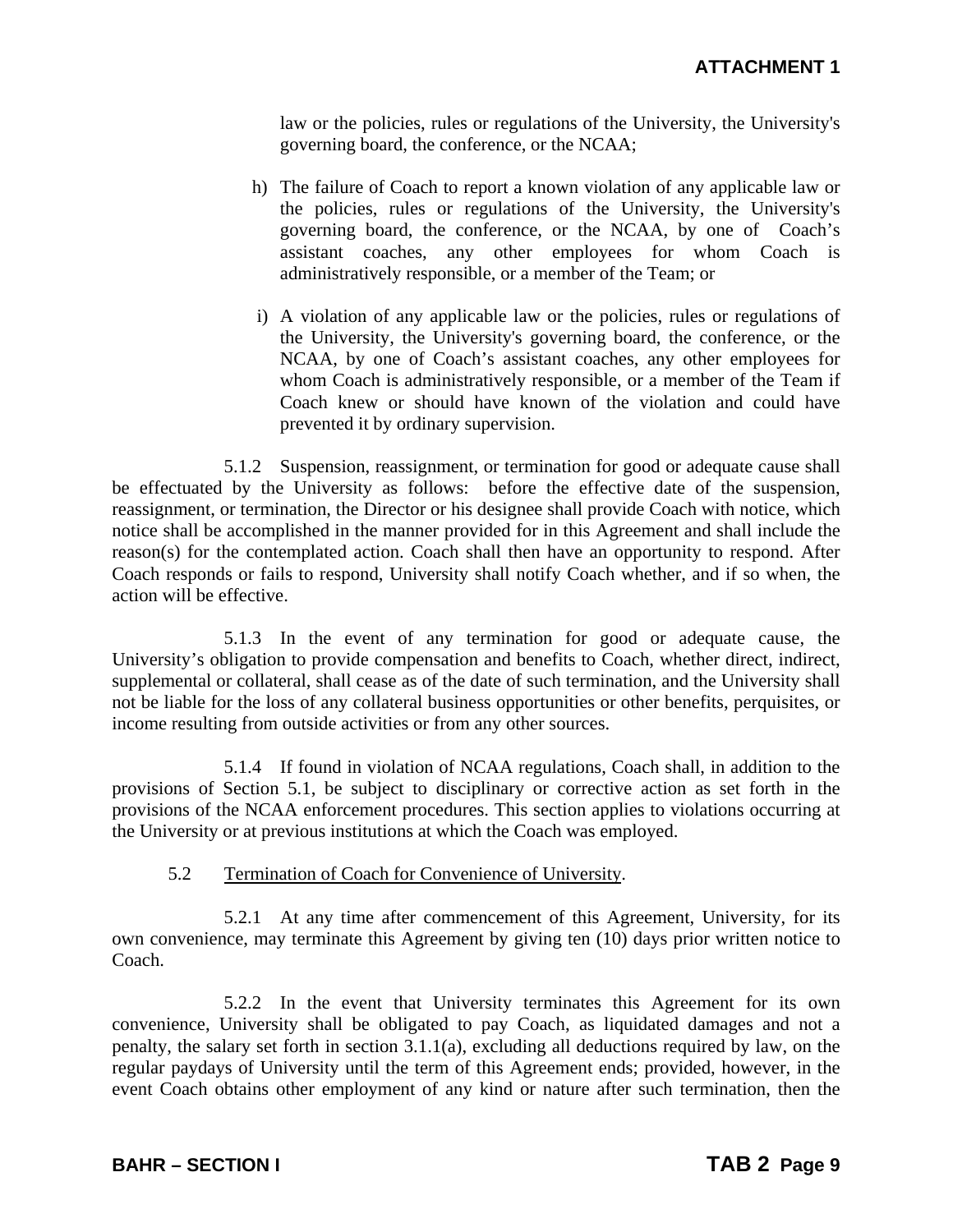## **ATTACHMENT 1**

amount of compensation the University pays will be adjusted and reduced by the amount of compensation paid Coach as a result of such other employment, such adjusted compensation to be calculated for each University pay-period by reducing the gross salary set forth in section 3.1.1(a) (before deductions required by law) by the gross compensation paid to Coach under the other employment, then subtracting from this adjusted gross compensation deduction according to law. In addition, Coach will be entitled to continue her health insurance plan and group life insurance as if she remained a University employee until the term of this Agreement ends or until Coach obtains employment or any other employment providing Coach with a reasonably comparable health plan and group life insurance, whichever occurs first. Coach shall be entitled to no other compensation or fringe benefits, except as otherwise provided herein or required by law. Coach specifically agrees to inform University within ten business days of obtaining other employment, and to advise University of all relevant terms of such employment, including without limitation the nature and location of employment, salary, other compensation, health insurance benefits, life insurance benefits, and other fringe benefits. Failure to so inform and advise University shall constitute a material breach of this Agreement and University's obligation to pay compensation under this provision shall end. Coach agrees not to accept employment for compensation at less than the fair value of Coach's services, as determined by all circumstances existing at the time of employment. Coach further agrees to repay to University all compensation paid to her by University after the date she obtains other employment, to which she is not entitled under this provision.

5.2.3 The parties have both been represented by legal counsel in the contract negotiations and have bargained for and agreed to the foregoing liquidated damages provision, giving consideration to the fact that the Coach may lose certain benefits, supplemental compensation, or outside compensation relating to her employment with University, which damages are extremely difficult to determine with certainty. The parties further agree that the payment of such liquidated damages by University and the acceptance thereof by Coach shall constitute adequate and reasonable compensation to Coach for the damages and injury suffered by Coach because of such termination by University. The liquidated damages are not, and shall not be construed to be, a penalty.

#### 5.3 Termination by Coach for Convenience.

 5.3.1 The Coach recognizes that her promise to work for University for the entire term of this Agreement is of the essence of this Agreement. The Coach also recognizes that the University is making a highly valuable investment in her employment by entering into this Agreement and that its investment would be lost were she to resign or otherwise terminate her employment with the University before the end of the contract term.

 5.3.2 The Coach, for her own convenience, may terminate this Agreement during its term by giving prior written notice to the University. Termination shall be effective ten (10) days after notice is given to the University.

 5.3.3 If the Coach terminates this Agreement for convenience at any time, all obligations of the University shall cease as of the effective date of the termination. If the Coach

### **BAHR – SECTION I CONSUMING TAB 2 Page 10**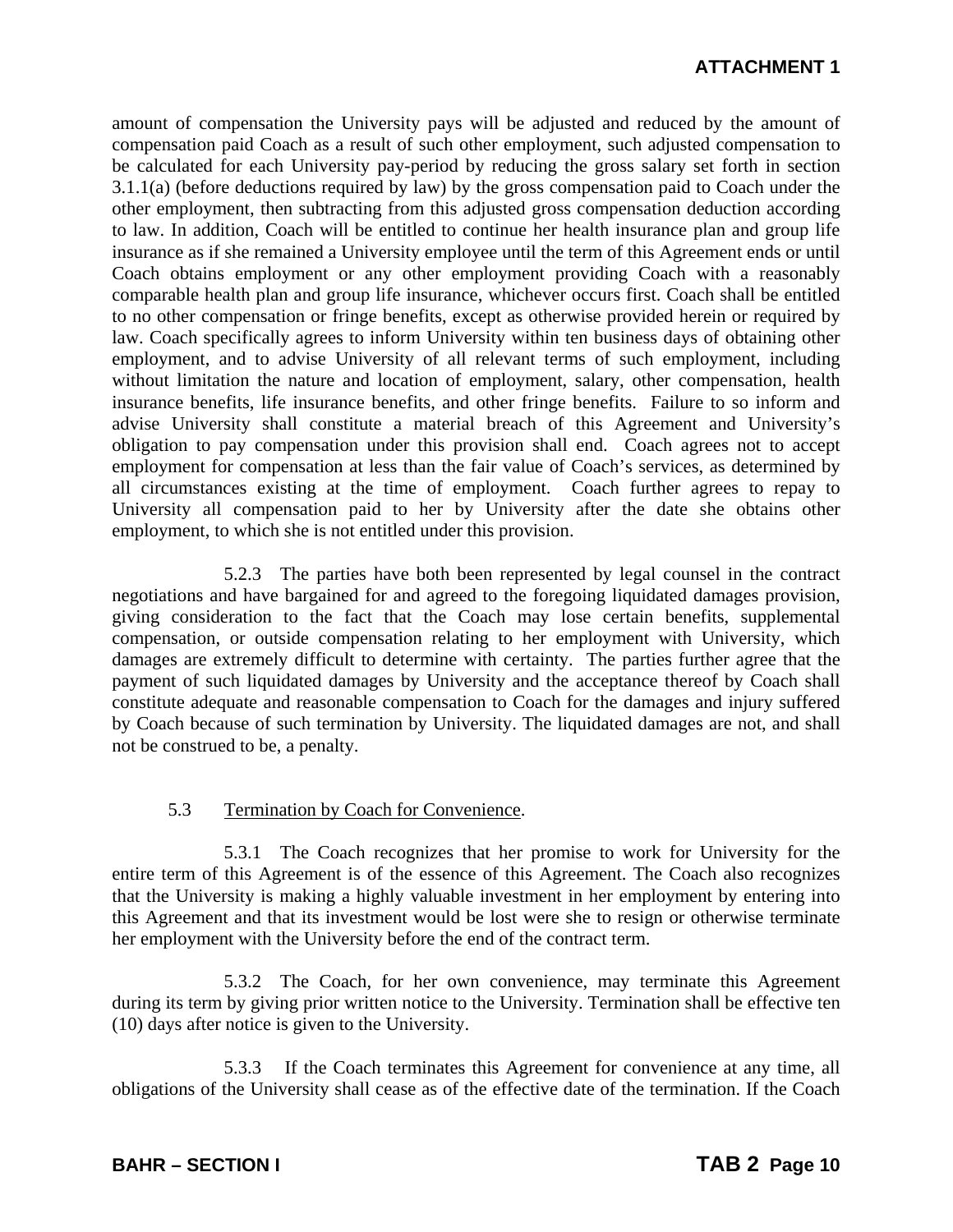terminates this Agreement for her convenience she shall pay to the University, as liquidated damages and not a penalty, for the breach of this Agreement the following sum: (a) if the Agreement is terminated on or before January 25, 2014, the sum of \$25,000.00; (b) if the Agreement is terminated between January 26, 2014 and January 25, 2015 inclusive, the sum of \$20,000.00; (c) if the Agreement is terminated between January 26, 2015 and January 25, 2016 inclusive, the sum of \$10,000. The liquidated damages shall be due and payable within twenty (20) days of the effective date of the termination, and any unpaid amount shall bear simple interest at a rate eight (8) percent per annum until paid.

 5.3.4 The parties have both been represented by legal counsel in the contract negotiations and have bargained for and agreed to the foregoing liquidated damages provision, giving consideration to the fact that the University will incur administrative and recruiting costs in obtaining a replacement for Coach, in addition to potentially increased compensation costs if Coach terminates this Agreement for convenience, which damages are extremely difficult to determine with certainty. The parties further agree that the payment of such liquidated damages by Coach and the acceptance thereof by University shall constitute adequate and reasonable compensation to University for the damages and injury suffered by it because of such termination by Coach. The liquidated damages are not, and shall not be construed to be, a penalty. This section 5.3.4 shall not apply if Coach terminates this Agreement because of a material breach by the University.

 5.3.5 Except as provide elsewhere in this Agreement, if Coach terminates this Agreement for convenience, she shall forfeit to the extent permitted by law her right to receive all supplemental compensation and other payments.

## 5.4 Termination due to Disability or Death of Coach.

5.4.1 Notwithstanding any other provision of this Agreement, this Agreement shall terminate automatically if Coach becomes totally or permanently disabled as defined by the University's disability insurance carrier, becomes unable to perform the essential functions of the position of head coach, or dies.

5.4.2 If this Agreement is terminated because of Coach's death, Coach's salary and all other benefits shall terminate as of the last day worked, except that the Coach's personal representative or other designated beneficiary shall be paid all compensation due or unpaid and death benefits, if any, as may be contained in any fringe benefit plan now in force or hereafter adopted by the University and due to the Coach's estate or beneficiaries thereunder.

5.4.3 If this Agreement is terminated because the Coach becomes totally or permanently disabled as defined by the University's disability insurance carrier, or becomes unable to perform the essential functions of the position of head coach, all salary and other benefits shall terminate, except that the Coach shall be entitled to receive any compensation due or unpaid and any disability-related benefits to which she is entitled by virtue of employment with the University.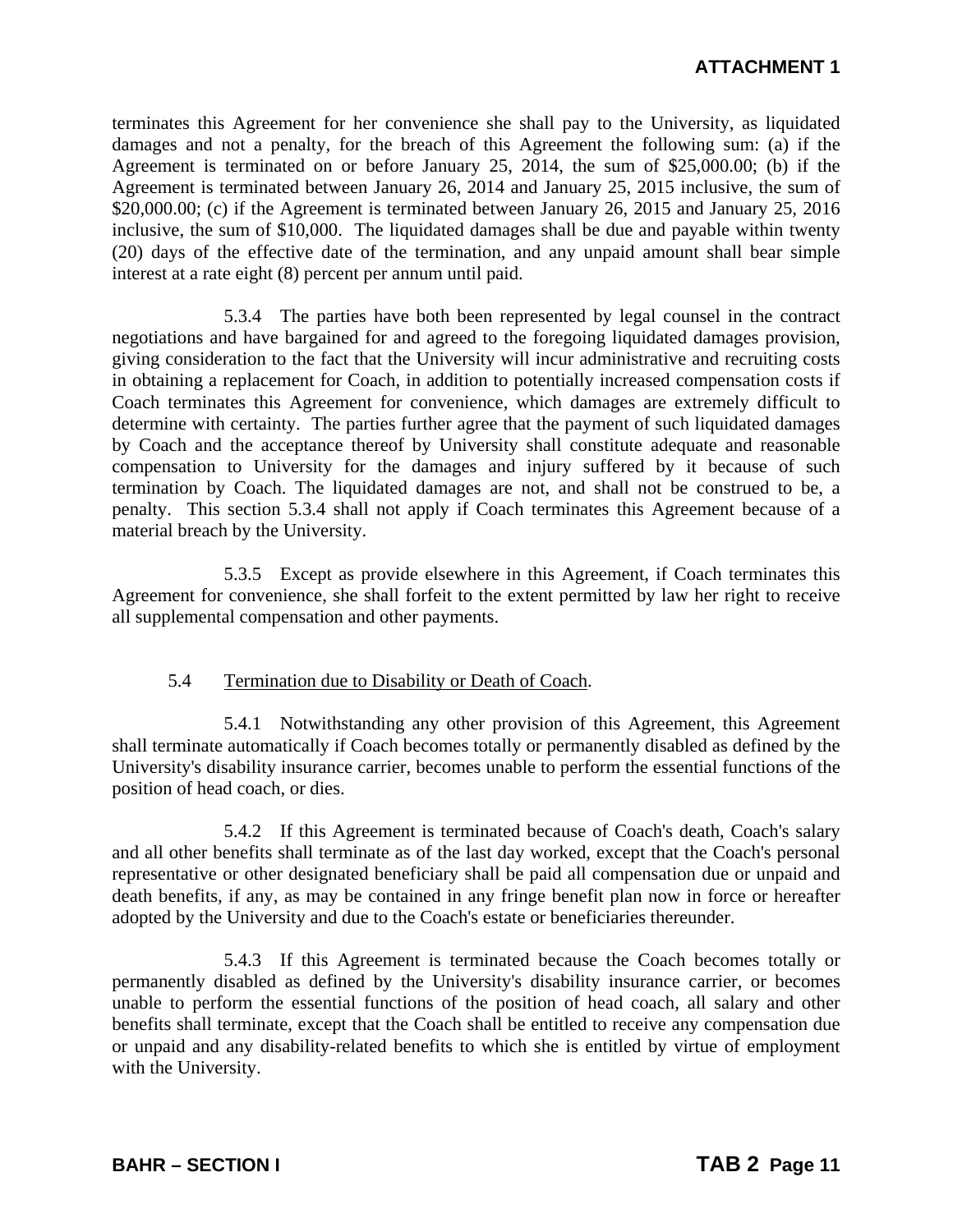5.5 Interference by Coach. In the event of termination, suspension, or reassignment, Coach agrees that Coach will not interfere with the University's student-athletes or otherwise obstruct the University's ability to transact business or operate its intercollegiate athletics program.

5.6 No Liability. The University shall not be liable to Coach for the loss of any collateral business opportunities or any other benefits, perquisites or income from any sources that may ensue as a result of any termination of this Agreement by either party or due to death or disability or the suspension or reassignment of Coach, regardless of the circumstances.

5.7 Waiver of Rights. Because the Coach is receiving a multi-year contract and the opportunity to receive supplemental compensation and because such contracts and opportunities are not customarily afforded to University employees, if the University suspends or reassigns Coach, or terminates this Agreement for good or adequate cause or for convenience, Coach shall have all the rights provided for in this Agreement but hereby releases the University from compliance with the notice, appeal, and similar employment-related rights provide for in the State Board of Education and Board or Regents of the Idaho State University Governing Policies and Procedures and Rule Manual, and the ISU Policies and Procedures Manual.

5.8 Coach agrees that in the event of a termination of this Agreement pursuant to this Article 5, the University may, at its sole option, require Coach to take any or all of her accrued unused vacation days prior to the effective date of the termination.

## ARTICLE 6

6.1 Board Approval. This Agreement shall not be effective until and unless approved of the University's Board of Trustees and executed by both parties as set forth below. In addition, the payment of any compensation pursuant to this agreement shall be subject to the approval of the University's Board of Trustees, the President, and the Director; the sufficiency of legislative appropriations; the receipt of sufficient funds in the account from which such compensation is paid; and the Board of Trustees and University's rules regarding financial exigency.

6.2 University Property. All personal property (excluding vehicle(s) provided through the Courtesy Car Program), material, and articles of information, including, without limitation, keys, credit cards, cellular telephones, personnel records, recruiting records, team information, films, statistics or any other personal property, material, or data, furnished to Coach by the University or developed by Coach on behalf of the University or at the University's direction or for the University's use or otherwise in connection with Coach's employment hereunder are and shall remain the sole property of the University. Within twenty-four (24) hours of the expiration of the term of this agreement or its earlier termination as provided herein, Coach shall immediately cause any such personal property, materials, and articles of information in Coach's possession or control to be delivered to the Director.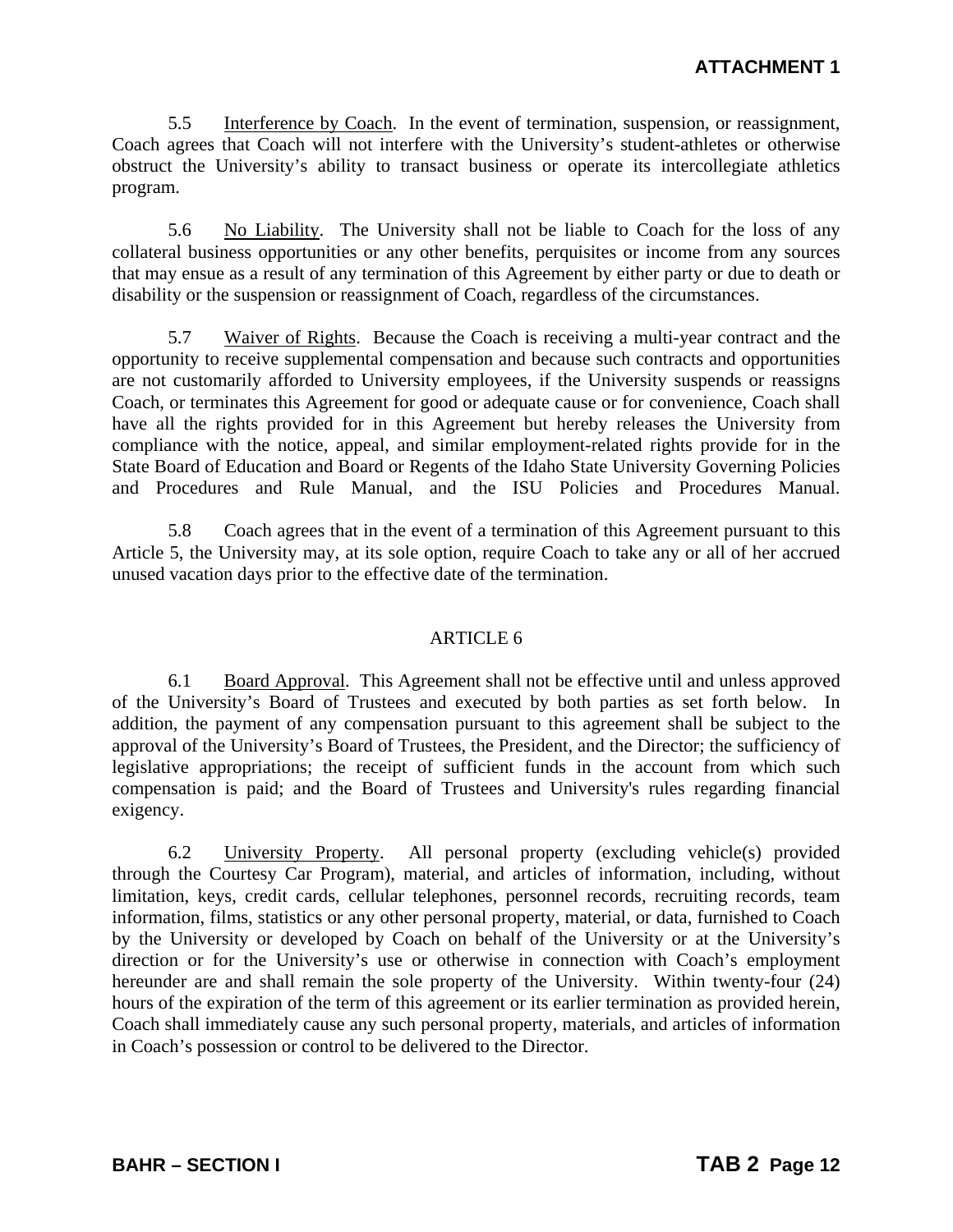6.3 Assignment. Neither party may assign its rights or delegate its obligations under this Agreement without the prior written consent of the other party.

6.4 Waiver. No waiver of any default in the performance of this Agreement shall be effective unless in writing and signed by the waiving party. The waiver of a particular breach in the performance of this Agreement shall not constitute a waiver of any other or subsequent breach. The resort to a particular remedy upon a breach shall not constitute a waiver of any other available remedies.

6.5 Severability. If any provision of this Agreement is determined to be invalid or unenforceable, the remainder of the Agreement shall not be affected and shall remain in effect.

6.6 Governing Law. This Agreement shall be subject to and construed in accordance with the laws of the state of Idaho as an agreement to be performed in Idaho. Any action based in whole or in part on this Agreement shall be brought in the courts of the state of Idaho.

6.7 Oral Promises. Oral promises of an increase in annual salary or of any supplemental or other compensation shall not be binding upon the University.

6.8 Force Majeure. Any prevention, delay or stoppage due to strikes, lockouts, labor disputes, acts of God, inability to obtain labor or materials or reasonable substitutes therefor, governmental restrictions, governmental regulations, governmental controls, enemy or hostile governmental action, civil commotion, fire or other casualty, and other causes beyond the reasonable control of the party obligated to perform (including financial inability), shall excuse the performance by such party for a period equal to any such prevention, delay or stoppage.

6.9 Confidentiality. The Coach hereby consents and agrees that this document may be released and made available to the public after it is signed by the Coach. The Coach further agrees that all documents and reports she is required to produce under this Agreement may be released and made available to the public at the University's sole discretion.

6.10 Notices. Any notice under this Agreement shall be in writing and be delivered in person or by public or private courier service (including U.S. Postal Service Express Mail) or certified mail with return receipt requested or by facsimile. All notices shall be addressed to the parties at the following addresses or at such other addresses as the parties may from time to time direct in writing:

the University: Director of Athletics

 Jeffrey K. Tingey 921 S. 8<sup>th</sup> Ave. Stop 8173 Pocatello, ID 83209-8173

with a copy to: President

 Arthur Vailas 921 S. 8<sup>th</sup> Ave. Stop 8310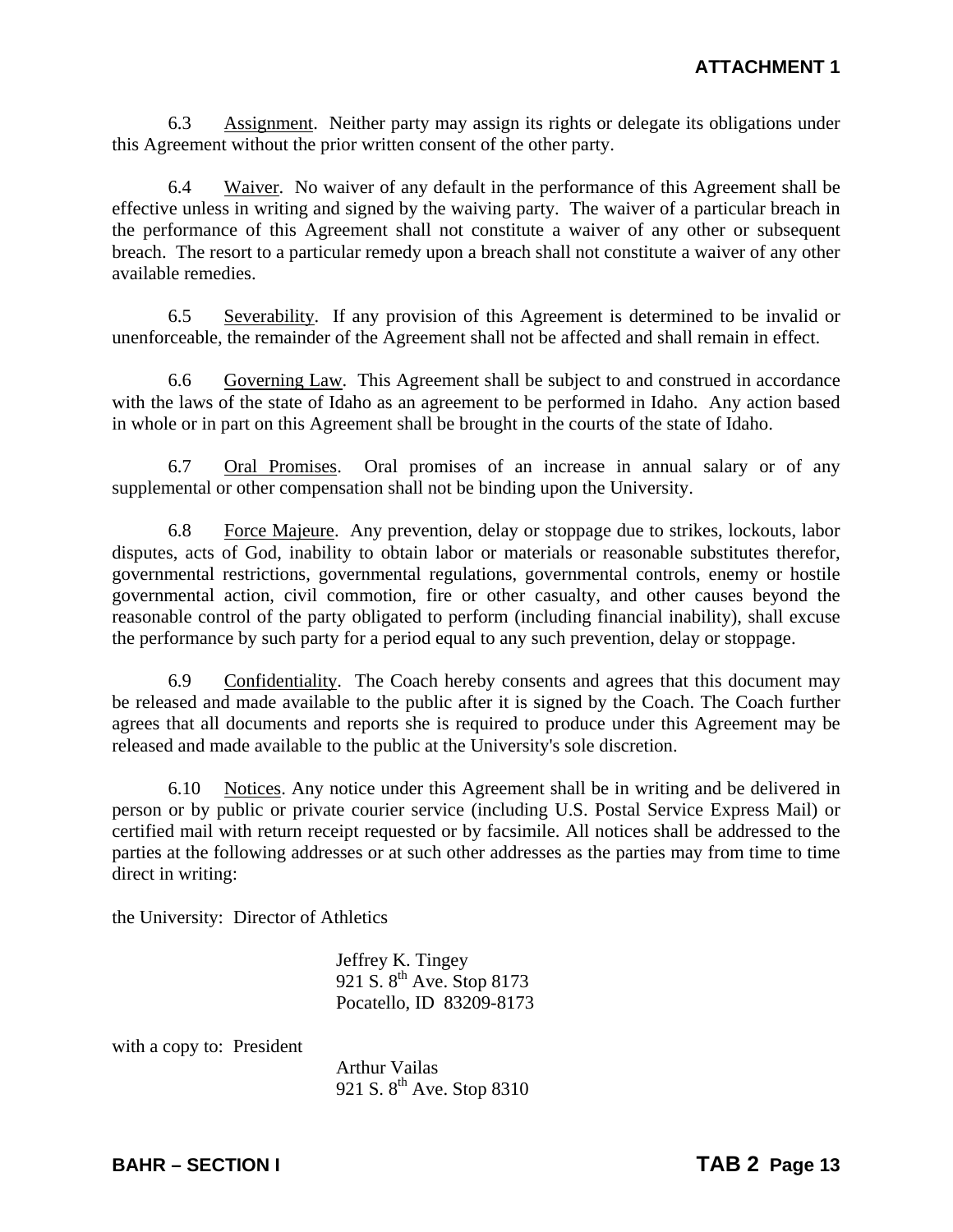Pocatello, ID 83209-8310

the Coach: Allison Gibson Last known address on file with University's Human Resource Services

Any notice shall be deemed to have been given on the earlier of: (a) actual delivery or refusal to accept delivery, (b) the date of mailing by certified mail, or (c) the day facsimile delivery is verified. Actual notice, however and from whomever received, shall always be effective.

 6.11 Headings. The headings contained in this Agreement are for reference purposes only and shall not in any way affect the meaning or interpretation hereof.

 6.12 Binding Effect. This Agreement is for the benefit only of the parties hereto and shall inure to the benefit of and bind the parties and their respective heirs, legal representatives, successors and assigns.

 6.13 Non-Use of Names and Trademarks. The Coach shall not, without the University's prior written consent in each case, use any name, trade name, trademark, or other designation of the University (including contraction, abbreviation or simulation), except in the course and scope of his official University duties.

 6.14 No Third Party Beneficiaries. There are no intended or unintended third party beneficiaries to this Agreement.

6.15 Entire Agreement; Amendments. This Agreement constitutes the entire agreement of the parties and supersedes all prior agreements and understandings with respect to the same subject matter. No amendment or modification of this Agreement shall be effective unless in writing, signed by both parties, and approved by University's Board of Trustees.

6.16 Opportunity to Consult with Attorney. The Coach acknowledges that she has had the opportunity to consult and review this Agreement with an attorney. Accordingly, in all cases, the language of this Agreement shall be construed simply, according to its fair meaning, and not strictly for or against any party.

IDAHO STATE UNIVERSITY COACH

Arthur C. Vailas, President Date Allison Gibson Date

 $\overline{a}$ 

Approved by the Board of Trustees on the \_\_\_\_ day of \_\_\_\_\_\_\_\_\_\_\_\_\_\_\_, 2013.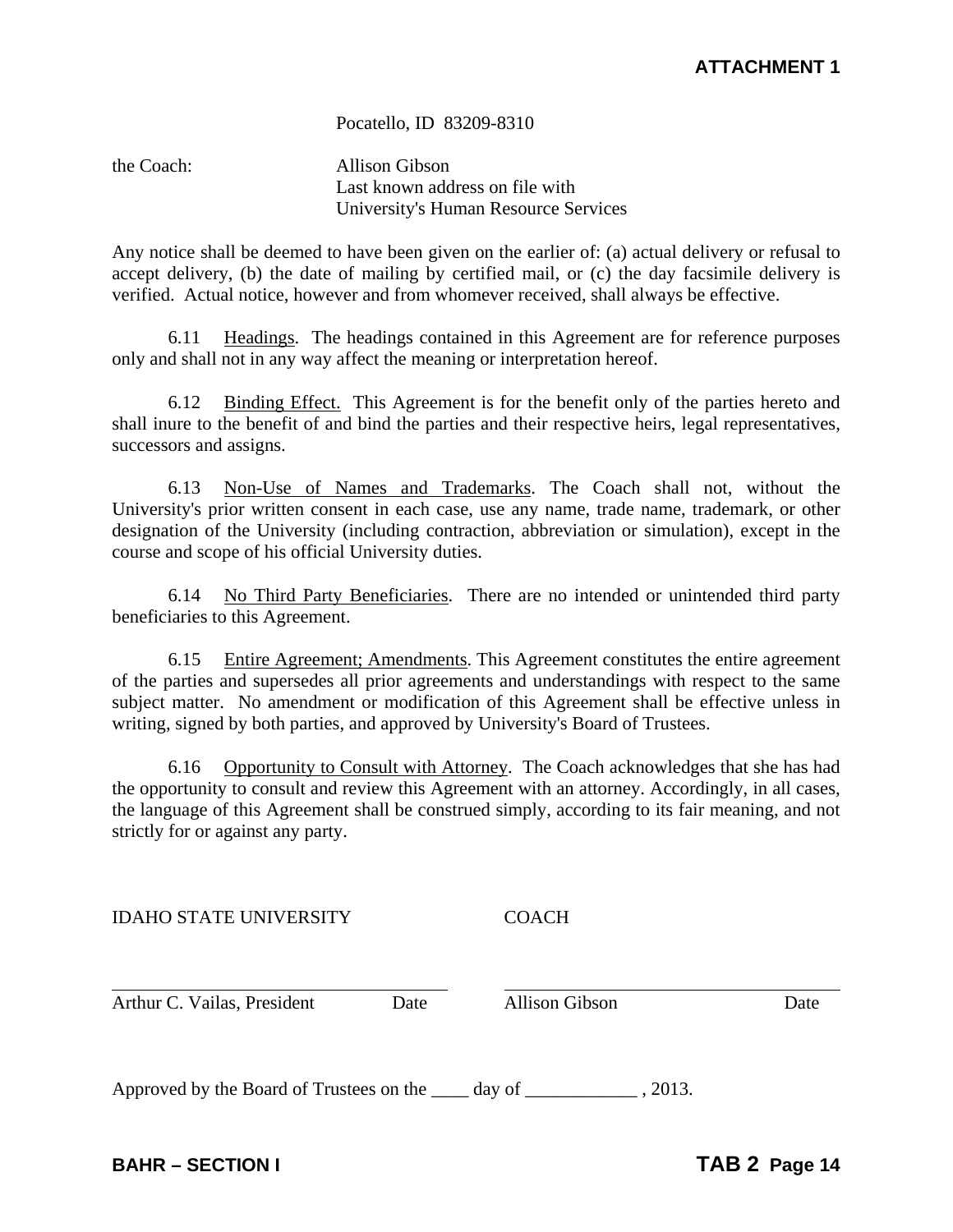## **(MODEL ATHLETICS CONTRACT)**

## **EMPLOYMENT AGREEMENT**

This Employment Agreement (Agreement) is entered into by and between —— (Idaho State University (College)),University) and \_\_\_\_\_\_\_\_\_\_\_\_\_\_\_\_\_\_Allison Gibson (Coach).

### ARTICLE 1

1.1. Employment. Subject to the terms and conditions of this Agreement, the University (College) shall employ Coach as the head coach of its intercollegiate  $\frac{(-Sport)}{Sport}$  women's soccer team (Team). Coach represents and warrants that Coach is fully qualified to serve, and is available for employment, in this capacity.

1.2. Reporting Relationship. Coach shall report and be responsible directly to the University (College)'sUniversity's Director of Athletics (Director) or the Director's designee. Coach shall abide by the reasonable instructions of Director or the Director's designee and shall confer with the Director or the Director's designee on all administrative and technical matters. Coach shall also be under the general supervision of the University (College)'sUniversity's President (President).

1.3. Duties. Coach shall manage and supervise the Team and shall perform such other duties in the University (College)'s University's athletic program as the Director may assign and as may be described elsewhere in this Agreement. The University (College) shall have the right, at any time, to reassign Coach to duties at the University (College) other than as head coach of the Team, provided that Coach's compensation and benefits shall not be affected by any such reassignment, except that the opportunity to earn supplemental compensation as provided in sections 3.2.1 through  $\overline{-}$  (Depending on supplemental pay provisions used)  $\overline{-}3.2.6$  shall cease.

## ARTICLE 2

2.1. Term. This Agreement is for a fixed-term appointment of  $\frac{1}{\sqrt{1-\frac{1}{\sqrt{1-\frac{1}{\sqrt{1-\frac{1}{\sqrt{1-\frac{1}{\sqrt{1-\frac{1}{\sqrt{1-\frac{1}{\sqrt{1-\frac{1}{\sqrt{1-\frac{1}{\sqrt{1-\frac{1}{\sqrt{1-\frac{1}{\sqrt{1-\frac{1}{\sqrt{1-\frac{1}{\sqrt{1-\frac{1}{\sqrt{1-\frac{1}{\sqrt{1-\frac{1}{\sqrt{1-\frac{1}{\sqrt{1-\frac{1}{\$ years, commencing on \_\_\_\_\_\_\_\_February 21, 2013 and terminating, without further notice to Coach, on \_\_\_\_\_\_\_\_February 21, 2016 unless sooner terminated in accordance with other provisions of this Agreement.

2.2. Extension or Renewal. This Agreement is renewable solely upon an offer from the University (College) and an acceptance by Coach, both of which must be in writing and signed by the parties. Any renewal is subject to the prior approval of University (College)'sUniversity's Board of <del>(Regents or </del>Trustees). This Agreement in no way grants to Coach a claim to tenure in employment, nor shall Coach's service pursuant to this agreement count in any way toward tenure at the University (College)...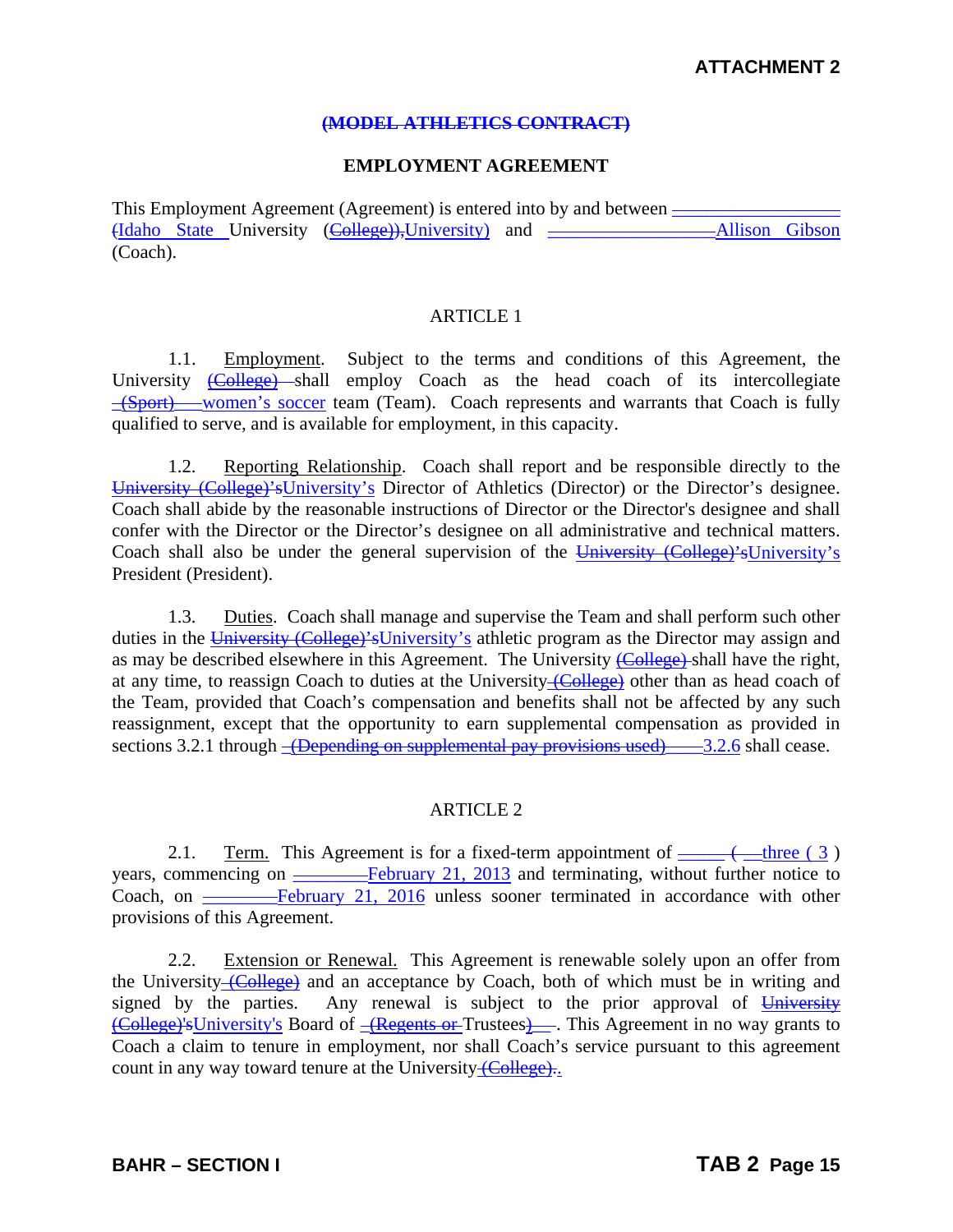## ARTICLE 3

### 3.1 Regular Compensation.

3.1.1 In consideration of Coach's services and satisfactory performance of this Agreement, the University (College) shall provide to Coach:

- a) An annual salary of  $\frac{$(0.278.40 \text{ per year, payable in}]}{2}$ biweekly installments in accordance with normal University (College) procedures, and such salary increases as may be determined appropriate by the Director and President and approved by the University (College)'sUniversity's Board of <del>(Regents or</del> Trustees $)$  ;
- b) The opportunity to receive such employee benefits as the University-(College) provides generally to non-faculty exempt employees; and
- c) The opportunity to receive such employee benefits as the University (College)'sUniversity's Department of Athletics (Department) provides generally to its employees of a comparable level. Coach hereby agrees to abide by the terms and conditions, as now existing or hereafter amended, of such employee benefits.
- 3.2 Supplemental Compensation

3.2.1. Each year the Team is the conference champion or co-champion and also becomes eligible for a (bowl game pursuant to NCAA Division I guidelines or post-season tournament or post-season playoffs), and if Coach continues to be employed as University (College)'sUniversity's head <u>(Sport)</u> Women's Soccer coach as of the ensuing July 1stJanuary 5th, the University (College) shall pay to Coach supplemental compensation in an amount equal to  $\frac{1}{\sqrt{2\pi}} \frac{1}{\sqrt{2\pi}} \frac{1}{\sqrt{2\pi}}$  of two week's pay (2/52 x Annual Salary) of Coach's Annual Salary during the fiscal year in which the championship and (bowl or other post-season) eligibility areis achieved. The University (College) shall determine the appropriate manner in which it shall pay Coach any such supplemental compensation.

# $3.2.2$

 $3.2.2$ . Each year the Team is ranked ineither wins the top  $25$  in the  $(national)$ rankings, such as final ESPN/USA Today coaches poll of Division IA football teams) - Big Sky Conference tournament or obtains an NCAA Women's Soccer Tournament berth, and if Coach continues to be employed as University (College)'sUniversity's head (Sport) Women's Soccer coach as of the ensuing July 1stJanuary 5th, the University (College) shall pay to Coach supplemental compensation in an amount equal to  $\frac{1}{2}$  (amount or computation) of Coach'stwo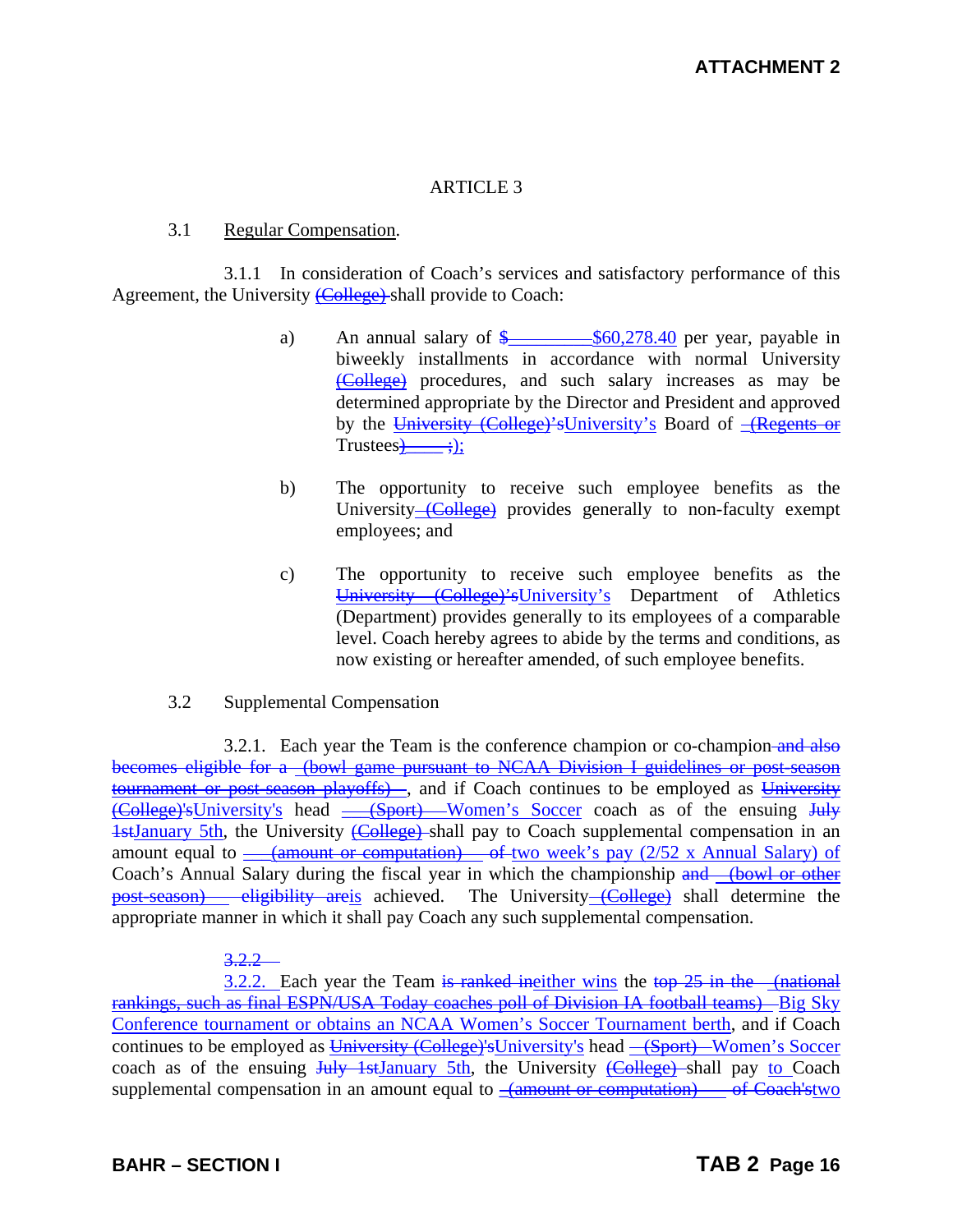week's pay  $(2/52 \times$  Annual Salary in effect on) of Coach's Annual Salary during the fiscal year in which the date of the final poll-post-season participation are achieved. The University (College) shall determine the appropriate manner in which it shall pay Coach any such supplemental compensation.

3.2.3. 3.2.3 Each year Coach shall be eligible to receive supplemental compensation in an amount up to  $\frac{4m_{\text{out}}}{2m_{\text{out}}}$  or  $\frac{6m_{\text{out}}}{2m_{\text{out}}}$  = \$1,750 based on the academic achievement and behavior of Team members. The determination of whether Coach will receive such supplemental compensation and the timing of the payment(s) shall be at the discretion of the President in consultation with the Director and approved by the University (College)'sUniversity's Board of \_(Regents or Trustees)\_\_\_\_.. The determination shall be based on the following factors: grade point averages; difficulty of major course of study; honors such as scholarships, designation as Academic All-American, and conference academic recognition; progress toward graduation for all athletes, but particularly those who entered the University (College) as academically at-risk students; the conduct of Team members on the University (College) campus, at authorized University (College) activities, in the community, and elsewhere. and the Team's one-year APR national ranking based on attainment of the following levels:

| <b>Team APR Ranking</b> | <b>Incentive Pay</b> |
|-------------------------|----------------------|
| 50%-59%                 | 500.00               |
| 60%-69%                 | 750.00               |
| 70%-79%                 | \$1,250.00           |
| 80% or above            | \$1,750.00           |

Any such supplemental compensation paid to Coach shall be accompanied with a detailed justification for the supplemental compensation based on the factors listed above and such justification shall be separately reported to the Board of  $\overline{Reeents}$  or Trustees) as a document available to the public under the Idaho Public Records Act.

3.2.4 Each year the Team advances in the NCAA Women's Soccer Tournament, and if Coach continues to be employed as University's head Women's Soccer coach as of the ensuing January 1st, the University shall be eligible to receive pay Coach supplemental compensation in an amount upequal to <u>(amount or computation)</u> based on the overall development of the intercollegiate (men's/women's) \_(Sport)\_\_ program; ticket sales; fundraising; outreach by Coach to various constituency groups, including University (College) students, staff, faculty, alumni and boosters; and any other factors the President wishes to consider.the terms below. The determination of whetherUniversity shall determine the appropriate manner in which it shall pay Coach will receiveany such supplemental compensation and the timing.

| Round 1 | 64 Teams | $1st$ win           | \$3,000.00  |
|---------|----------|---------------------|-------------|
| Round 2 | 32 Teams | $2nd$ win           | \$6,000.00  |
| Round 3 | 16 Teams | $3rd$ win           | \$9,000.00  |
| Round 4 | 8 Teams  | $4^{\text{th}}$ win | \$12,000.00 |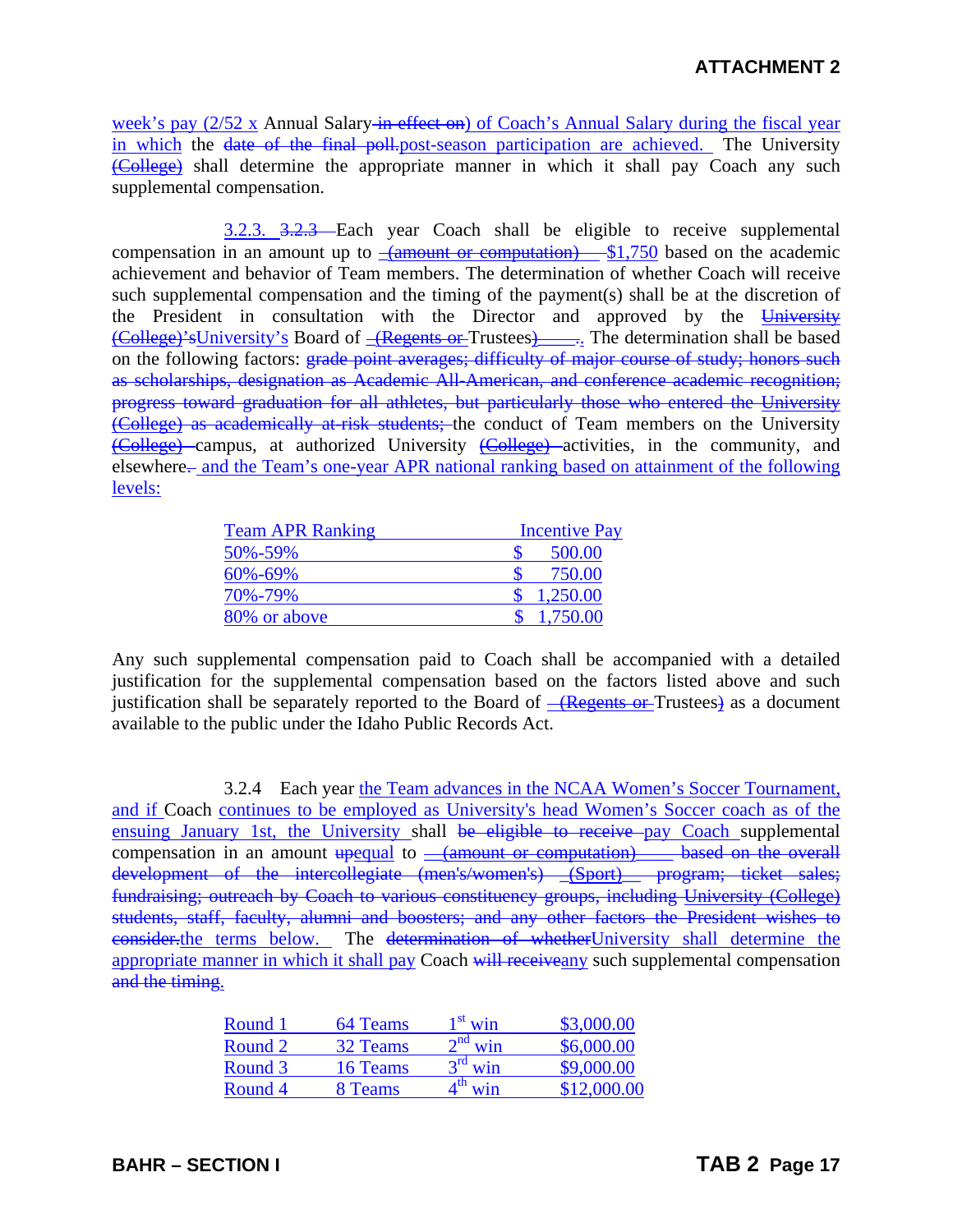| Round 5 | 4 Teams | $5^{th}$ win | \$15,000.00 |
|---------|---------|--------------|-------------|
| Round 6 | 2 Teams | $6th$ win    | \$18,000.00 |

#### Possible national championship winner computation bonus total: \$63,000.00

3.2.5 Each year the Coach is named as the Conference Coach of the Year, and if Coach continues to be employed as University's head Women's Soccer coach as of the payment(s) shall be at the discretion of the President in consultation with the Director and approved by the University (College)'s Board of (Regents or Trustees) ensuing January 5th, the University shall pay to Coach supplemental compensation in an amount equal to two week's pay (2/52 x Annual Salary) of Coach's Annual Salary during the fiscal year in which the championship is achieved. The University shall determine the appropriate manner in which it shall pay Coach any such supplemental compensation.

3.2.5 The Coach shall receive the sum of \_(amount or computation)\_ from the University (College) or the University (College)'s designated media outlet(s) or a combination thereof each year during the term of this Agreement in compensation for participation in media programs and public appearances (Programs). Coach's right to receive such a payment shall vest on the date of the Team's last regular season or post-season competition, whichever occurs later. This sum shall be paid (terms or conditions of payment)\_\_\_\_\_\_\_. Agreements requiring the Coach to participate in Programs related to his duties as an employee of University (College) are the property of the University (College). The University (College) shall have the exclusive right to negotiate and contract with all producers of media productions and all parties desiring public appearances by the Coach. Coach agrees to cooperate with the University (College) in order for the Programs to be successful and agrees to provide his services to and perform on the Programs and to cooperate in their production, broadcasting, and telecasting. It is understood that neither Coach nor any assistant coaches shall appear without the prior written approval of the Director on any competing radio or television program (including but not limited to a coach's show, callin show, or interview show) or a regularly scheduled news segment, except that this prohibition shall not apply to routine news media interviews for which no compensation is received. Without the prior written approval of the Director, Coach shall not appear in any commercial endorsements which are broadcast on radio or television that conflict with those broadcast on the University (College)'s designated media outlets.

 3.2.6 **(SUMMER CAMP—OPERATED BY UNIVERSITY (COLLEGE)))** Coach agrees that the University (College) has the exclusive right to operate youth (Sport)—Women's Soccer camps on its campus using University (College) facilities. The University (College) shall allow Coach the opportunity to earn supplemental compensation by assisting with the University (College)'sUniversity's camps in Coach's capacity as a University (College) employee. Coach hereby agrees to assist in the marketing, supervision, and general administration of the University (College)'s footballUniversity's women's soccer camps. Coach also agrees that Coach will perform all obligations mutually agreed upon by the parties. In exchange for Coach's participation in the University (College)'sUniversity's summer footballwomen's soccer camps, -the University (College) shall pay Coach  $\frac{1}{2}$  (amount) any net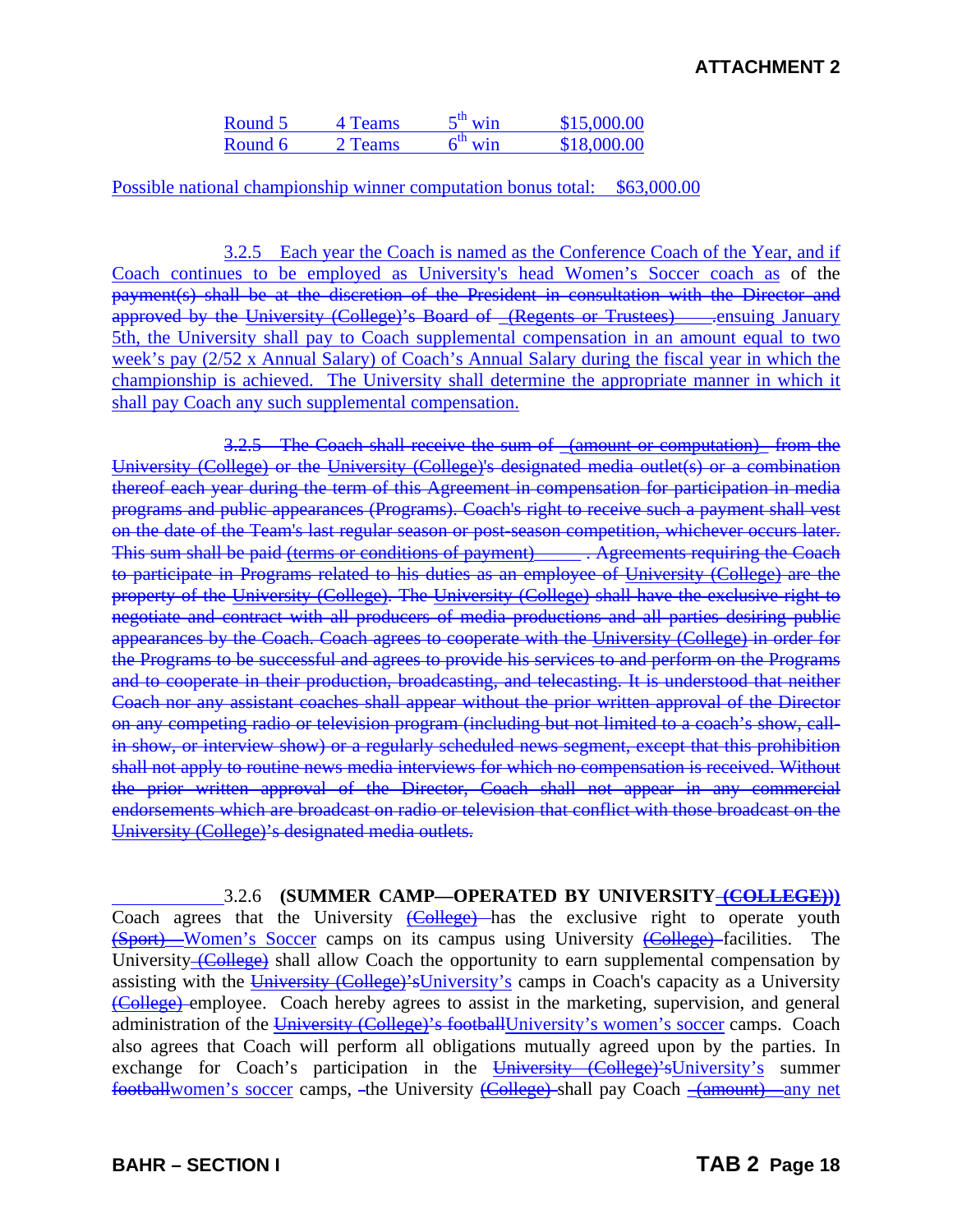revenues resulting from the camp per year as supplemental compensation during each year of hisher employment as head (Sport) Women's Soccer coach at the University (College)., or, at Coach's option, direct those net revenues as an enhancement to the Women's Soccer program budget at the University. This amount shall be paid  $\frac{+}{+}$  (terms of payment) within 30 days after all camp bills have been paid.

**(SUMMER CAMP—OPERATED BY COACH)** Coach may operate a summer youth (Sport) camp at the University (College) under the following conditions:

- a) The summer youth camp operation reflects positively on the University (College) and the Department;
- b) The summer youth camp is operated by Coach directly or through a private enterprise owned and managed by Coach. The Coach shall not use University (College) personnel, equipment, or facilities without the prior written approval of the Director;
- c) Assistant coaches at the University (College) are given priority when the Coach or the private enterprise selects coaches to participate;
- d) The Coach complies with all NCAA (NAIA), Conference, and University (College) rules and regulations related, directly or indirectly, to the operation of summer youth camps;
- e) The Coach or the private enterprise enters into a contract with University (College) and \_\_\_\_\_\_\_\_\_\_ (campus concessionaire) for all campus goods and services required by the camp.
- f) The Coach or private enterprise pays for use of University (College) facilities including the \_\_\_\_\_\_\_\_\_\_ .
- g) Within thirty days of the last day of the summer youth camp(s), Coach shall submit to the Director a preliminary "Camp Summary Sheet" containing financial and other information related to the operation of the camp. Within ninety days of the last day of the summer youth camp(s), Coach shall submit to Director a final accounting and "Camp Summary Sheet." A copy of the "Camp Summary Sheet" is attached to this Agreement as an exhibit.
- h) The Coach or the private enterprise shall provide proof of liability insurance as follows: (1) liability coverage: spectator and staff-\$1 million; (2) catastrophic coverage: camper and staff-\$1 million maximum coverage with \$100 deductible;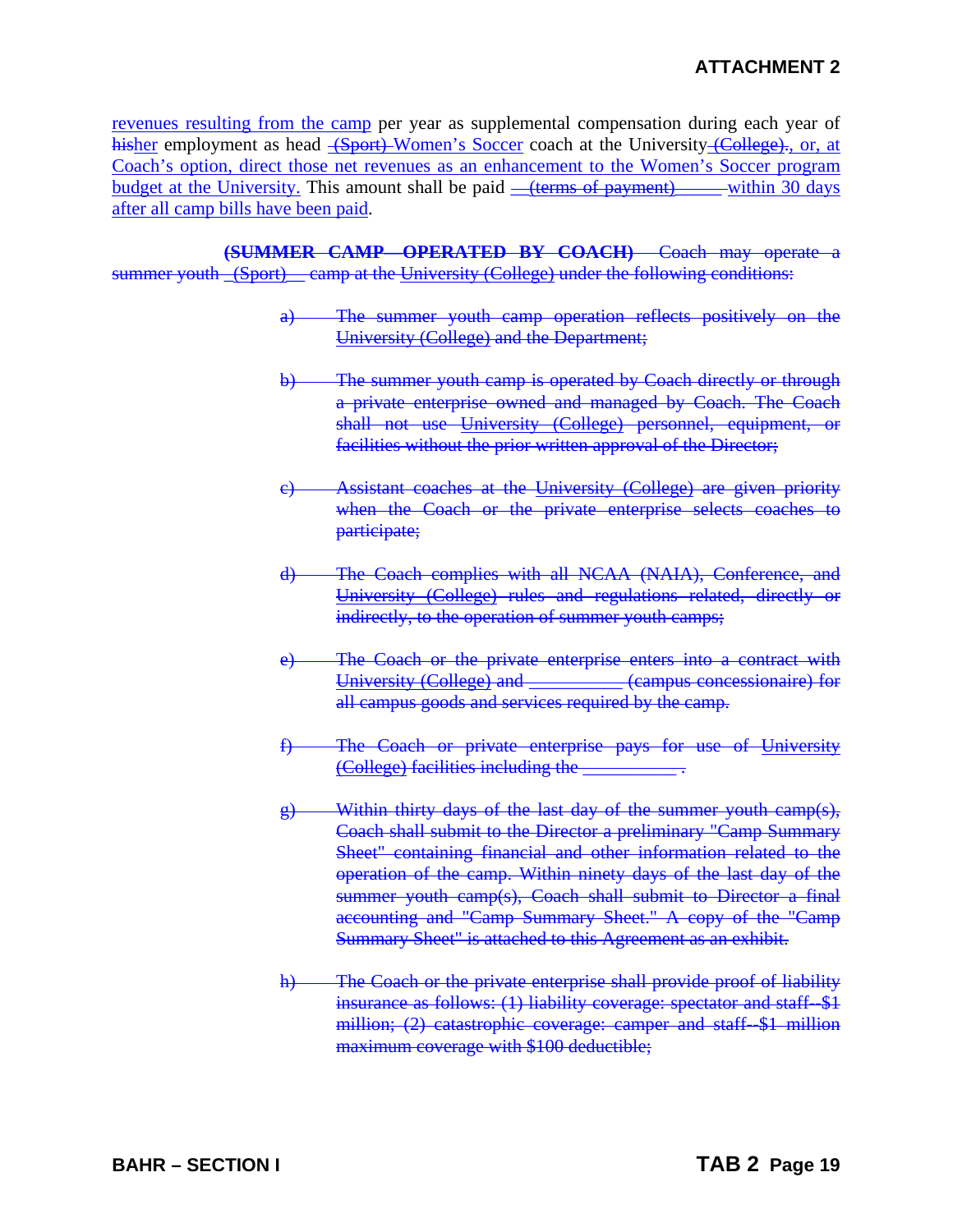- i) To the extent permitted by law, the Coach or the private enterprise shall defend and indemnify the University (College) against any claims, damages, or liabilities arising out of the operation of the summer youth camp(s)
- j) All employees of the summer youth camp(s) shall be employees of the Coach or the private enterprise and not the University (College) while engaged in camp activities. The Coach and all other University (College) employees involved in the operation of the camp(s) shall be on annual leave status or leave without pay during the days the camp is in operation. The Coach or private enterprise shall provide workers' compensation insurance in accordance with Idaho law and comply in all respects with all federal and state wage and hour laws

In the event of termination of this Agreement, suspension, or reassignment, University (College) shall not be under any obligation to permit a summer youth camp to be held by the Coach after the effective date of such termination, suspension, or reassignment, and the University (College) shall be released from all obligations relating thereto.

3.2.7 Coach agrees that the University (College) has the exclusive right to select footwear, apparel and/or equipment for the use of its student-athletes and staff, including Coach, during official practices and games and during times when Coach or the Team is being filmed by motion picture or video camera or posing for photographs in their capacity as representatives of University (College).. Coach recognizes that the University (College) is negotiating or has entered into an agreement with <del>(Company Name)</del> Nike to supply the University (College) with athletic footwear, apparel and/or equipment. Coach agrees that, upon the University (College)'sUniversity's reasonable request, Coach will consult with appropriate parties concerning an (Company Name) a Nike product's design or performance, shall act as an instructor at a clinic sponsored in whole or in part by <del>(Company Name)</del> Nike, or give a lecture at an event sponsored in whole or in part by  $\frac{\text{(Company Name)} - \text{Nike}}{\text{Company } - \text{Nike}}}$  or make other educationally-related appearances as may be reasonably requested by the University-(College)... Notwithstanding the foregoing sentence, Coach shall retain the right to decline such appearances as Coach reasonably determines to conflict with or hinder hisher duties and obligations as head (Sport) Women's Soccer coach. In order to avoid entering into an agreement with a competitor of <del>(Company Name)</del> Nike, Coach shall submit all outside consulting agreements to the University (College) for review and approval prior to execution. Coach shall also report such outside income to the University (College) in accordance with NCAA (or NAIA) rules. Coach further agrees that Coach will not endorse any athletic footwear, apparel and/or equipment products, including <del>(Company Name), Nike</del>, and will not participate in any messages or promotional appearances which contain a comparative or qualitative description of athletic footwear, apparel or equipment products.

3.3 General Conditions of Compensation. All compensation provided by the University (College) to Coach is subject to deductions and withholdings as required by law or the terms and conditions of any fringe benefit in which Coach participates. However, if any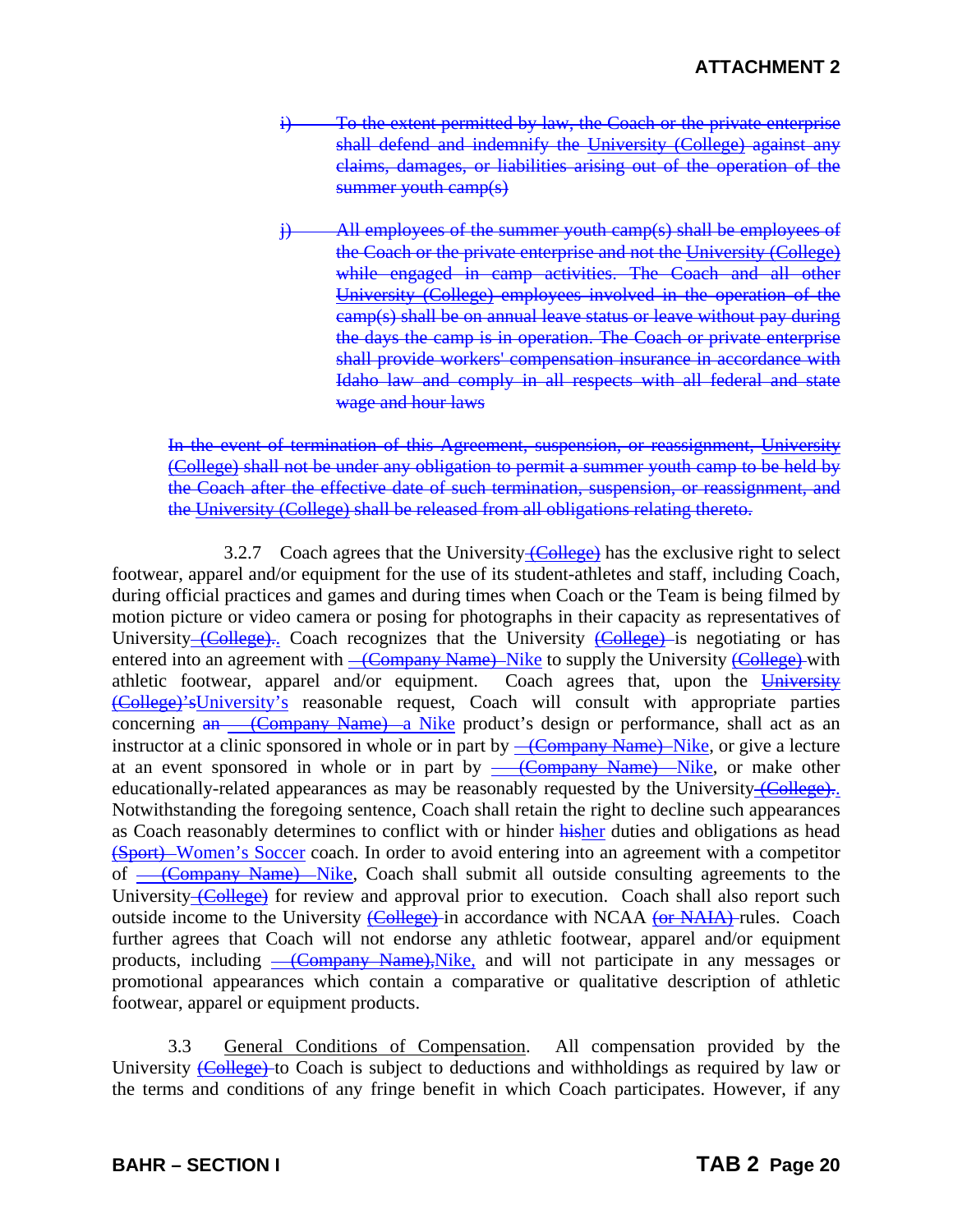fringe benefit is based in whole or in part upon the compensation provided by the University (College) to Coach, such fringe benefit shall be based only on the compensation provided pursuant to section 3.1.1, except to the extent required by the terms and conditions of a specific fringe benefit program.

### ARTICLE 4

4.1. Coach's Specific Duties and Responsibilities. In consideration of the compensation specified in this Agreement, Coach, in addition to the obligations set forth elsewhere in this Agreement, shall:

4.1.1. Devote Coach's full time and best efforts to the performance of Coach's duties under this Agreement;

4.1.2. Develop and implement programs and procedures with respect to the evaluation, recruitment, training, and coaching of Team members which enable them to compete successfully and reasonably protect their health, safety, and well-being;

4.1.3. Observe and uphold all academic standards, requirements, and policies of the University (College) and encourage Team members to perform to their highest academic potential and to graduate in a timely manner; and

4.1.4. Know, recognize, and comply with all applicable laws and the policies, rules and regulations of the University (College), the University (College)'sUniversity's governing board, the conference, and the NCAA  $\overline{(or NALA)}$ ; supervise and take appropriate steps to ensure that Coach's assistant coaches, any other employees for whom Coach is administratively responsible, and the members of the Team know, recognize, and comply with all such laws, policies, rules and regulations; and immediately report to the Director and to the Department's Director of Compliance if Coach has reasonable cause to believe that any person or entity, including without limitation representatives of the University (College)'sUniversity's athletic interests, has violated or is likely to violate any such laws, policies, rules or regulations. Coach shall cooperate fully with the University (College) and Department at all times. The names or titles of employees whom Coach supervises are attached as Exhibit C. The applicable laws, policies, rules, and regulations include: (a) State Board of Education and Board of RegentsTrustees of the Idaho State University of Idaho-Governing Policies and Procedures and Rule Manual; (b) University (College)'sUniversity's Handbook; (c) University (College)'s Administrative the ISU Policies and Procedures Manual; (d) the policies of the Department; (e) NCAA (or NAIA)-rules and regulations; and (f) the rules and regulations of the  $\frac{-}{\text{Spot}}$ conferenceBig Sky Conference of which the University (College) is a member.

4.2 Outside Activities. Coach shall not undertake any business, professional or personal activities, or pursuits that would prevent Coach from devoting Coach's full time and best efforts to the performance of Coach's duties under this Agreement, that would otherwise detract from those duties in any manner, or that, in the opinion of the University–(College), would reflect adversely upon the University (College) or its athletic program. Subject to the terms and conditions of this Agreement, Coach may, with the prior written approval of the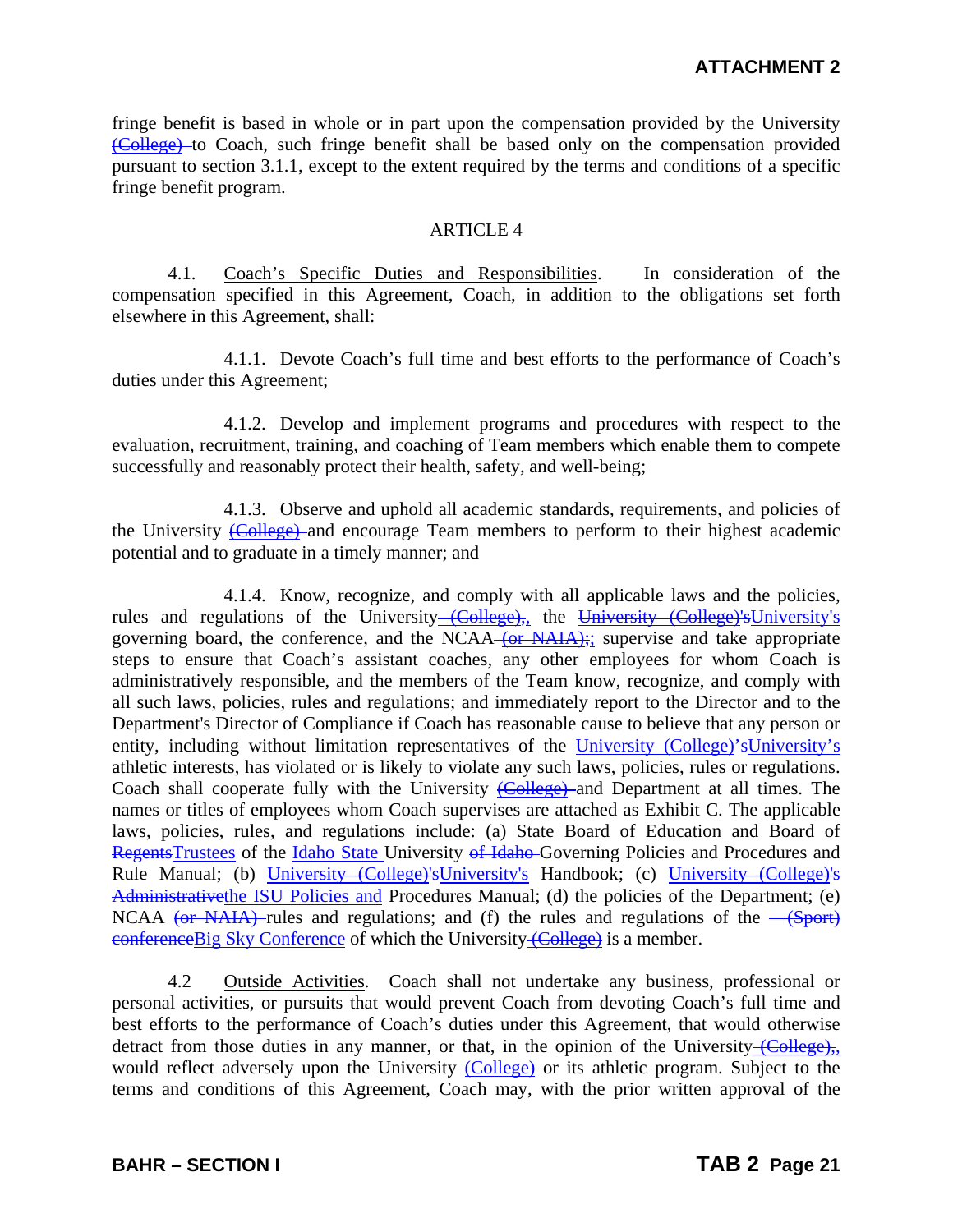Director, who may consult with the President, enter into separate arrangements for outside activities and endorsements which are consistent with Coach's obligations under this Agreement. Coach may not use the University (College)'sUniversity's name, logos, or trademarks in connection with any such arrangements without the prior written approval of the Director and the President.

4.3 NCAA (or NAIA) Rules. In accordance with NCAA (or NAIA) rules, Coach shall obtain prior written approval from the University (College)'sUniversity's President for all athletically related income and benefits from sources outside the University (College) and shall report the source and amount of all such income and benefits to the University (College)'sUniversity's President whenever reasonably requested, but in no event less than annually before the close of business on June 30th of each year or the last regular University (College) work day preceding June 30th. The report shall be in a format reasonably satisfactory to University (College).. In no event shall Coach accept or receive directly or indirectly any monies, benefits, or gratuities whatsoever from any person, association, corporation, University (College) booster club, University (College) alumni association, University (College) foundation, or other benefactor, if the acceptance or receipt of the monies, benefits, or gratuities would violate applicable law or the policies, rules, and regulations of the University (College),, the University (College)'sUniversity's governing board, the conference, or the NCAA (or NAIA)...

4.4 Hiring Authority. Coach shall have the responsibility and the sole authority to recommend to the Director the hiring and termination of assistant coaches for the Team, but the decision to hire or terminate an assistant coach shall be made by the Director and shall, when necessary or appropriate, be subject to the approval of President and the University (College)'sUniversity's Board of (Trustees or Regents).

4.5 Scheduling. Coach shall consult with, and may make recommendations to, the Director or the Director's designee with respect to the scheduling of Team competitions, but the final decision shall be made by the Director or the Director's designee.

4.76 Other Coaching Opportunities. Coach shall not, under any circumstances, interview for, negotiate for, or accept employment as a coach at any other institution of higher education or with any professional sports team, requiring performance of duties prior to the expiration of this Agreement, without the prior approval of the Director. Such approval shall not unreasonably be withheld.

## ARTICLE 5

5.1 Termination of Coach for Cause. The University (College) may, in its discretion, suspend Coach from some or all of Coach's duties, temporarily or permanently, and with or without pay; reassign Coach to other duties; or terminate this Agreement at any time for good or adequate cause, as those terms are defined in applicable rules and regulations.

5.1.1 In addition to the definitions contained in applicable rules and regulations, University (College) and Coach hereby specifically agree that the following shall constitute good or adequate cause for suspension, reassignment, or termination of this Agreement: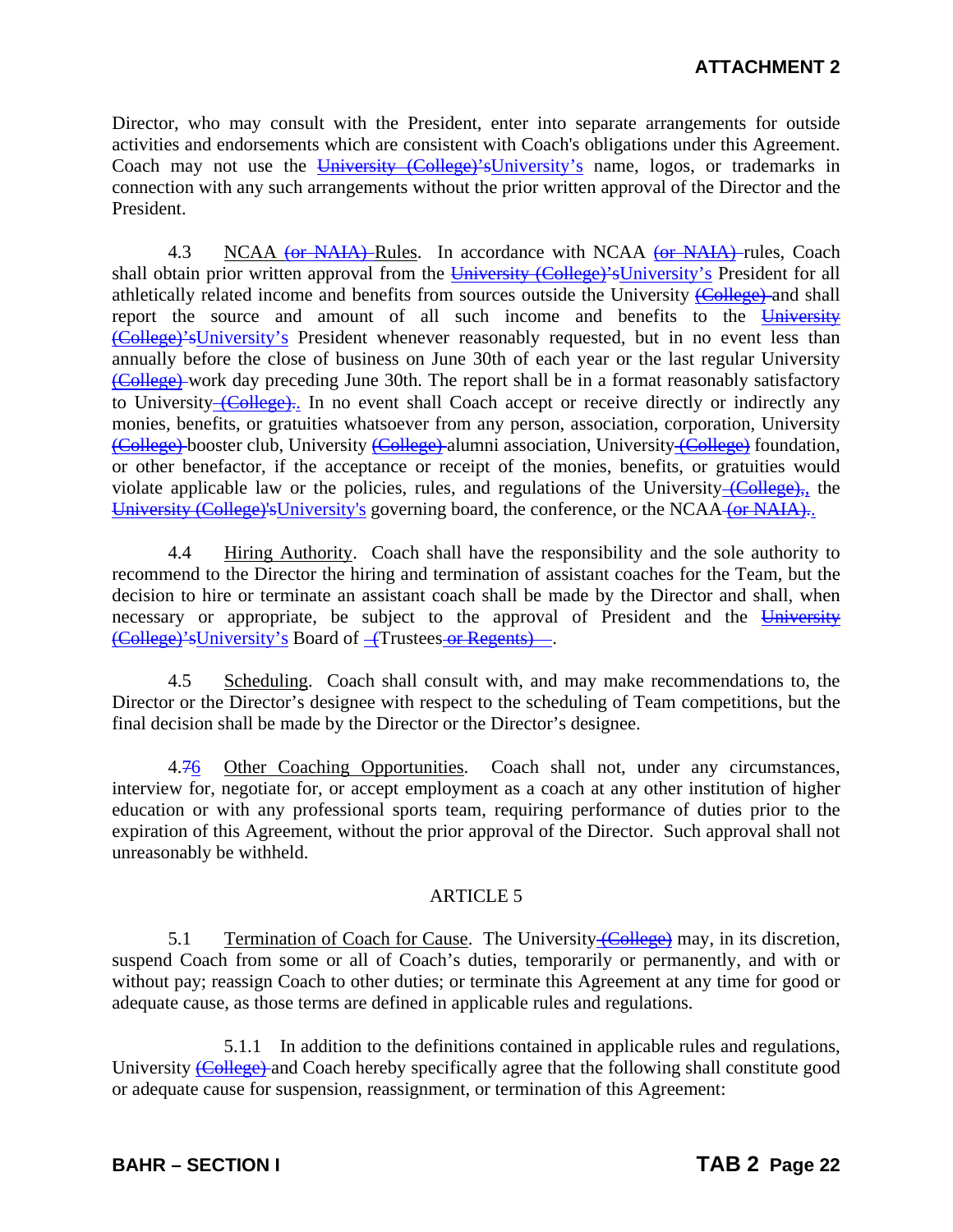- a) A deliberate or major violation of Coach's duties under this agreement or the refusal or unwillingness of Coach to perform such duties in good faith and to the best of Coach's abilities;
- b) The failure of Coach to remedy any violation of any of the terms of this agreement within 30 days after written notice from the University (College);;
- c) A deliberate or major violation by Coach of any applicable law or the policies, rules or regulations of the University (College),, the University (College)'sUniversity's governing board, the conference or the NCAA (NAIA),, including but not limited to any such violation which may have occurred during the employment of Coach at another NCAA or NAIA member institution;
- d) Ten (10) working days' absence of Coach from duty without the University (College)'sUniversity's consent;
- e) Any conduct of Coach that constitutes moral turpitude or that would, in the University (College)'sUniversity's judgment, reflect adversely on the University (College) or its athletic programs;
- f) The failure of Coach to represent the University (College) and its athletic programs positively in public and private forums;
- g) The failure of Coach to fully and promptly cooperate with the NCAA (NAIA) or the University (College) in any investigation of possible violations of any applicable law or the policies, rules or regulations of the University (College),, the University (College)'sUniversity's governing board, the conference, or the NCAA (NAIA);;
- h) The failure of Coach to report a known violation of any applicable law or the policies, rules or regulations of the University  $(College)$ , the University (College)'sUniversity's governing board, the conference, or the NCAA–(NAIA), by one of Coach's assistant coaches, any other employees for whom Coach is administratively responsible, or a member of the Team; or
- i) A violation of any applicable law or the policies, rules or regulations of the University (College),, the University (College)'sUniversity's governing board, the conference, or the NCAA (NAIA), by one of Coach's assistant coaches, any other employees for whom Coach is administratively responsible, or a member of the Team if Coach knew or should have known of the violation and could have prevented it by ordinary supervision.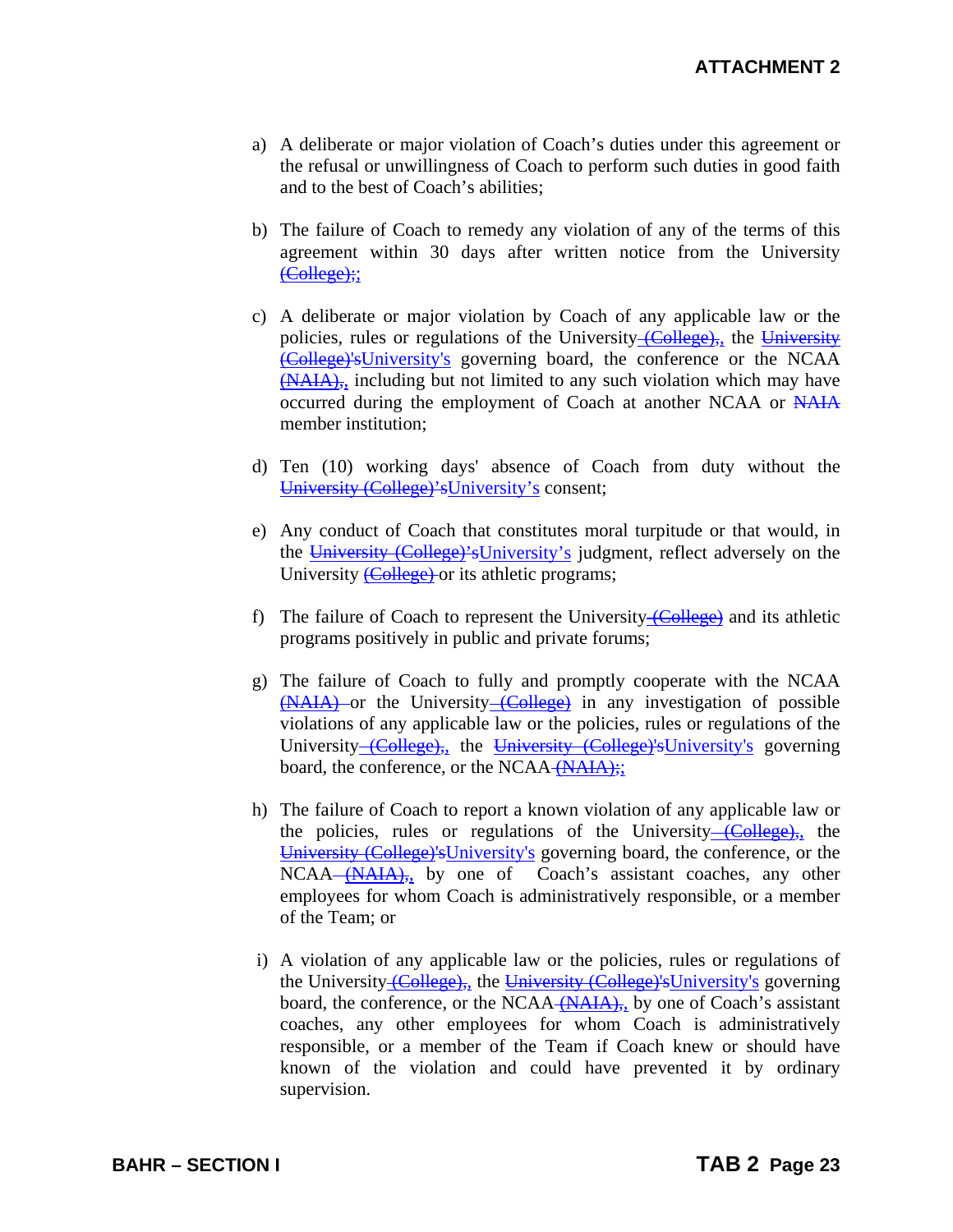5.1.2 Suspension, reassignment, or termination for good or adequate cause shall be effectuated by the University (College) as follows: before the effective date of the suspension, reassignment, or termination, the Director or his designee shall provide Coach with notice, which notice shall be accomplished in the manner provided for in this Agreement and shall include the reason(s) for the contemplated action. Coach shall then have an opportunity to respond. After Coach responds or fails to respond, University (College) shall notify Coach whether, and if so when, the action will be effective.

5.1.3 In the event of any termination for good or adequate cause, the University (College)'sUniversity's obligation to provide compensation and benefits to Coach, whether direct, indirect, supplemental or collateral, shall cease as of the date of such termination, and the University (College) shall not be liable for the loss of any collateral business opportunities or other benefits, perquisites, or income resulting from outside activities or from any other sources.

5.1.4 If found in violation of NCAA (NAIA) regulations, Coach shall, in addition to the provisions of Section 5.1, be subject to disciplinary or corrective action as set forth in the provisions of the NCAA (NAIA) enforcement procedures. This section applies to violations occurring at the University (College) or at previous institutions at which the Coach was employed.

### 5.2 Termination of Coach for Convenience of University (College).

5.2.1 At any time after commencement of this Agreement, University (College),, for its own convenience, may terminate this Agreement by giving ten (10) days prior written notice to Coach.

5.2.2 In the event that University (College) terminates this Agreement for its own convenience, University (College) shall be obligated to pay Coach, as liquidated damages and not a penalty, the salary set forth in section 3.1.1(a), excluding all deductions required by law, on the regular paydays of University (College) until the term of this Agreement ends; provided, however, in the event Coach obtains other employment of any kind or nature after such termination, then the amount of compensation the University pays will be adjusted and reduced by the amount of compensation paid Coach as a result of such other employment, such adjusted compensation to be calculated for each University pay-period by reducing the gross salary set forth in section 3.1.1(a) (before deductions required by law) by the gross compensation paid to Coach under the other employment, then subtracting from this adjusted gross compensation deduction according to law. In addition, Coach will be entitled to continue hisher health insurance plan and group life insurance as if heshe remained a University (College) employee until the term of this Agreement ends or until Coach obtains employment or any other employment providing Coach with a reasonably comparable health plan and group life insurance, whichever occurs first. Coach shall be entitled to no other compensation or fringe benefits, except as otherwise provided herein or required by law. Coach specifically agrees to inform University within ten business days of obtaining other employment, and to advise University of all relevant terms of such employment, including without limitation the nature and location of employment, salary, other compensation, health insurance benefits, life insurance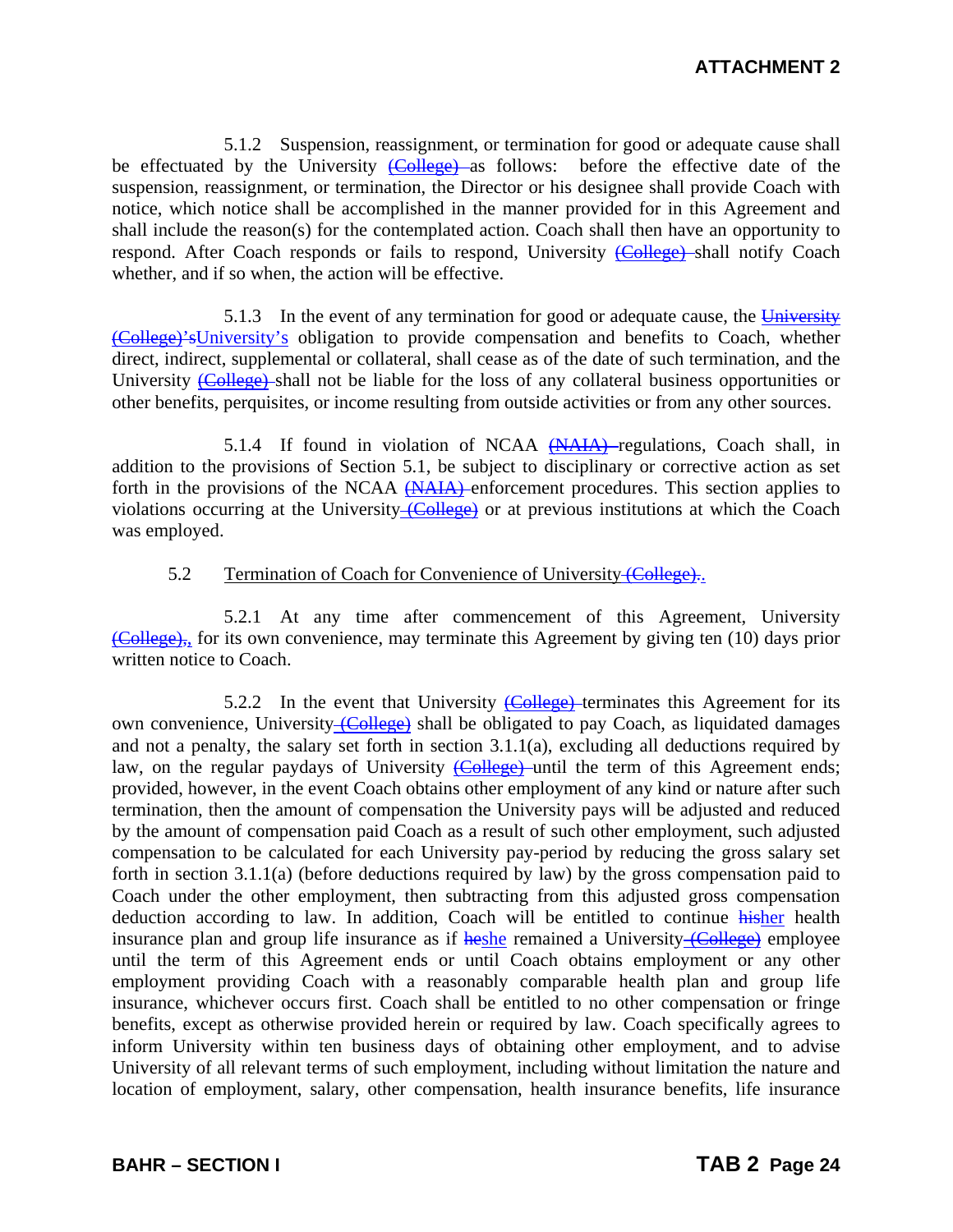benefits, and other fringe benefits. Failure to so inform and advise University shall constitute a material breach of this Agreement and University's obligation to pay compensation under this provision shall end. Coach agrees not to accept employment for compensation at less than the fair value of Coach's services, as determined by all circumstances existing at the time of employment. Coach further agrees to repay to University all compensation paid to himber by University after the date heshe obtains other employment, to which heshe is not entitled under this provision.

5.2.3 The parties have both been represented by legal counsel in the contract negotiations and have bargained for and agreed to the foregoing liquidated damages provision, giving consideration to the fact that the Coach may lose certain benefits, supplemental compensation, or outside compensation relating to hisher employment with University (College),, which damages are extremely difficult to determine with certainty. The parties further agree that the payment of such liquidated damages by University (College) and the acceptance thereof by Coach shall constitute adequate and reasonable compensation to Coach for the damages and injury suffered by Coach because of such termination by University (College). The liquidated damages are not, and shall not be construed to be, a penalty.

## 5.3 Termination by Coach for Convenience.

5.3.1 The Coach recognizes that **hisher** promise to work for University (College) for the entire term of this Agreement is of the essence of this Agreement. The Coach also recognizes that the University (College) is making a highly valuable investment in hisher employment by entering into this Agreement and that its investment would be lost were heshe to resign or otherwise terminate hisher employment with the University (College) before the end of the contract term.

 5.3.2 The Coach, for hisher own convenience, may terminate this Agreement during its term by giving prior written notice to the University (College). Termination shall be effective ten (10) days after notice is given to the University (College).

 5.3.3 If the Coach terminates this Agreement for convenience at any time, all obligations of the University (College) shall cease as of the effective date of the termination. If the Coach terminates this Agreement for hisher convenience heshe shall pay to the University (College),, as liquidated damages and not a penalty, for the breach of this Agreement the following sum: (a) if the Agreement is terminated on or before  $\frac{1}{\sqrt{25}}$ ,  $\frac{1}{\sqrt{25}}$ ,  $\frac{2014}{\sqrt{25}}$ the sum of \$3025,000.00; (b) if the Agreement is terminated between \_\_\_\_\_\_\_\_January 26, 2014 and  $\frac{1}{\sqrt{25}}$  January 25, 2015 inclusive, the sum of \$20,000.00; (c) if the Agreement is terminated between  $\frac{1}{26}$  January 26, 2015 and  $\frac{1}{26}$  January 25, 2016 inclusive, the sum of  $$10,000.00$ . The liquidated damages shall be due and payable within twenty (20) days of the effective date of the termination, and any unpaid amount shall bear simple interest at a rate eight (8) percent per annum until paid.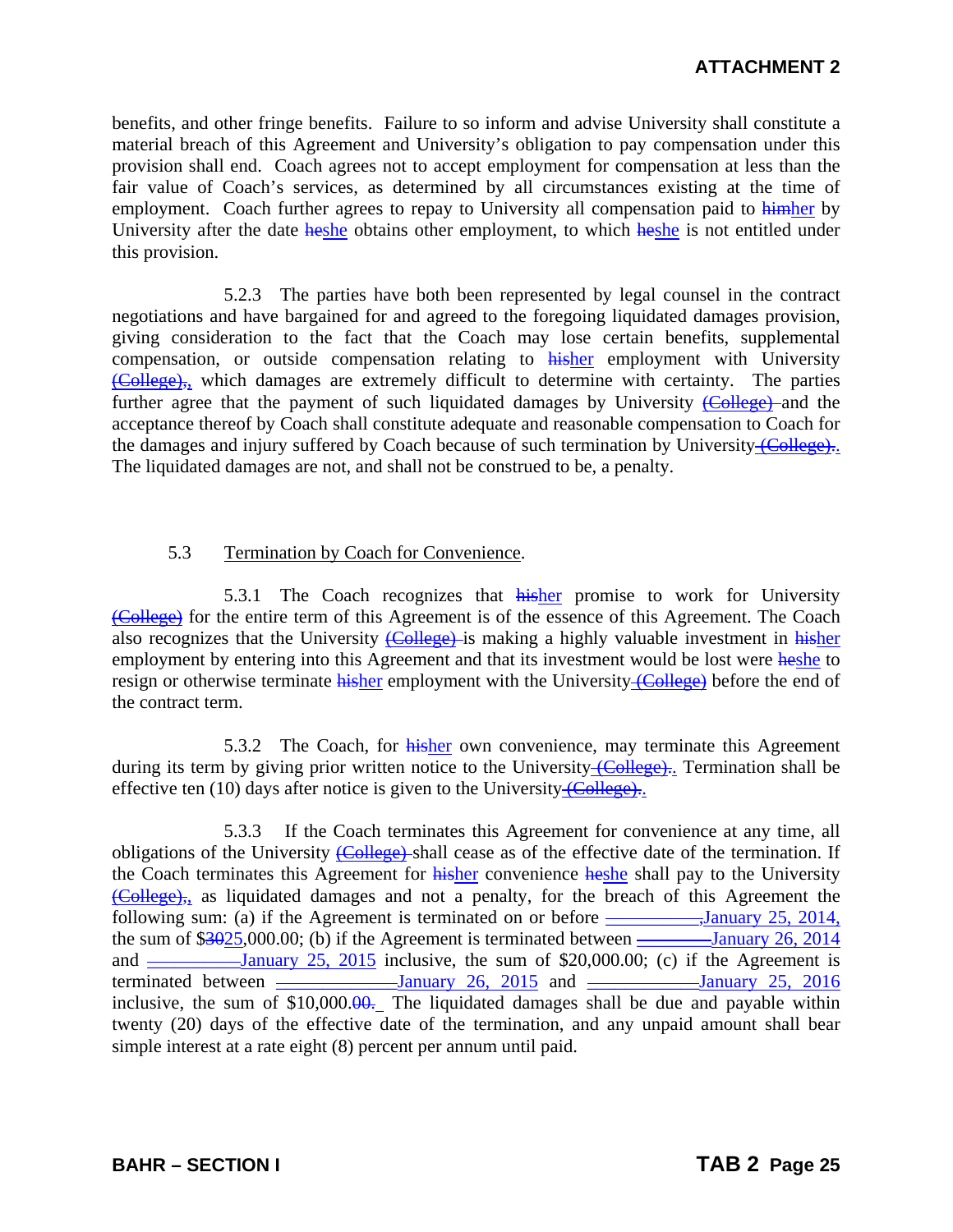5.3.4 The parties have both been represented by legal counsel in the contract negotiations and have bargained for and agreed to the foregoing liquidated damages provision, giving consideration to the fact that the University (College) will incur administrative and recruiting costs in obtaining a replacement for Coach, in addition to potentially increased compensation costs if Coach terminates this Agreement for convenience, which damages are extremely difficult to determine with certainty. The parties further agree that the payment of such liquidated damages by Coach and the acceptance thereof by University (College) shall constitute adequate and reasonable compensation to University (College) for the damages and injury suffered by it because of such termination by Coach. The liquidated damages are not, and shall not be construed to be, a penalty. This section 5.3.4 shall not apply if Coach terminates this Agreement because of a material breach by the University (College)...

 5.3.5 Except as provide elsewhere in this Agreement, if Coach terminates this Agreement for convenience, heshe shall forfeit to the extent permitted by law hisher right to receive all supplemental compensation and other payments.

## 5.4 Termination due to Disability or Death of Coach.

5.4.1 Notwithstanding any other provision of this Agreement, this Agreement shall terminate automatically if Coach becomes totally or permanently disabled as defined by the University (College)'sUniversity's disability insurance carrier, becomes unable to perform the essential functions of the position of head coach, or dies.

5.4.2 If this Agreement is terminated because of Coach's death, Coach's salary and all other benefits shall terminate as of the last day worked, except that the Coach's personal representative or other designated beneficiary shall be paid all compensation due or unpaid and death benefits, if any, as may be contained in any fringe benefit plan now in force or hereafter adopted by the University (College) and due to the Coach's estate or beneficiaries thereunder.

5.4.3 If this Agreement is terminated because the Coach becomes totally or permanently disabled as defined by the University (College)'sUniversity's disability insurance carrier, or becomes unable to perform the essential functions of the position of head coach, all salary and other benefits shall terminate, except that the Coach shall be entitled to receive any compensation due or unpaid and any disability-related benefits to which heshe is entitled by virtue of employment with the University (College)...

5.5 Interference by Coach. In the event of termination, suspension, or reassignment, Coach agrees that Coach will not interfere with the University (College)'sUniversity's studentathletes or otherwise obstruct the University (College)'sUniversity's ability to transact business or operate its intercollegiate athletics program.

5.76 No Liability. The University (College) shall not be liable to Coach for the loss of any collateral business opportunities or any other benefits, perquisites or income from any sources that may ensue as a result of any termination of this Agreement by either party or due to death or disability or the suspension or reassignment of Coach, regardless of the circumstances.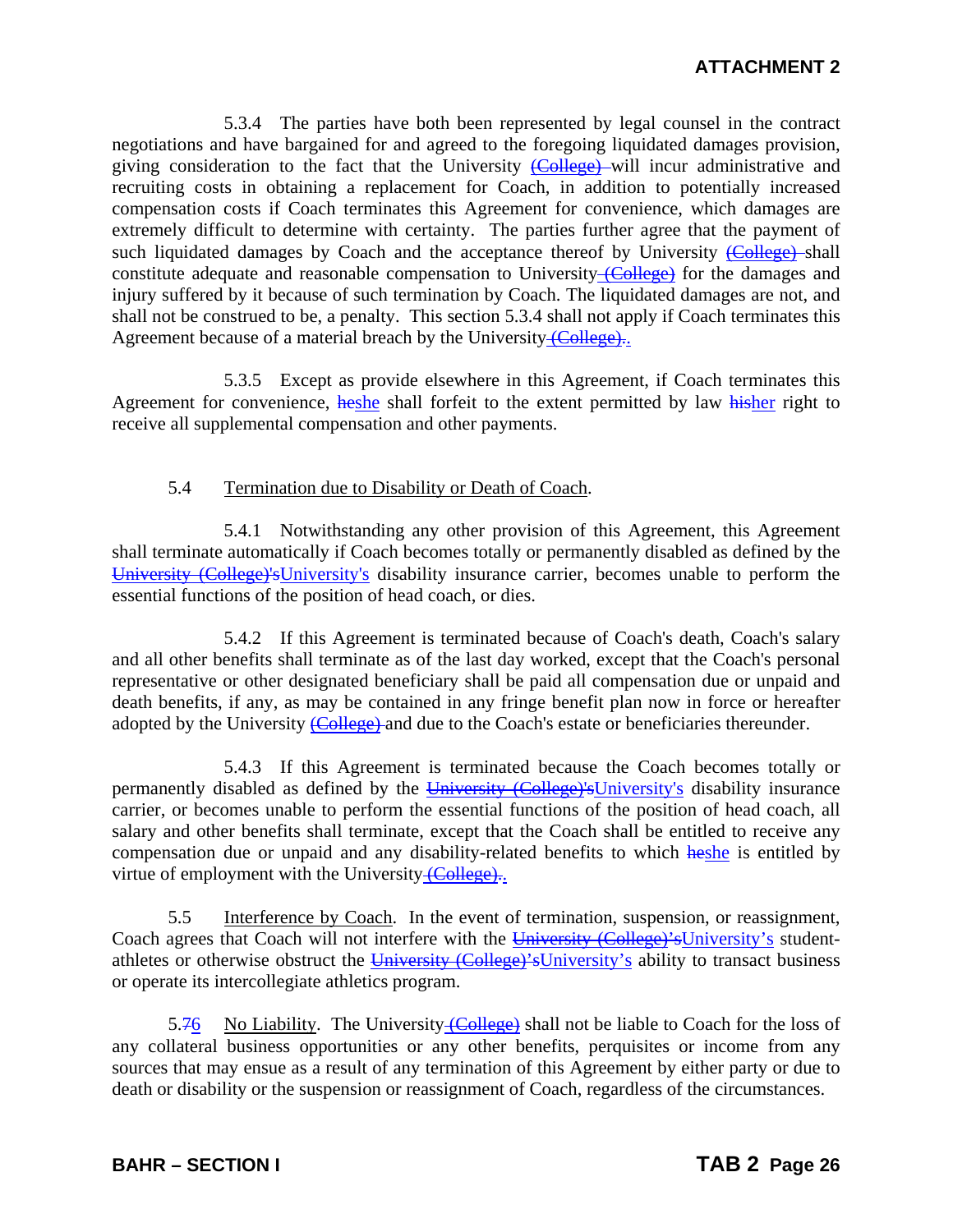5.87 Waiver of Rights. Because the Coach is receiving a multi-year contract and the opportunity to receive supplemental compensation and because such contracts and opportunities are not customarily afforded to University (College) employees, if the University (College) suspends or reassigns Coach, or terminates this Agreement for good or adequate cause or for convenience, Coach shall have all the rights provided for in this Agreement but hereby releases the University (College) from compliance with the notice, appeal, and similar employmentrelated rights provide for in the State Board of Education and Board or Regents of the Idaho State University of Idaho Rule Manual (IDAPA 08) and Governing Policies and Procedures and Rule Manual, and the University (College) Faculty-Staff Handbook.ISU Policies and Procedures Manual.

5.8 Coach agrees that in the event of a termination of this Agreement pursuant to this Article 5, the University may, at its sole option, require Coach to take any or all of her accrued unused vacation days prior to the effective date of the termination.

## ARTICLE 6

6.1 Board Approval. This Agreement shall not be effective until and unless approved of the University (College)'sUniversity's Board of <del>(Regents or T</del>rustees) and executed by both parties as set forth below. In addition, the payment of any compensation pursuant to this agreement shall be subject to the approval of the University (College)'sUniversity's Board of  $\frac{(\text{Regents or Trustees})}{\text{Regents of } \text{Peright}}$ , the President, and the Director; the sufficiency of legislative appropriations; the receipt of sufficient funds in the account from which such compensation is paid; and the Board of  $\overline{-(\text{Regents or Trustees})}$  and University (College)'s University's rules regarding financial exigency.

6.2 University (College) Property. All personal property (excluding vehicle(s) provided through the <u>entitled</u> programCourtesy Car Program), material, and articles of information, including, without limitation, keys, credit cards, cellular telephones, personnel records, recruiting records, team information, films, statistics or any other personal property, material, or data, furnished to Coach by the University (College) or developed by Coach on behalf of the University (College) or at the University (College)'sUniversity's direction or for the University (College)'sUniversity's use or otherwise in connection with Coach's employment hereunder are and shall remain the sole property of the University (College). Within twentyfour (24) hours of the expiration of the term of this agreement or its earlier termination as provided herein, Coach shall immediately cause any such personal property, materials, and articles of information in Coach's possession or control to be delivered to the Director.

6.3 Assignment. Neither party may assign its rights or delegate its obligations under this Agreement without the prior written consent of the other party.

6.4 Waiver. No waiver of any default in the performance of this Agreement shall be effective unless in writing and signed by the waiving party. The waiver of a particular breach in the performance of this Agreement shall not constitute a waiver of any other or subsequent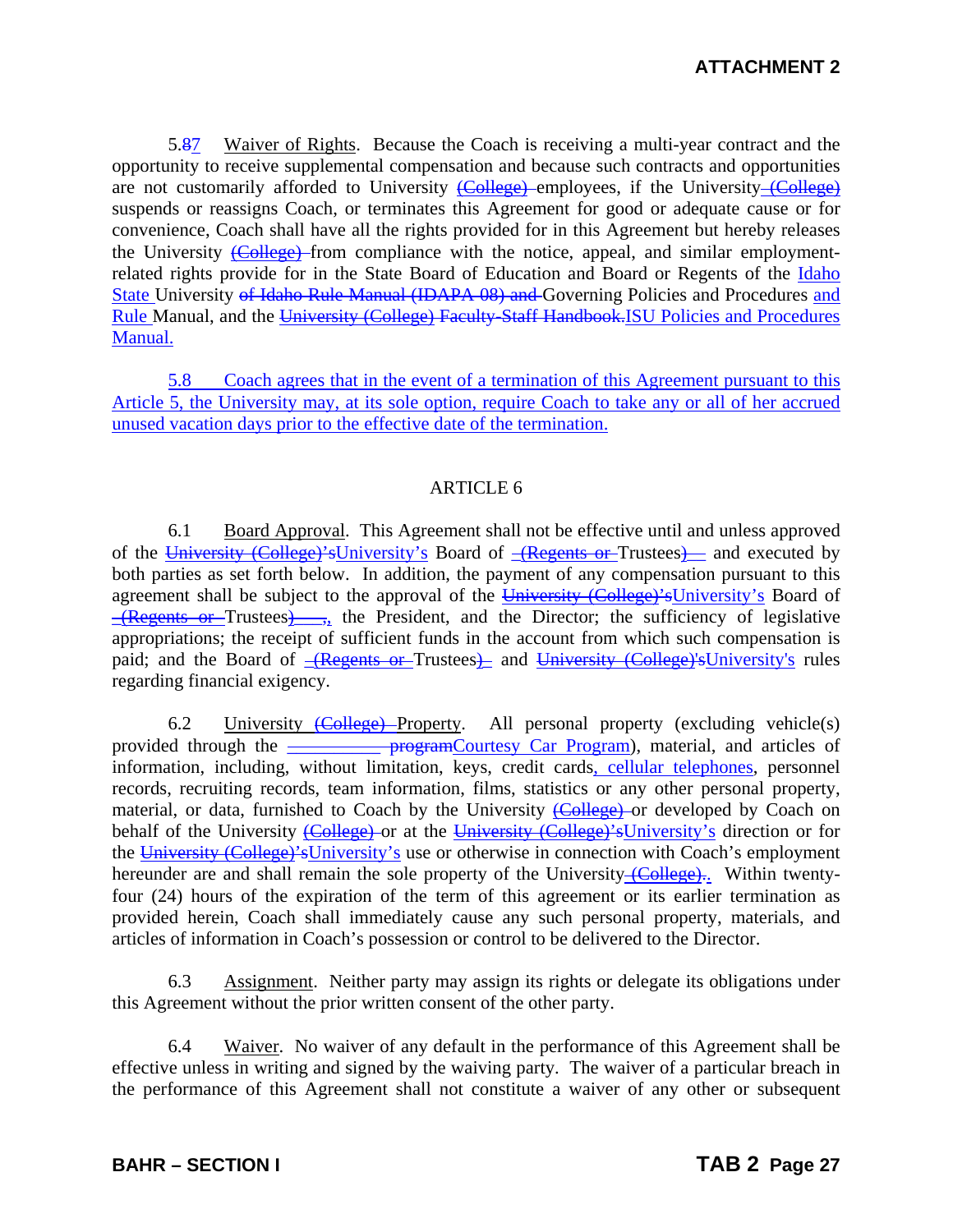breach. The resort to a particular remedy upon a breach shall not constitute a waiver of any other available remedies.

6.5 Severability. If any provision of this Agreement is determined to be invalid or unenforceable, the remainder of the Agreement shall not be affected and shall remain in effect.

6.6 Governing Law. This Agreement shall be subject to and construed in accordance with the laws of the state of Idaho as an agreement to be performed in Idaho. Any action based in whole or in part on this Agreement shall be brought in the courts of the state of Idaho.

6.7 Oral Promises. Oral promises of an increase in annual salary or of any supplemental or other compensation shall not be binding upon the University (College)...

6.8 Force Majeure. Any prevention, delay or stoppage due to strikes, lockouts, labor disputes, acts of God, inability to obtain labor or materials or reasonable substitutes therefor, governmental restrictions, governmental regulations, governmental controls, enemy or hostile governmental action, civil commotion, fire or other casualty, and other causes beyond the reasonable control of the party obligated to perform (including financial inability), shall excuse the performance by such party for a period equal to any such prevention, delay or stoppage.

6.9 Confidentiality. The Coach hereby consents and agrees that this document may be released and made available to the public after it is signed by the Coach. The Coach further agrees that all documents and reports heshe is required to produce under this Agreement may be released and made available to the public at the University (College)'sUniversity's sole discretion.

6.10 Notices. Any notice under this Agreement shall be in writing and be delivered in person or by public or private courier service (including U.S. Postal Service Express Mail) or certified mail with return receipt requested or by facsimile. All notices shall be addressed to the parties at the following addresses or at such other addresses as the parties may from time to time direct in writing:

the University (College):  $\qquad \qquad$  Director of Athletics

 $\overline{\phantom{a}}$  , where  $\overline{\phantom{a}}$  $\overline{\phantom{a}}$  , where  $\overline{\phantom{a}}$ 

 Jeffrey K. Tingey 921 S. 8<sup>th</sup> Ave. Stop 8173 Pocatello, ID 83209-8173

with a copy to: President

 \_\_\_\_\_\_\_\_\_\_\_\_\_\_\_\_Arthur Vailas  $-921$  S.  $8^{th}$  Ave. Stop 8310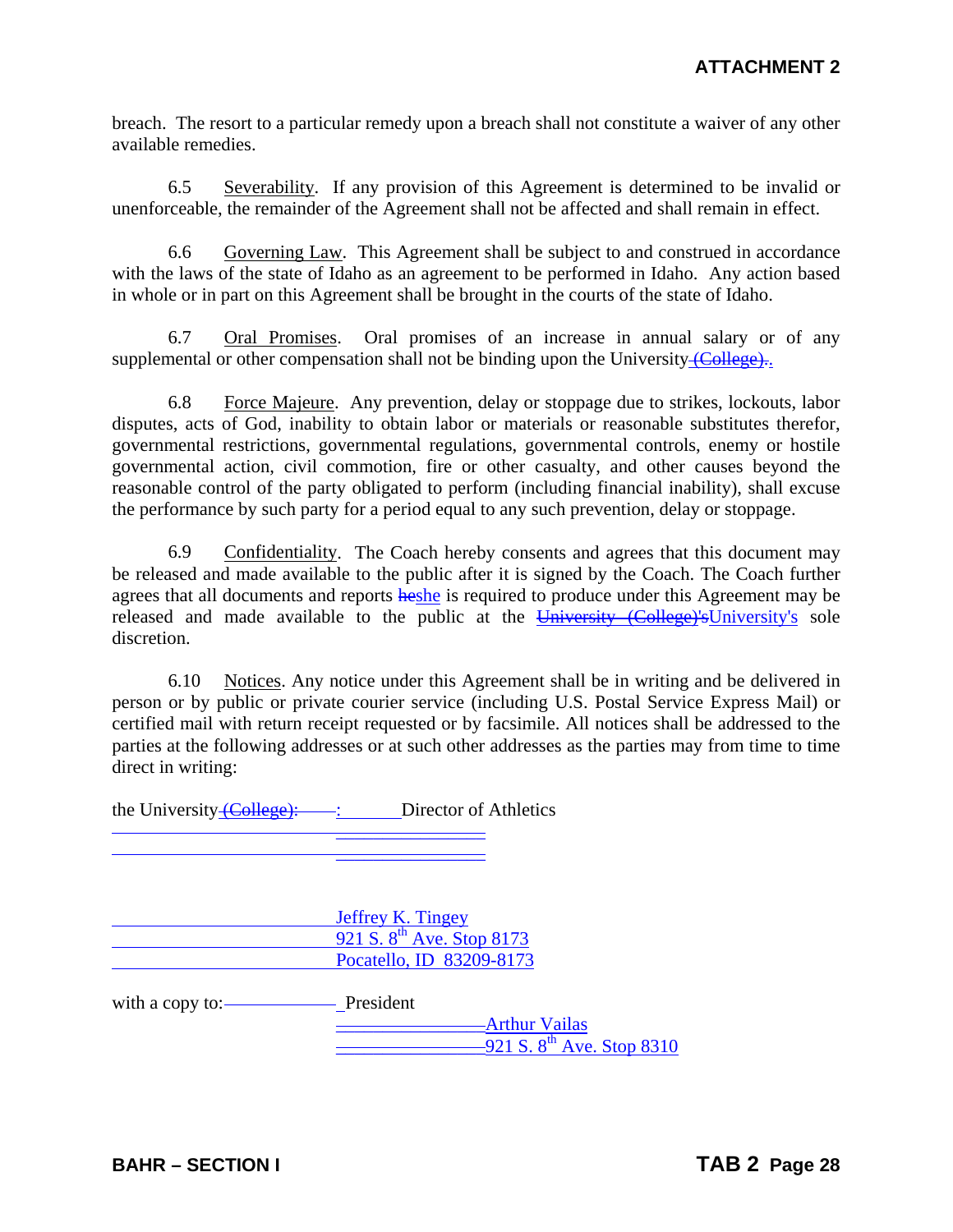#### Pocatello, ID 83209-8310

the Coach: \_\_\_\_\_\_\_\_\_\_\_\_\_\_\_\_Allison Gibson Last known address on file with University (College)'sUniversity's Human Resource Services

Any notice shall be deemed to have been given on the earlier of: (a) actual delivery or refusal to accept delivery, (b) the date of mailing by certified mail, or (c) the day facsimile delivery is verified. Actual notice, however and from whomever received, shall always be effective.

 6.11 Headings. The headings contained in this Agreement are for reference purposes only and shall not in any way affect the meaning or interpretation hereof.

 6.12 Binding Effect. This Agreement is for the benefit only of the parties hereto and shall inure to the benefit of and bind the parties and their respective heirs, legal representatives, successors and assigns.

 6.13 Non-Use of Names and Trademarks. The Coach shall not, without the University (College)'sUniversity's prior written consent in each case, use any name, trade name, trademark, or other designation of the University (College) (including contraction, abbreviation or simulation), except in the course and scope of his official University (College) duties.

 6.14 No Third Party Beneficiaries. There are no intended or unintended third party beneficiaries to this Agreement.

6.15 Entire Agreement; Amendments. This Agreement constitutes the entire agreement of the parties and supersedes all prior agreements and understandings with respect to the same subject matter. No amendment or modification of this Agreement shall be effective unless in writing, signed by both parties, and approved by University (College)'sUniversity's Board of \_(Regents or Trustees)\_\_..

6.16 Opportunity to Consult with Attorney. The Coach acknowledges that heshe has had the opportunity to consult and review this Agreement with an attorney. Accordingly, in all cases, the language of this Agreement shall be construed simply, according to its fair meaning, and not strictly for or against any party.

IDAHO STATE UNIVERSITY (COLLEGE) COACH

 $\overline{a}$  Arthur C. Vailas, President Date Allison Gibson Date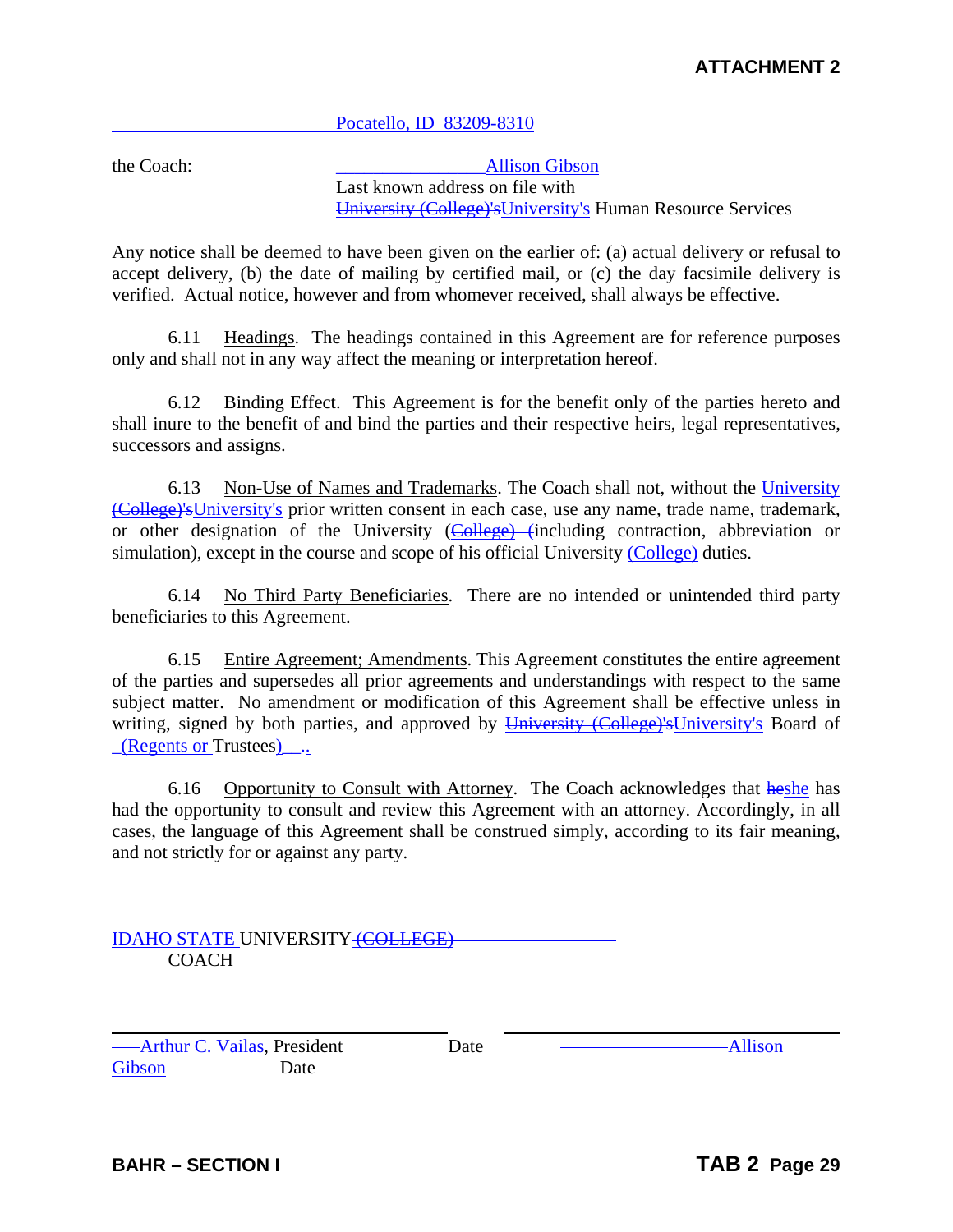# **ATTACHMENT 2**

Approved by the Board of <del>(Regents or T</del>rustees) on the <u>each</u> day of \_\_\_\_\_\_\_\_\_\_\_\_, 2010. 2013.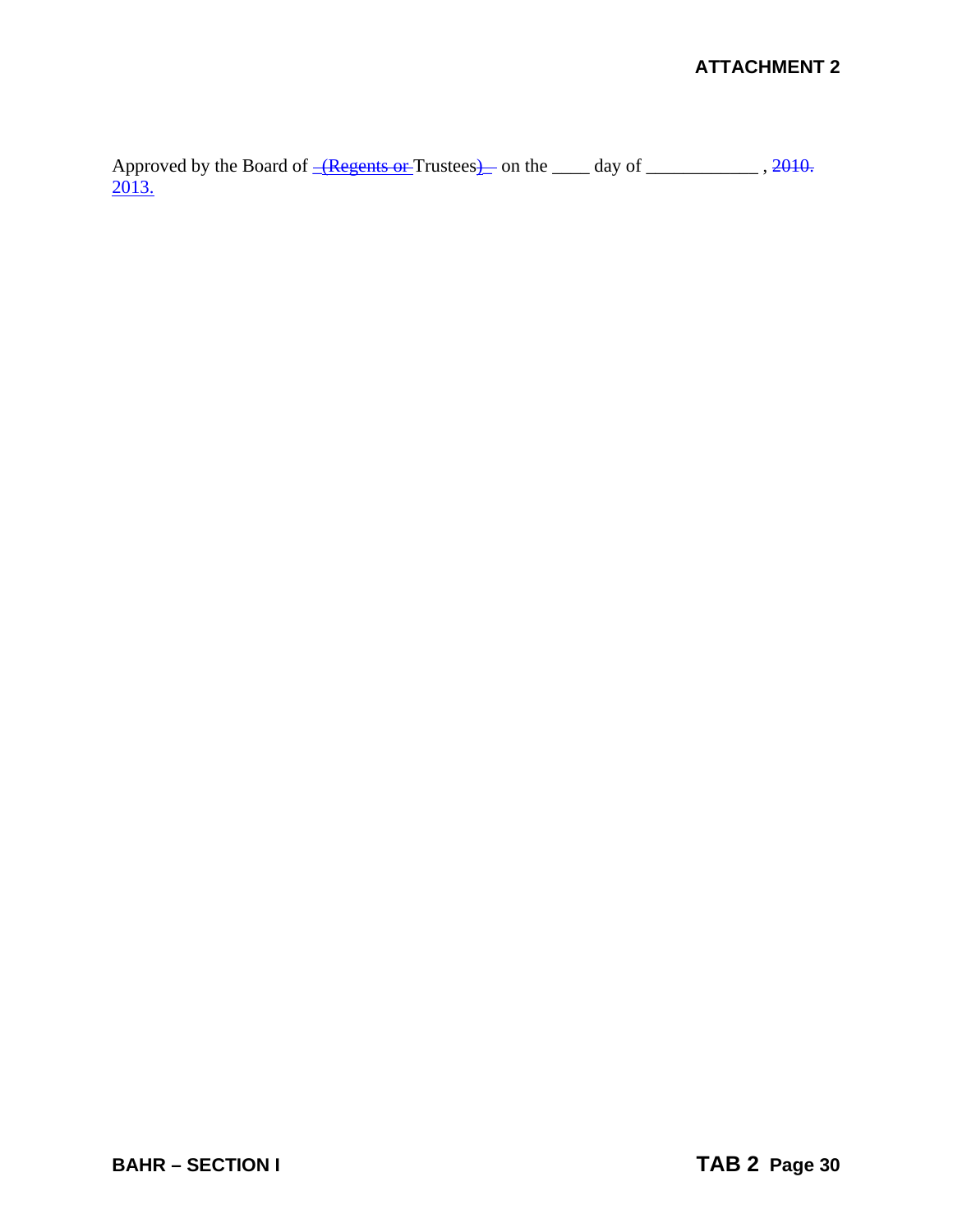## **ALLISON GIBSON – WOMEN'S SOCCER COACH - MULTI-YEAR CONTRACT – SUBSTANTIVE MODIFICATIONS FROM SBOE FORM (AS ADPATED FROM MODEL COACH FORM)**

|   | <b>MODEL CONTRACT</b><br><b>SECTION</b> | <b>ISU CONTRACT SECTION</b> | <b>JUSTIFICATION FOR MODIFICATION</b>                                                                                                                                                                                                                                                                                                                                                                                                                    |
|---|-----------------------------------------|-----------------------------|----------------------------------------------------------------------------------------------------------------------------------------------------------------------------------------------------------------------------------------------------------------------------------------------------------------------------------------------------------------------------------------------------------------------------------------------------------|
|   | 3.2.3                                   | 3.2.3                       | To tie bonus compensation for academic achievement to the metric for academic<br>achievement used by the NCAA.                                                                                                                                                                                                                                                                                                                                           |
| 2 | 3.2.4                                   | 3.2.4                       | To reduce subjective factors and provide additional compensation for athletic<br>performance.                                                                                                                                                                                                                                                                                                                                                            |
| 3 | ---                                     | 3.2.5                       | Additional compensation for winning Conference Coach of the Year award.                                                                                                                                                                                                                                                                                                                                                                                  |
| 4 | 3.2.5                                   | ---                         | Removed inapplicable section on additional compensation to be paid by approved<br>media outlets.                                                                                                                                                                                                                                                                                                                                                         |
| 5 | 3.2.6                                   | 3.2.6                       | To incentivize Coach to participate in and manage the University-operated youth<br>soccer camps by by making all revenues from such camps, net of ISU's expenses,<br>available to the Coach as additional compensation or supplement to soccer program<br>budget. Coach has in the past used camp revenues to supplement program budget or<br>provide additional compensation to assistant coaches. Provision on Coach-operated<br>summer camps removed. |
| 6 | 5.3.3                                   | 5.3.3                       | Reduced liquidated damages for termination by Coach for convenience to reflect lower<br>salary levels.                                                                                                                                                                                                                                                                                                                                                   |
|   | ---                                     | 5.8                         | To conform to standard ISU personnel practice for terminated employees.                                                                                                                                                                                                                                                                                                                                                                                  |
|   |                                         |                             |                                                                                                                                                                                                                                                                                                                                                                                                                                                          |